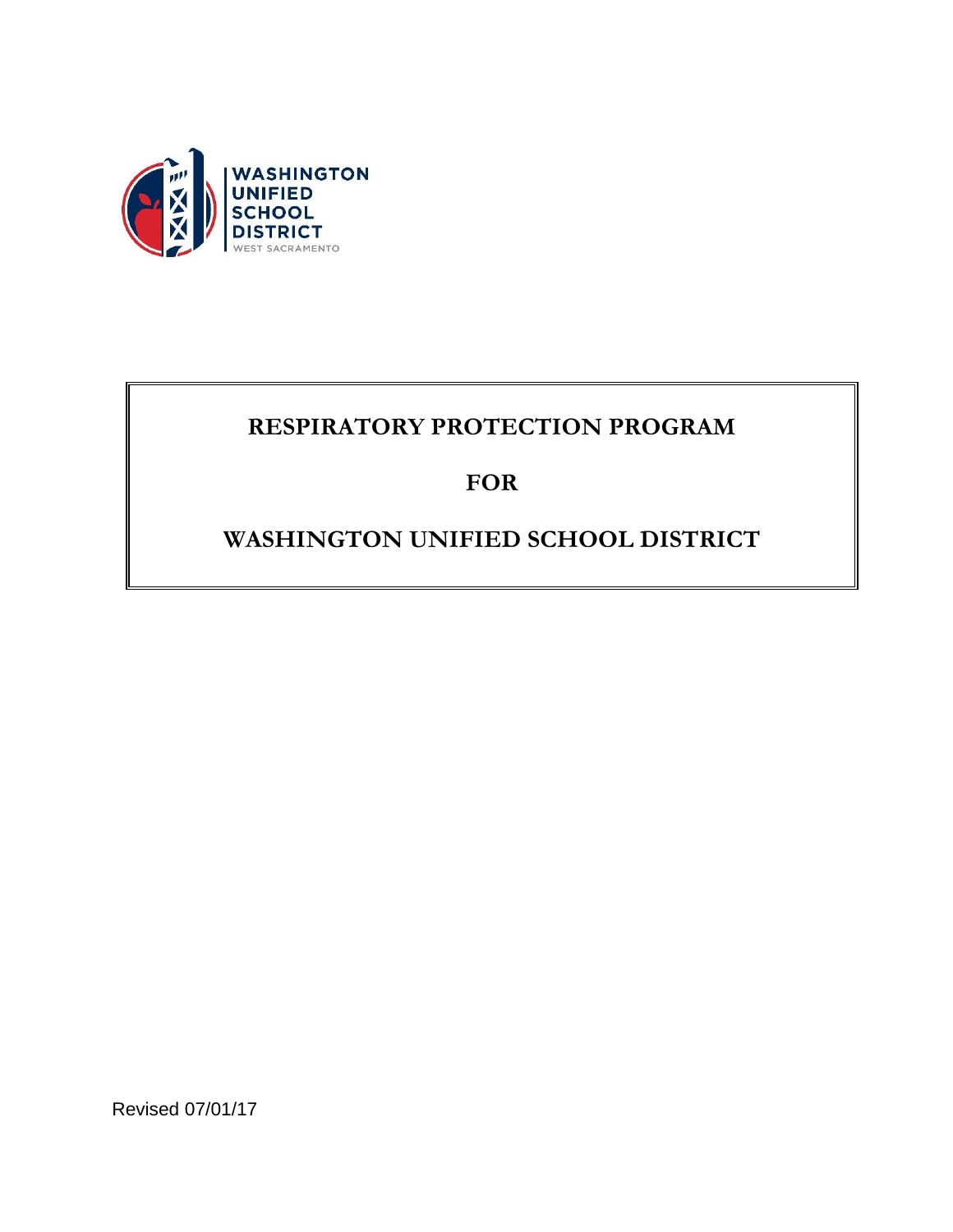## **TABLE OF CONTENTS**

| 21  |  |
|-----|--|
| 2.2 |  |
| 2.3 |  |
| 2.4 |  |
| 2.5 |  |
| 2 6 |  |
| 2.7 |  |
| 2.8 |  |
| 29  |  |
|     |  |
|     |  |

#### **APPENDICES**

| APPENDIX C: RESPIRATOR INSPECTION AND MAINTENANCE PROCEDURES31 |  |
|----------------------------------------------------------------|--|
|                                                                |  |
|                                                                |  |
| APPENDIX F: INFORMATION FOR VOLUNTARY RESPIRATOR USE:46        |  |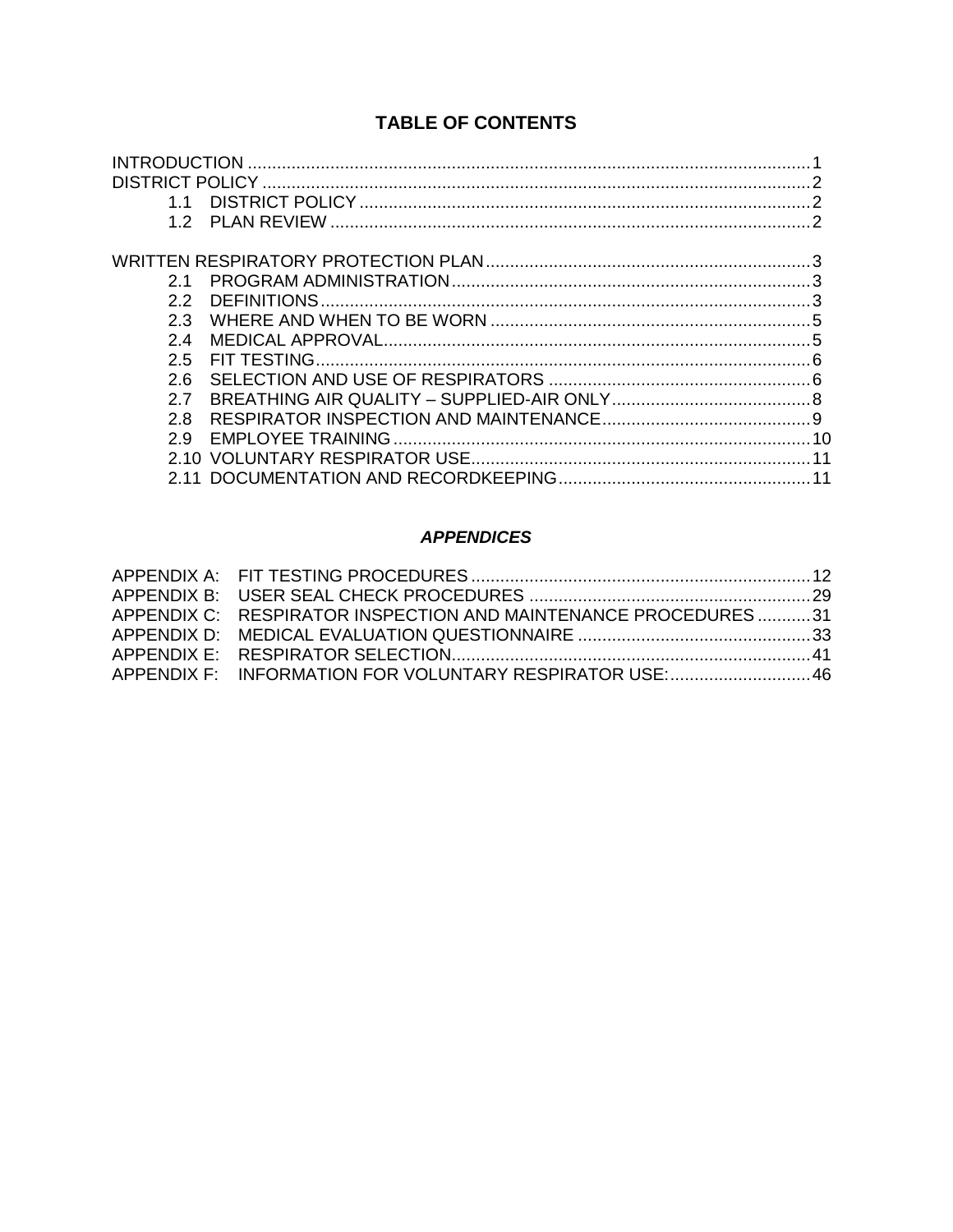### **INTRODUCTION**

Many operations may contaminate the air with harmful airborne levels of dusts, fogs, fumes, mists, gases, smokes, sprays, vapors, or may involve oxygen-deficient atmospheres. These harmful air contaminants can enter the breathing zone and cause occupational injuries or illnesses to employees working in such atmospheres; therefore, it is essential that exposure to harmful air contaminants be controlled.

The primary objective is to prevent air contamination. The prevention of harmful air contaminants shall be accomplished by engineering controls whenever feasible. Examples of engineering controls may include:

- Enclosure or segregation of the operation
- **EXECUTE:** General or dilution ventilation
- **Local or removal ventilation**
- Substitution with less toxic substances

Whenever engineering controls are not feasible or do not achieve full compliance to permissible exposure limits or threshold limit values, administrative controls, when practicable, should be implemented. Administrative controls may include such items as work practices and time allotted to hazardous exposures.

Respiratory protective equipment should be used to prevent or reduce exposure to harmful air contaminants only under the following conditions:

- when feasible engineering and administrative controls fail to reduce harmful exposures to employees to a safe level;
- during the time period necessary to install or implement feasible engineering controls;
- when maintenance is being performed on hazardous exhaust ventilation; or in emergencies.

The remaining sections of this document are the written Respiratory Protection Program being implemented by the District.

### **DISTRICT POLICY RESPIRATORY PROTECTION PROGRAM**

## **1.1 DISTRICT POLICY**

Washington Unified School District (hereafter referred to as District) is committed to protecting the health, safety and welfare of its employees while they are performing District required jobs. The District will make all reasonable attempts to determine what operations may cause harmful contaminants to be released to the work atmosphere. When an assessment indicates potential air contamination above safe levels, the District will attempt to implement feasible engineering and/or administrative controls to reduce the exposure to a safe level. While the engineering and/or administrative controls are being implemented or if the controls are not adequate, the District will require implementation of a Respiratory Protection Program.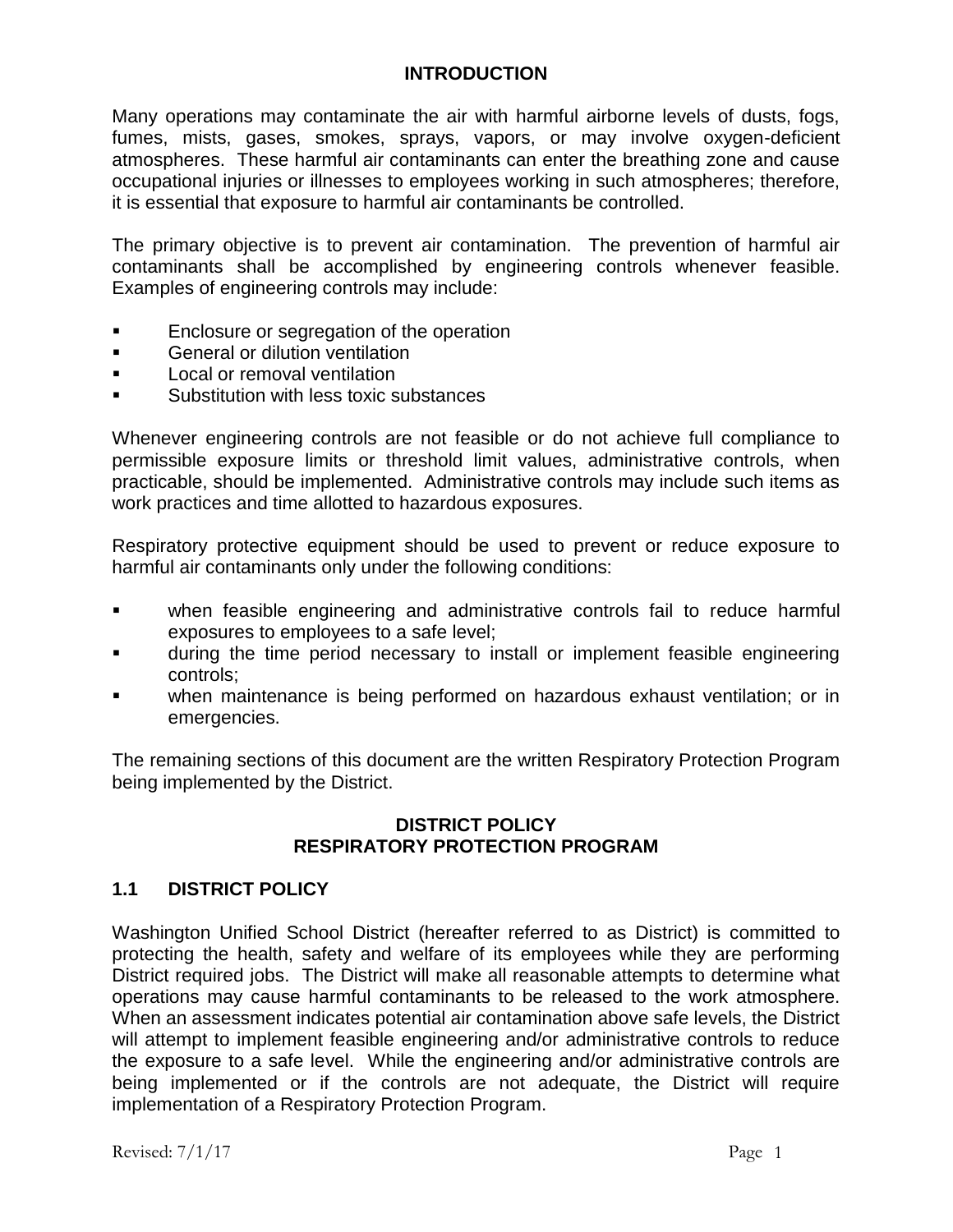The Respiratory Protection Program will be based on the requirements of:

- 1. California Code of Regulations (CCR), Title 8, Section 5144;
- 2. 29 Code of Federal Regulations, Part 1910.134; and
- 3. American National Standard Institute (ANSI) Z88.2-1980

Section 2 of this document is the District's Written Respiratory Protection Plan, and as such will contain all pertinent information regarding the Respiratory Protection Program.

## **1.2 PLAN REVIEW**

To ensure that the written Respiratory Protection Plan remains a viable working document that reflects the current needs and status of the District, the Plan will be reviewed annually by the Program Administrator. The Program Administrator is the Director of Maintenance, Operations, and Transportation (MOT).

## **WRITTEN RESPIRATORY PROTECTION PLAN**

## **2.1 PROGRAM ADMINISTRATION**

The Respiratory Protection Program will be administered by a trained Program Administrator and will be the responsibility of the District's MOT Director. The Program Administrator will be responsible for the management of this program and for ensuring that all aspects of this program are followed. The Program Administrator will be responsible for:

- Identifying those employees who may need respiratory protection
- Selecting and providing the proper type (s) of respiratory protection based on employee exposure
- Providing medical evaluations and fit-testing for respirator users
- Providing training to those employees required to use respirators

## **2.2 DEFINITIONS**

Air-purifying respirator means a respirator with an air-purifying filter, cartridge, or canister that removes specific air contaminants by passing ambient air through the airpurifying element.

Air-supplying respirator means a respirator that supplies the respirator user with breathing air from a source independent of the ambient atmosphere, and includes supplied-air respirators (SARs) and self-contained breathing apparatus (SCBA) units.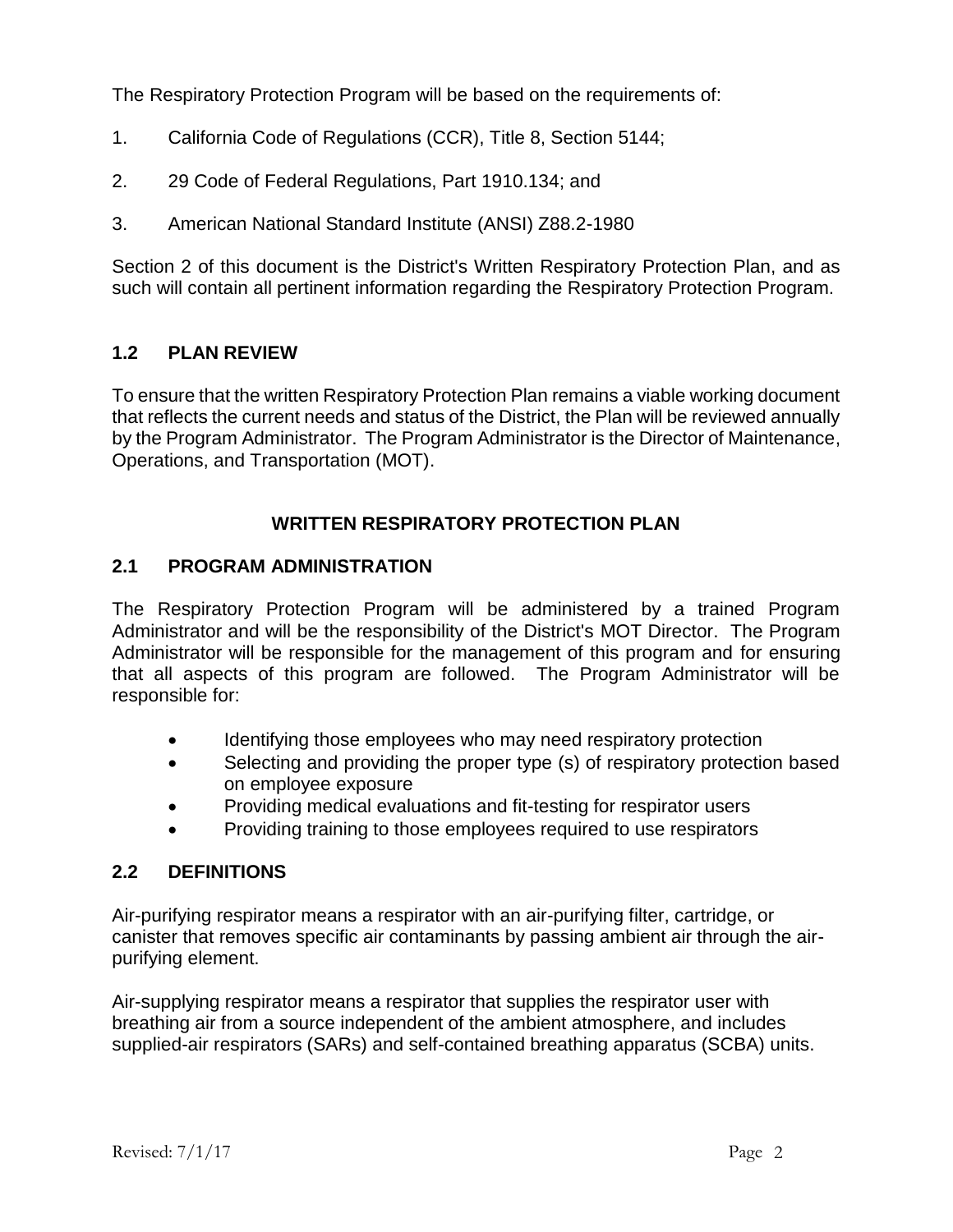Emergency situation means any occurrence such as, but not limited to, equipment failure, rupture of containers, or failure of control equipment that may or does result in an uncontrolled significant release of an airborne contaminant.

Employee exposure means exposure to a concentration of an airborne contaminant that would occur if the employee were not using respiratory protection.

End-of-service-life indicator (ESLI) means a system that warns the respirator user of the approach of the end of adequate respiratory protection, for example, that the sorbent is approaching saturation or is no longer effective.

Filter cartridge or air purifying element means a component used in respirators to remove solid or liquid aerosols from the inspired air.

Filtering face piece (dust mask) means a negative pressure particulate respirator with a filter as an integral part of the face piece or with the entire face piece composed of the filtering medium.

Fit factor means a quantitative estimate of the fit of a particular respirator to a specific individual, and typically estimates the ratio of the concentration of a substance in ambient air to its concentration inside the respirator when worn.

Fit test means the use of a protocol to qualitatively or quantitatively evaluate the fit of a respirator on an individual. (See also Qualitative fit test QLFT and Quantitative fit test QNFT.)

High efficiency particulate air (HEPA) filter means a filter that is at least 99.97% efficient in removing mono-disperse particles of 0.3 micrometers in diameter. The equivalent NIOSH 42 CFR 84 particulate filters are the N100, R100, and P100 filters.

Immediately dangerous to life or health (IDLH) means an atmosphere that poses an immediate threat to life, would cause irreversible adverse health effects, or would impair an individual's ability to escape from a dangerous atmosphere.

Negative pressure respirator (tight fitting) means a respirator in which the air pressure inside the face piece is negative during inhalation with respect to the ambient air pressure outside the respirator.

Oxygen deficient atmosphere means an atmosphere with oxygen content below 19.5% by volume.

Physician or other licensed health care professional (PLHCP) means an individual whose legally permitted scope or practice (i.e., license, registration, or certification) allows him or her to independently provide, or be delegated the responsibility to provide, some or all of the health care services required by this program.

Positive pressure respirator means a respirator in which the pressure inside the respiratory inlet covering exceeds the ambient air pressure outside the respirator.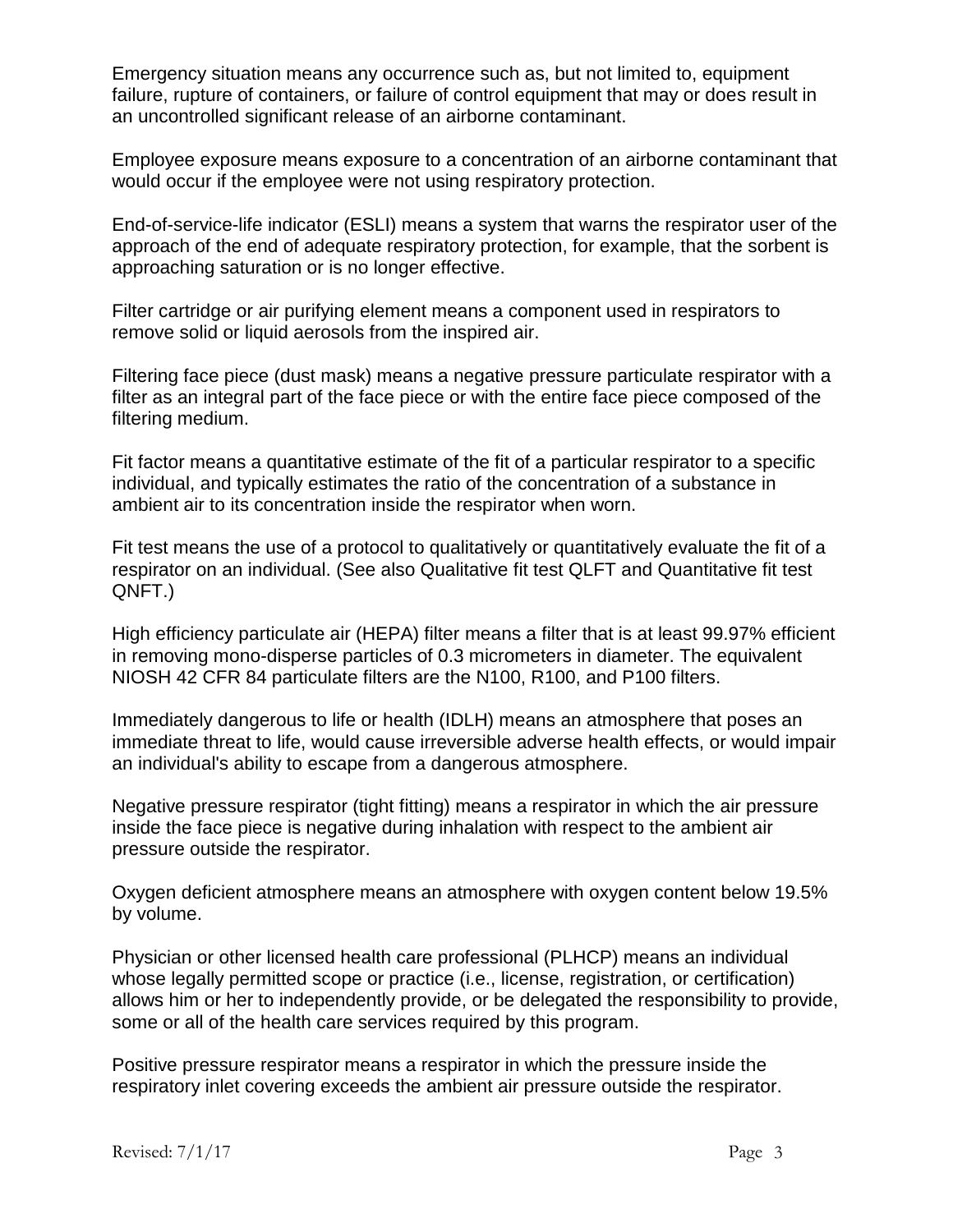Powered air-purifying respirator (PAPR) means an air-purifying respirator that uses a blower to force the ambient air through air-purifying elements to the inlet covering.

Pressure demand respirator means a positive pressure air-supplying respirator that admits breathing air to the face piece when the positive pressure is reduced inside the face piece by inhalation.

Qualitative fit test (QLFT) means a pass/fail fit test to assess the adequacy of respirator fit that relies on the individual's response to the test agent.

Quantitative fit test (QNFT) means an assessment of the adequacy of respirator fit by numerically measuring the amount of leakage into the respirator.

Respiratory inlet covering means that portion of a respirator that forms the protective barrier between the user's respiratory tract and an air-purifying device or breathing air source, or both. It may be a face piece, helmet, hood, suit, or a mouthpiece respirator with nose clamp.

Self-contained breathing apparatus (SCBA) means an air-supplying respirator for which the breathing air source is designed to be carried by the user.

Service life means the period of time that a respirator, filter or sorbent, or other respiratory equipment provides adequate protection to the wearer.

Supplied-air respirator (SAR) or airline respirator means an air-supplying respirator for which the source of breathing air is not designed to be carried by the user.

Tight-fitting face piece means a respiratory inlet covering that forms a complete seal with the face.

User seal check means an action conducted by the respirator user to determine if the respirator is properly seated to the face.

## **2.3 WHEN AND WHERE TO BE WORN**

When it is clearly impracticable to remove harmful air contaminants at their source by feasible engineering or administrative controls or by meeting the general requirements of mechanical ventilation systems, or when emergency protection against occasional and/or relatively brief exposure is needed, the District will provide approved respiratory protective equipment. Employees exposed to such hazards will be required to wear the District approved equipment.

## **2.4 MEDICAL APPROVAL**

Any District employee required to wear respiratory protective equipment shall not wear such equipment until medically approved. The District will arrange, for each employee required to wear a respirator, sufficient time to complete a medical questionnaire (Appendix D). The medical questionnaire will be reviewed by a physician or licensed health care professional (PLHCP). The PLHCP will determine if the employee is medically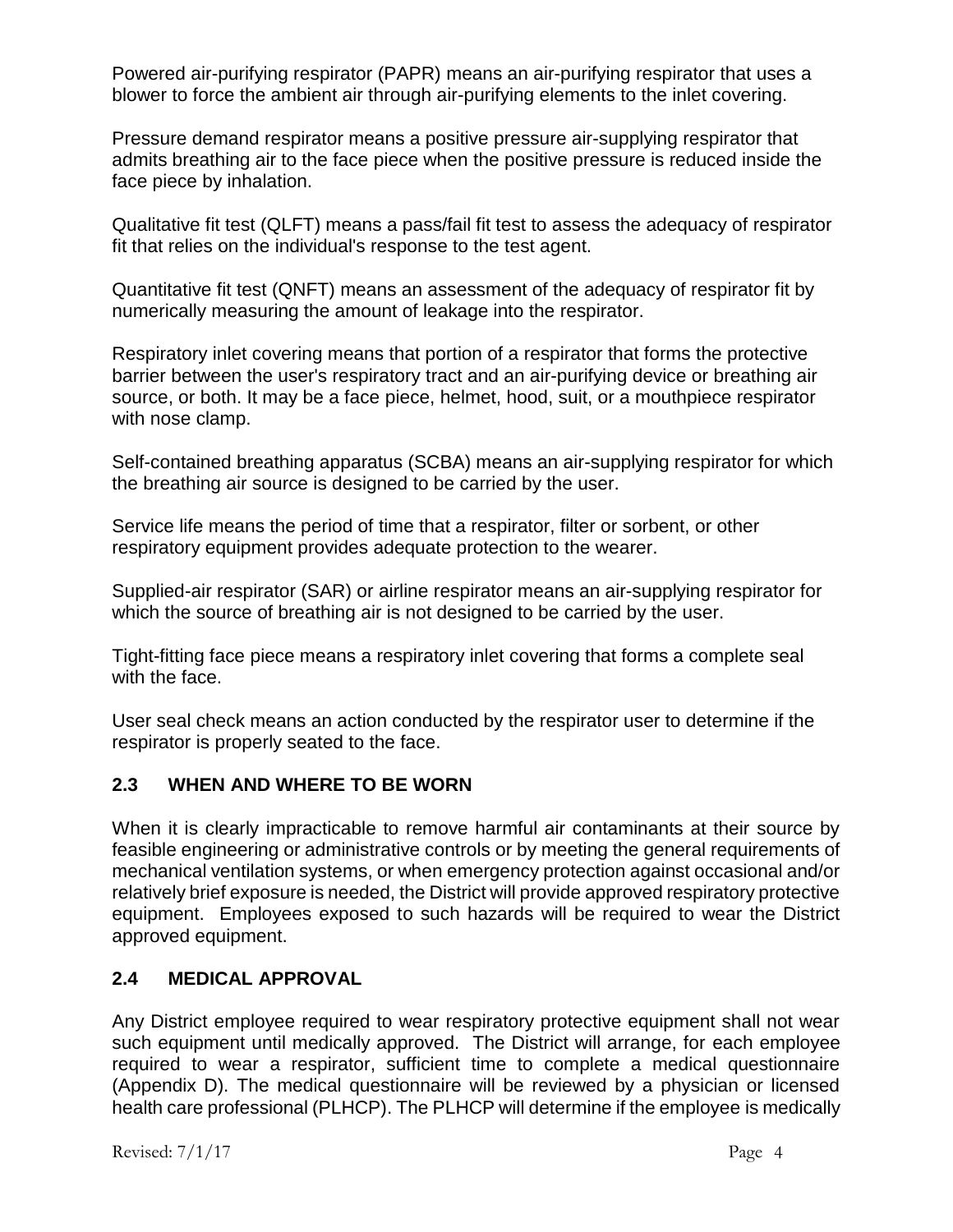cleared for respirator usage or request a follow-up medical examination. A follow-up medical examination will be provided to any employee who gives a positive response to any question in Section 2, Part A, questions  $1 - 8$  of the medical questionnaire, or any employee so determined by the PLHCP. The follow-up medical examination will include any medical tests, consultations, or diagnostic procedures the PLHCP deems necessary to make a final determination. The PLHCP will provide the District with a written recommendation regarding the employee's ability to use a respirator. The District will provide employees the opportunity to discuss the questionnaire and medical examination results with the PLHCP.

The District will provide to the PLHCP the following information before the PLHCP makes a determination concerning the employee's ability to use a respirator:

- The type and weight of the respirator to be used
- The duration and frequency of respirator use
- The expected physical work effort
- Additional protective clothing to be worn (if any)
- Temperature and humidity extremes that may be encountered
- A copy of the District's Respiratory Protection Plan and a copy of CCR, Title 8 Section 5144

## **2.5 FIT TESTING**

Before any District employee is required to use a respirator (negative or positive-pressure face piece), the employee must be fit tested with the same make, model, style, and size of the respirator to be used. After the initial fit test, subsequent fit testing will be conducted annually for those employees required to use respirators.

Fit tests will be administered using OSHA-accepted qualitative fit test (QLFT) or quantitative fit test (QNFT) protocol. Fit testing of air supplying respirators (SCBA) will be performed in the negative pressure mode regardless of the mode of operation.

Qualitative fit testing will be performed with Isoamyl Acetate, irritant smoke, or an aerosol saccharin solution. Quantitative fit testing, when used, will be performed with a Porta-Count or similar instrument.

Complete fit testing procedures are described in Appendix A.

## **2.6 SELECTION AND USE OF RESPIRATORS**

The District will select and provide the appropriate respirator based on the respiratory hazards to which the employee will be exposed. A list of District approved respirators (including appropriate filter cartridges) is located in Appendix E. The District can make estimates of respiratory hazards based on contaminants and usage or from monitoring results. Respirator selection must ensure that employee exposure will not exceed published Permissible Exposure Limits (PEL), Threshold Limit Values (TLV), or Short-Term Exposure Limits (STEL). All respiratory equipment must be NIOSH approved and used in compliance with manufacturer's instructions.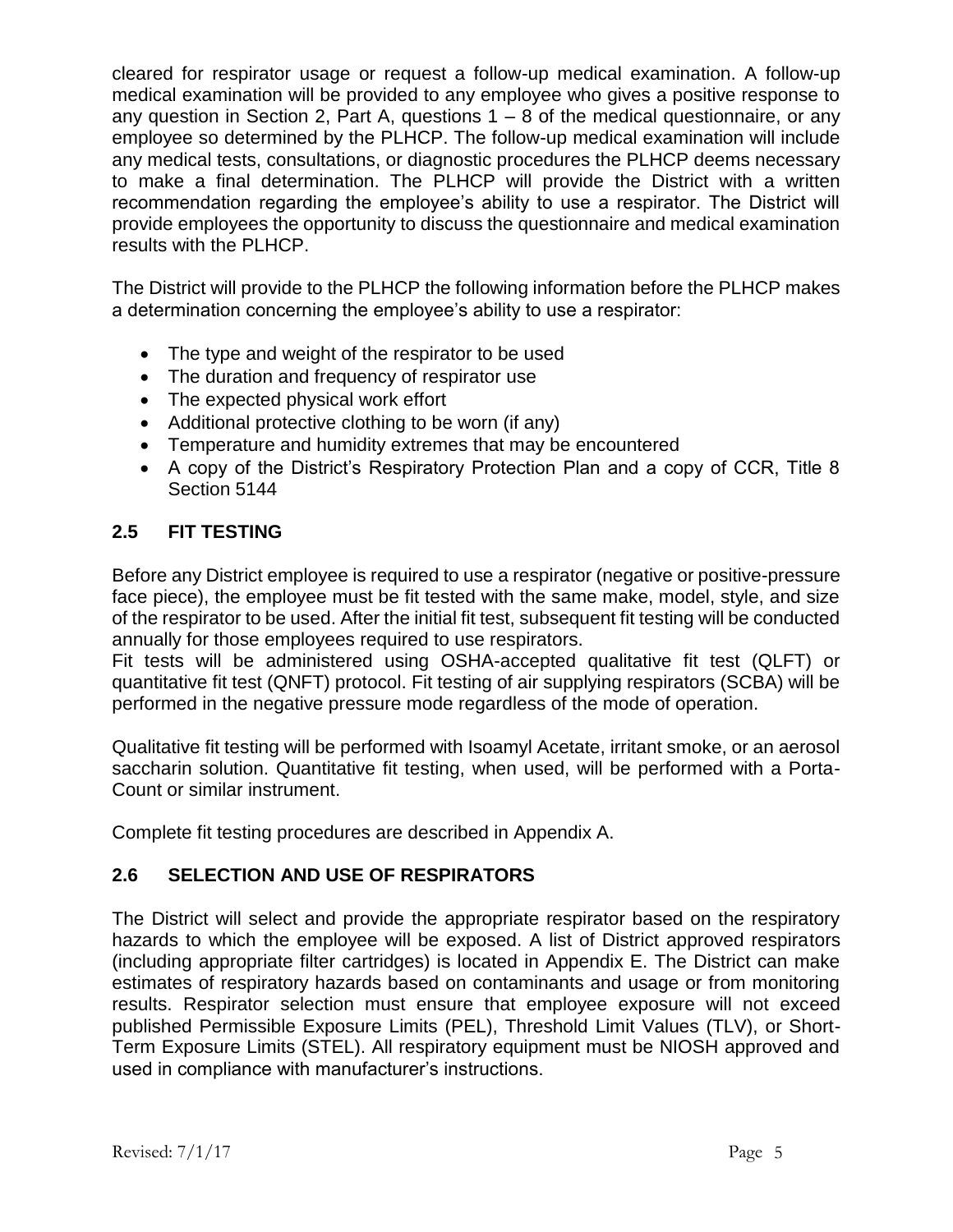District employees (except Public Safety personnel, see 2.6.3) will be limited to the use of negative pressure, air-purifying (filter cartridge) respirators while performing District work. This is based on the foreseeable exposures normally encountered by non-Public Safety District employees. The only exception for non-Public Safety employees would be an employee deemed unable to use a negative pressure respirator by the PLHCP. In this case a powered air-purifying respirator (PAR) may be required. These instances will be handled on a case-by-case basis by the Program Administrator.

Filter cartridges must be equipped with an end-of-service-life indicator (ESLI). An ESLI is a system to warn the user of the approach of the end of the useful life of the cartridge. This may be a manufacturer's warning regarding the taste or smell of a contaminant while using the respirator or a system by which filter cartridges are changed out on a periodic basis based on manufacturer's recommendations. When filter cartridges are to be changed out on a periodic basis, they must be labeled with the date of first use. Filter cartridges must be labeled and color-coded with the NIOSH approval label.

## **2.6.1 FIT CHECKS**

- Employees will be required to perform fit checks before fit testing and each time the respirator is put on before entering a hazardous area. Two fit checks will be performed as part of the fit check procedure. These are:
- **Positive pressure fit check** performed by placing the heel of the hand over the exhalation valve cover, pressing lightly and exhaling gently. The face piece should bulge slightly with no air leaks detected between the face and face piece; and
- **Negative pressure fit check** performed by placing the palms of both hands over the filter holes or inhalation valves and gently inhaling for 5 to 10 seconds. The face piece should collapse slightly with no air leaks detected between the face and face piece.

If air leakage is detected for either of the two checks, then 1) the respirator should be repositioned on the face; 2) the straps tension should be readjusted; or 3) the respirator should be changed.

Complete user fit check procedures are described in Appendix B.

## **2.6.2 LIMITATIONS**

Facial hair which interferes with the sealing surface of a respirator renders the respirator ineffective against protecting from harmful air contaminants. Therefore, the District will not permit any employee to be trained, fit tested or wear a respirator in a restricted area if that employee has facial or any other hair which contacts or interferes with the respirator sealing surface. Any such interfering hair must be moved or removed to avoid compromising the respirator seal.

The use of air-purifying, filter cartridge respirators is strictly prohibited in oxygen deficient atmospheres. Only supplied-air SCBA respirators may be used in these atmospheres.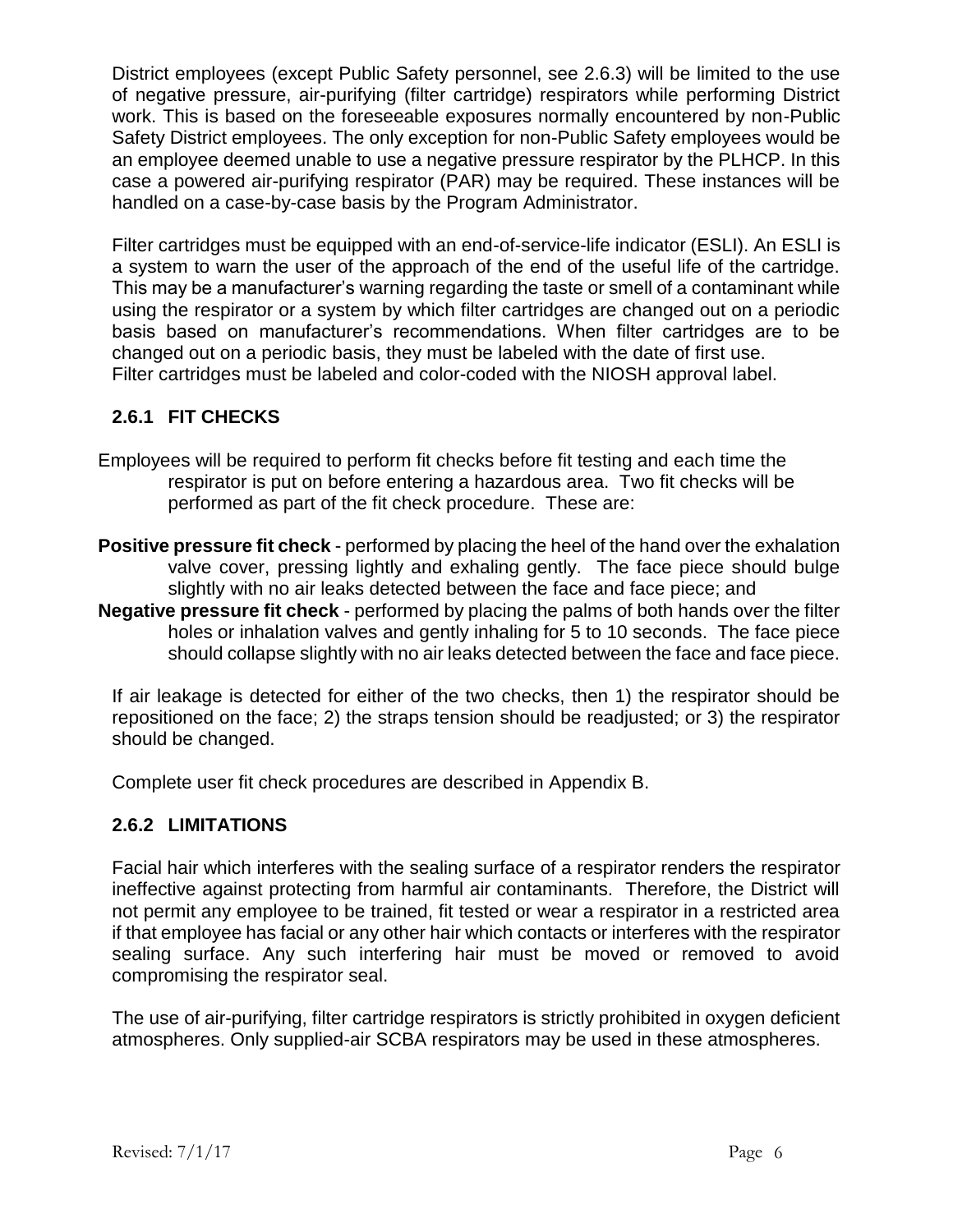## **2.6.3 ATMOSPHERES IMMEDIATELY DANGEROUS TO LIFE OR HEALTH (IDLH)**

Atmospheres immediately dangerous to life or health (IDLH) are those atmospheres that pose an immediate threat to life, would cause irreversible health effects, or impair an individual's ability to escape. The only District employees that may be exposed to an IDLH atmosphere would be Public Safety personnel. In instances where IDLH atmospheres are encountered the following shall apply:

- The only approved respirator will be a full-face pressure demand SCBA
- A minimum of two persons, equipped with SCBA's must be on the job.
- A minimum of one person, equipped with SCBA must be available as a standby.
- Communication (visual, voice, signal line) must be maintained between all individuals present.
- The standby person must be trained and equipped to provide effective emergency rescue.

## **2.7 BREATHING AIR QUALITY – SUPPLIED AIR ONLY**

This section describes the air quality requirements that the District will follow when employees are using SCBA or air line-supplied respirators (Public Safety only).

The supplied-air system typically will consist of an SCBA or compressor, air delivery lines, air cleaning apparatus, a reserve air supply and NIOSH approved masks. The system will provide at minimum, the following:

- **A** continuous sufficient supply of air
- **EXECUTE:** Air meeting Grade D requirements
- **Adequate escape time**
- I NIOSH approved respirators and air supply hoses

Breathing air (compressed air, compressed oxygen, liquid air and liquid oxygen) will be of high purity, free from harmful dusts, fumes, mists, vapors or gases, and meet the following Grade D requirements:

- Oxygen 19.5% to 23.5%
- **EXECONDERGY Condensed hydrocarbons less than 5 milligrams per cubic meter**
- **Carbon Monoxide less than 10 ppm**
- **Carbon Dioxide less than 1000 ppm**
- No pronounced or objectionable odors
- Oxygen will meet the requirements of the United States Pharmacopoeia for medical or breathing oxygen. Compressed oxygen will not be permitted for use in supplied air respirators or in open circuit self-contained breathing apparatus that have previously used compressed air. Oxygen must never be used with air line respirators.

Breathing air may be supplied from cylinders or air compressors.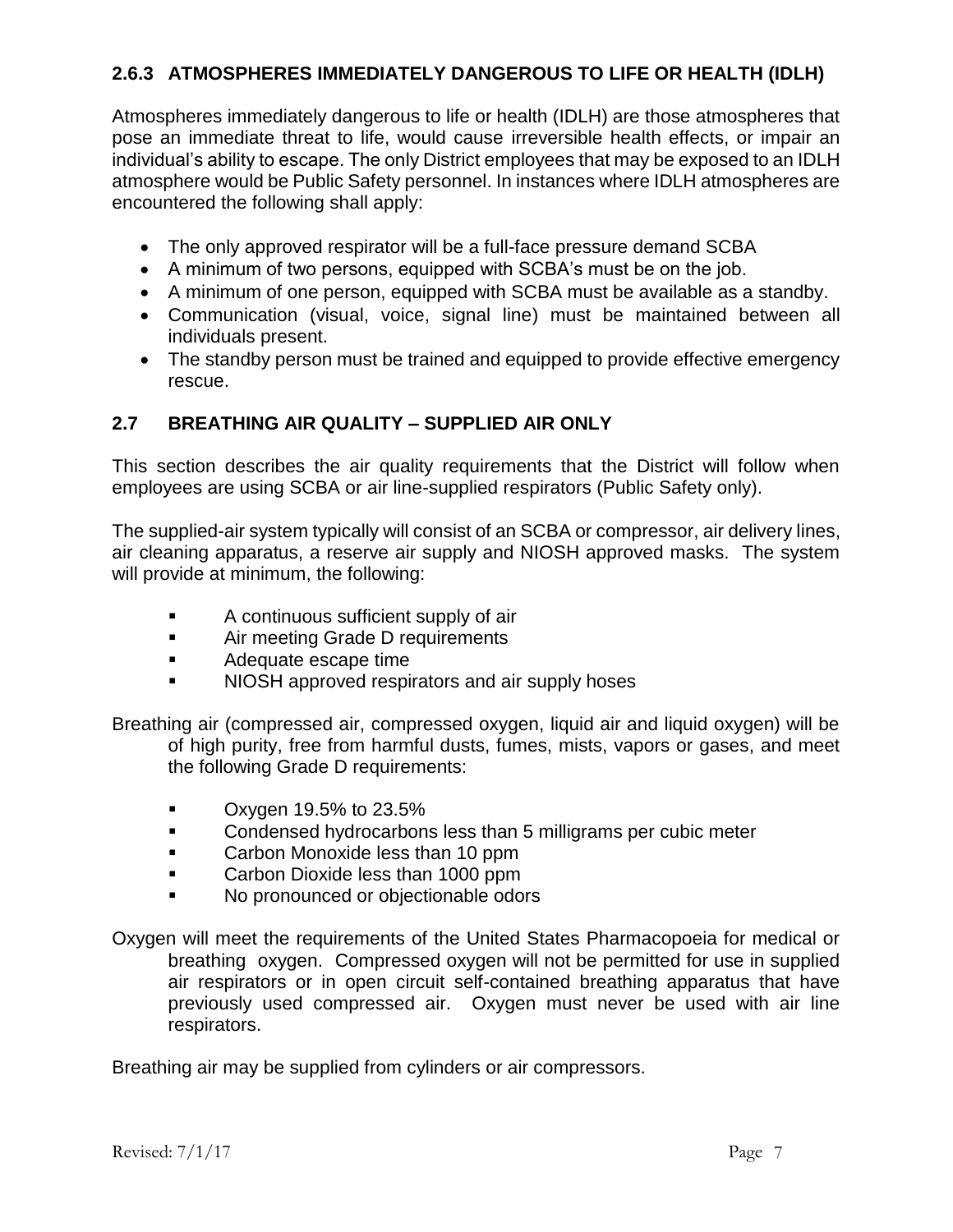- Breathing gas containers will be clearly and legibly identified with the word AIR or OXYGEN as appropriate with letters at least 1/25 the diameter of the cylinder but never less than 1/8". The letters will be stenciled, stamped or labeled as near the valve end as possible.
- If a compressor is necessary, then the compressor will be a breathing air-type compressor. The compressor will be equipped with the necessary safety and standby devices. In addition to being constructed and situated so as to prevent the entry of contaminated air into the system, the compressor will have suitable inline air purifying sorbent beds and filters installed to further assure breathing air quality. A receiver of sufficient capacity will be provided to enable the respirator wearer to escape from a contaminated atmosphere should the compressor fail. The compressor will be equipped with alarms to indicate a compressor failure or overheating. Oil-lubricated compressors will be equipped with:
	- a continuous reading carbon monoxide monitoring system set to alarm if the carbon monoxide concentration reaches 10 ppm;
	- or a high temperature alarm set at 110% of the normal operating temperature;
	- or both.

If only a high temperature alarm is used, the air from the compressor will be tested for carbon monoxide concentrations for each use or weekly, whichever is less frequent. All compressor alarms will be tested at least monthly. The results for all testing will be documented and maintained by the Public Safety Department for at least six (6) months.

- All air line couplings will be incompatible with outlets for other gas systems to prevent inadvertent servicing of air-line respirators with non-respirable gases or oxygen.
- The air pressure at the hose connection to positive pressure respiratory equipment will be maintained within the range specified by the equipment.

## **2.8 RESPIRATOR INSPECTION AND MAINTENANCE**

The District will require a maintenance program for all respiratory protective equipment issued to and used by District personnel. The Program Administrator will ensure that the maintenance program has been implemented and is being followed. Damage or defects discovered during any portion of the maintenance program shall be brought to the attention of Program Administrator, who will ensure that appropriate corrective action is taken.

## **2.8.1 RESPIRATOR INSPECTION**

All respiratory equipment will be inspected under the following schedule:

- **Before and after each use by the wearer**
- **EXECUTE:** After cleaning and disinfection
- **EXECT** After each use, but at least monthly for respirators not routinely used which are kept ready for emergency use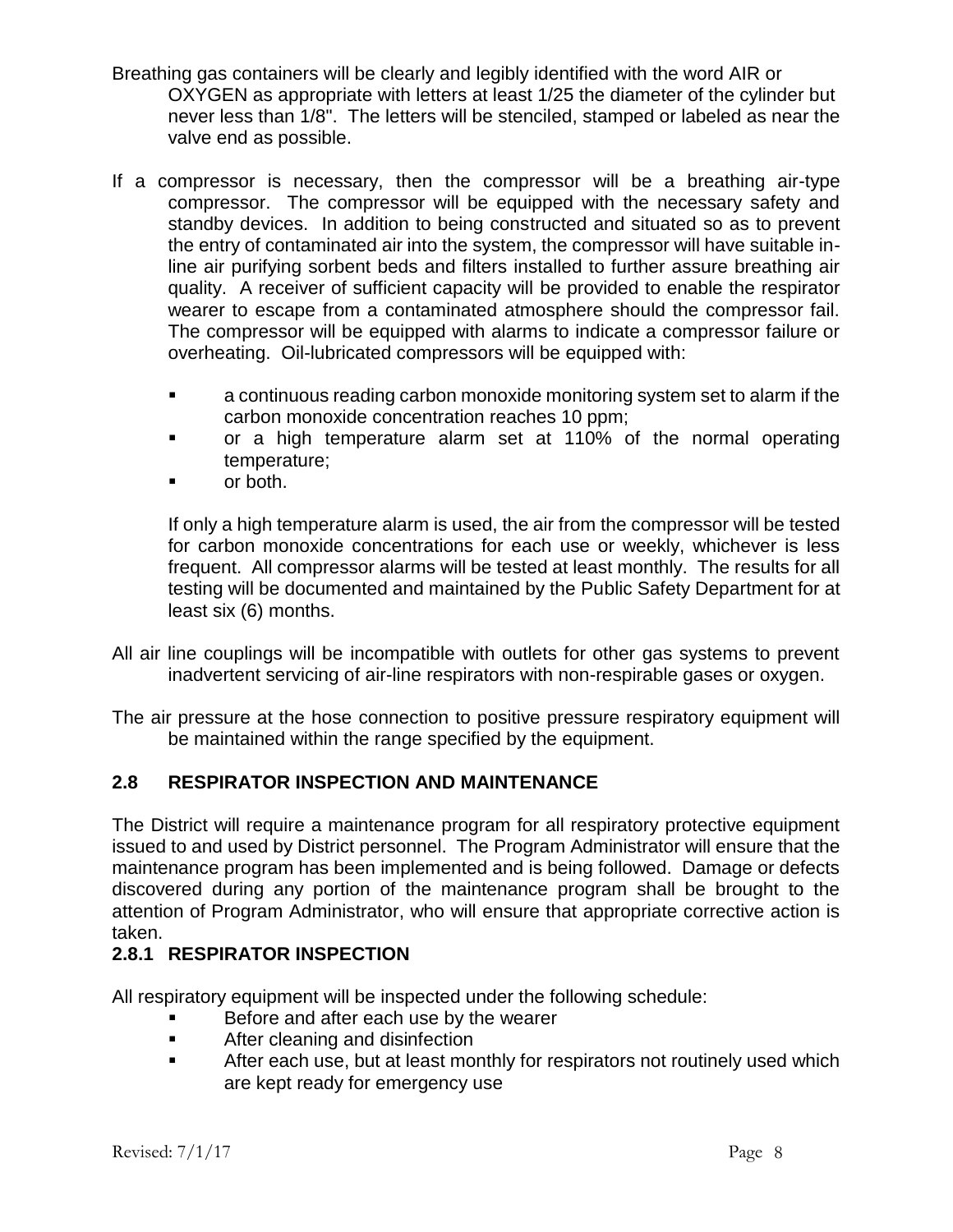Any damage noted by the inspection should be reported to Program Administrator immediately. Respirators found damaged or defective will be immediately removed from service and will not be returned to service until properly repaired.

## **2.8.2 RESPIRATOR CLEANING AND MAINTENANCE**

The District will provide appropriate cleansing and sanitizing materials. The respirator user will be responsible for cleaning and sanitizing respirators as frequently as necessary to ensure sanitary protection is provided the wearer. Respiratory protective equipment that may be used by more than one individual will never be passed from one person to another until it has been cleaned and sanitized.

Respirator cleaning is to be done in accordance with the manufacturer's recommendations. However, as a minimum guideline, each respirator should be cleaned in a mild soap solution, double rinsed and air dried prior to storage. The Program Administrator will ensure that all cleaning and maintenance guidelines are followed. Complete respirator inspection and maintenance procedures are described in Appendix C.

## **2.8.3 RESPIRATOR STORAGE**

After cleaning, inspection, and air drying, the respirator shall be stored to protect against dust, sunlight, extreme temperatures, excessive moisture, or damaging chemicals. Respirators placed at work stations for emergency use will only be stored in clearly marked compartments or containers designed for that purpose and will be located where they are quickly accessible. Routinely used respirators may be placed in plastic bags and stored in cabinets, lockers or tool boxes, provided that the face piece and exhalation valve rest in a normal position and their functioning will not be impaired by the elastic setting in an abnormal position. Cartridge filters may also be stored in plastic bags, but separately from the clean respirator.

## **2.8.4 WEAR AND DETERIORATION**

The District requires each employee required to wear respiratory protective equipment to notify the Program Administrator of any damage, defects, wear or deterioration found in their equipment. The District will repair or replace respiratory protective equipment as required due to wear or deterioration.

### **2.9 EMPLOYEE TRAINING**

To ensure proper respirator selection, use, maintenance and storage, the District will provide all employees required to wear respiratory protection with education and training. The education and training will cover:

- **EXECUTE:** Medical evaluations
- **Selection, use and limitations of respirators**
- **Proper inspection and donning of the respirator**
- **Fit checks: how to do and frequency**
- $\blacksquare$  Fit testing
- Procedures to follow if an atmosphere immediately hazardous to life or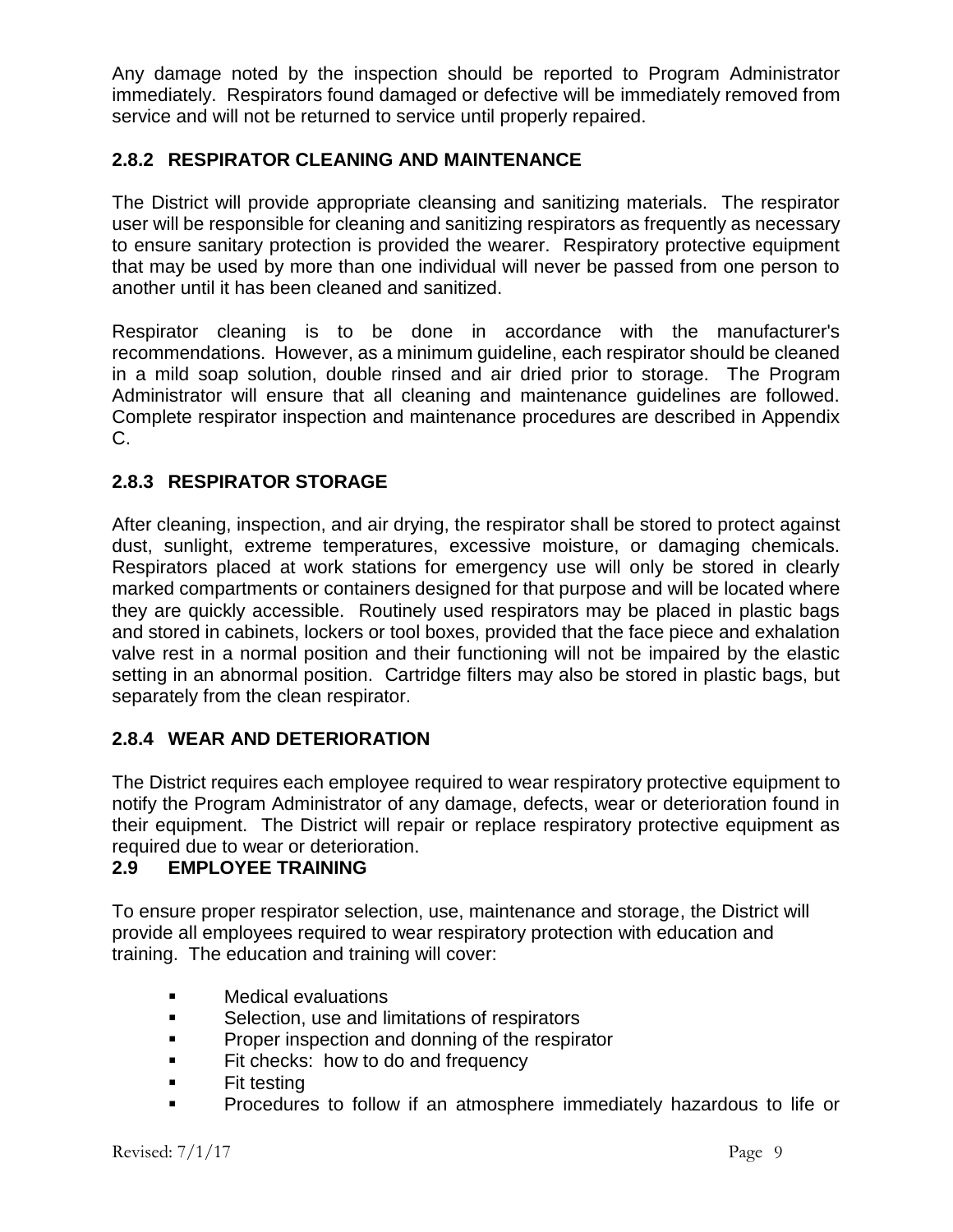health is encountered

How to care for, maintain, and store the respirator

## **2.9.1 REFRESHER TRAINING**

Refresher training for employees required to use respiratory protection will be conducted annually. Refresher training will include the elements described in Section 2.10.

## **2.10 VOLUNTARY RESPIRATOR USE**

There may be occasions where employees opt to wear respirators although respirator use would not be required under this program. This type of usage is termed "voluntary use". In these cases, the District may supply the respirator or the employee may furnish their own. If an employee chooses to voluntarily use a respirator the District must ensure the following:

- The voluntary usage will not itself create a hazard
- That the employee opting for voluntary use be medically approved to use the respirator (Section 2.4)
- The respirator is cleaned, stored, and maintained properly, and
- The information contained in Appendix F is provided to the employee.

**Exception: voluntary use respirator requirements do not include filtering face pieces such as dust masks.**

## **2.11 DOCUMENTATION AND RECORDKEEPING**

The Program Administrator will ensure that the following records are kept as part of the District Respiratory Protective Equipment Program:

- **Employee education and training documentation**
- **Fit testing results**
- **Medical approvals**
- **Workplace air monitoring results**
- Inspections of respirators designated for emergency use, with a record of the most recent inspection maintained on the respirator or its storage container.

The original records will be kept by the Maintenance and Operations Department and a copy of the records will be kept with the Lead Groundskeeper. A copy will also be placed in the employee's personnel file.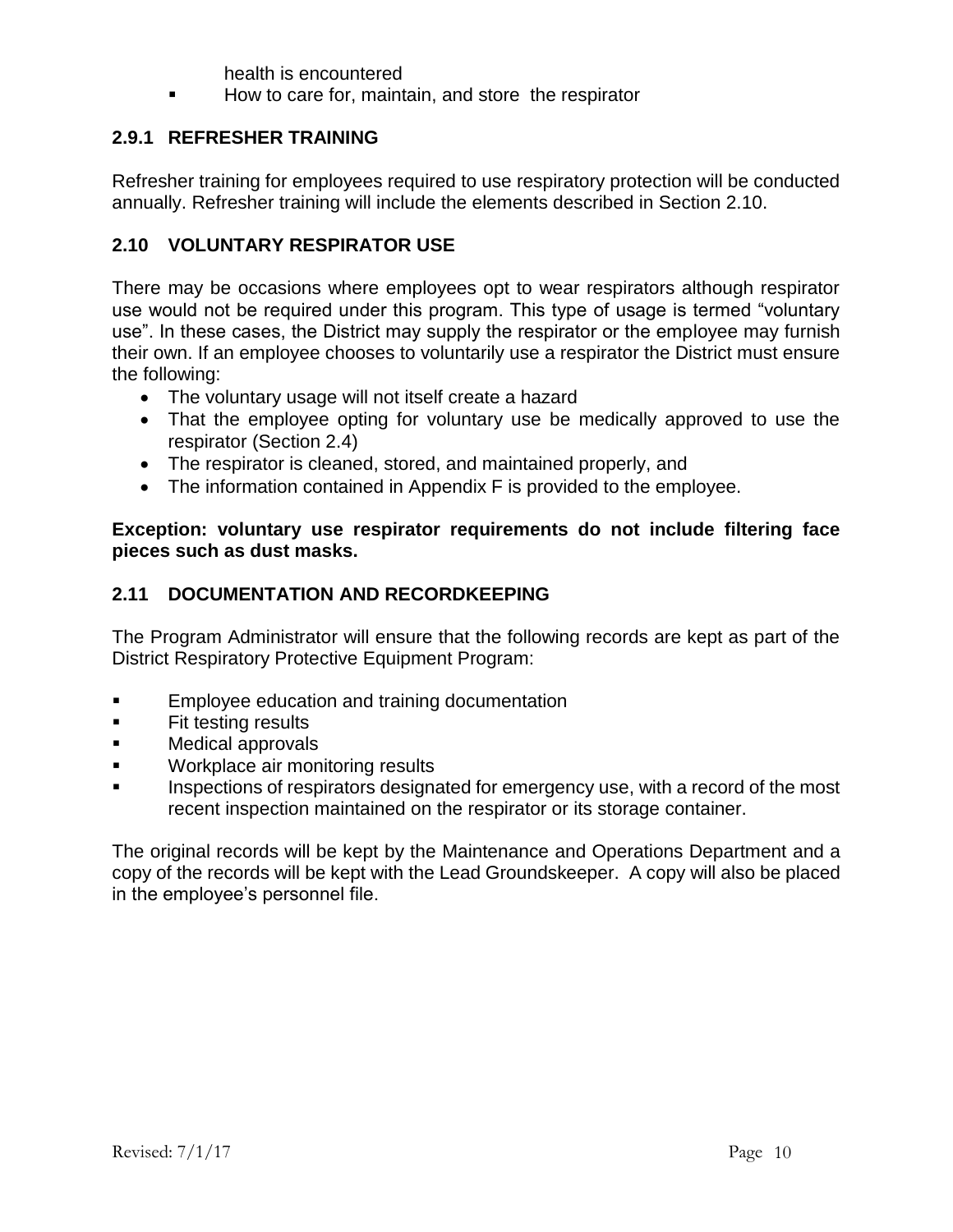# **APPENDIX A**

# **FIT TESTING PROCEDURES**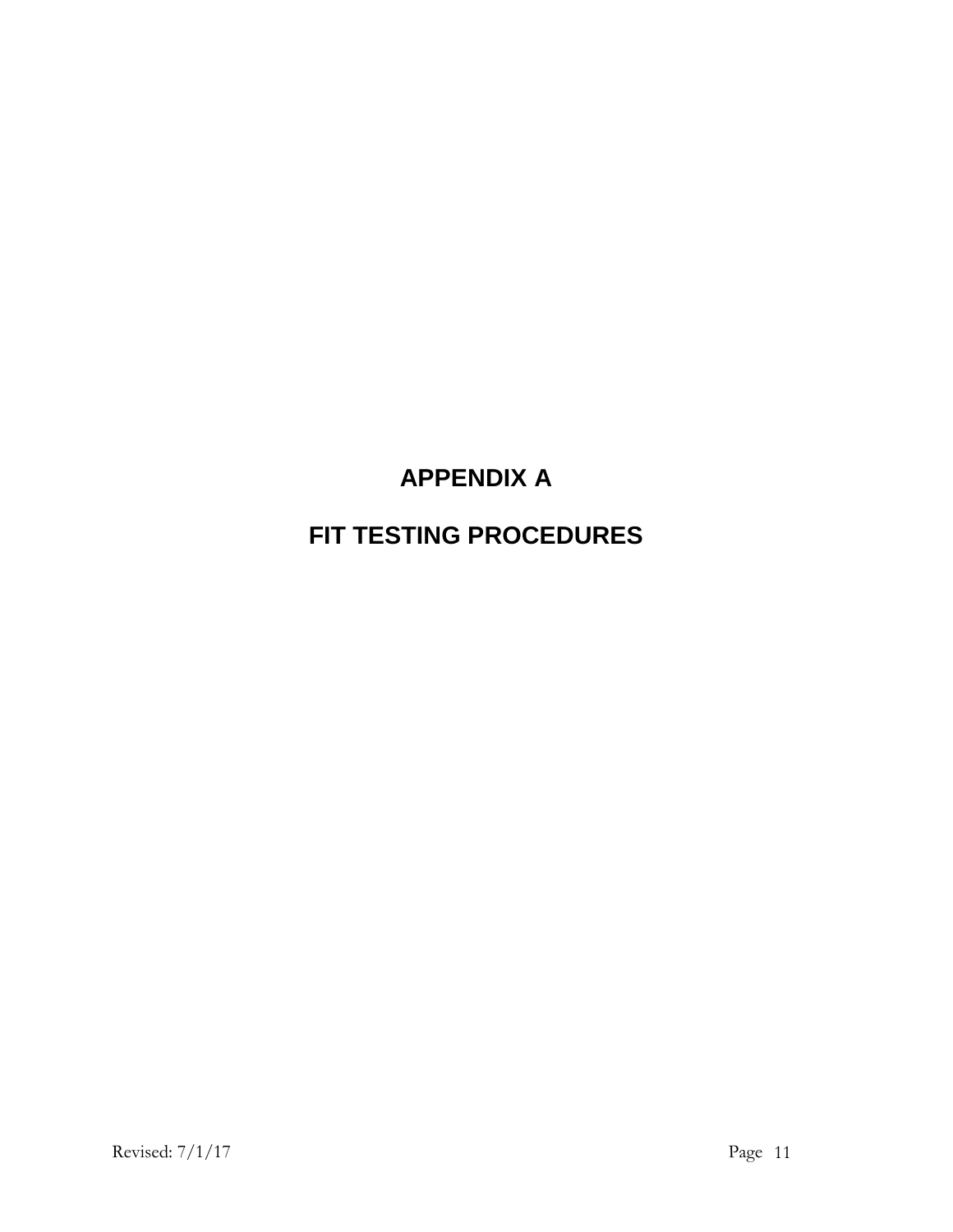## **OSHA Fit Testing Procedures**

<http://www.dir.ca.gov/title8/5144a.html>

Part I. OSHA-Accepted Fit Test Protocols

A. Fit Testing Procedures--General Requirements. The employer shall conduct fit testing using the following procedures. The requirements in this appendix apply to all OSHA-accepted fit test methods, both QLFT and QNFT.

1. The test subject shall be allowed to pick the most acceptable respirator from a sufficient number of respirator models and sizes so that the respirator is acceptable to, and correctly fits, the user.

2. Prior to the selection process, the test subject shall be shown how to put on a respirator, how it should be positioned on the face, how to set strap tension and how to determine an acceptable fit. A mirror shall be available to assist the subject in evaluating the fit and positioning of the respirator. This instruction may not constitute the subject's formal training on respirator use, because it is only a review.

3. The test subject shall be informed that he/she is being asked to select the respirator that provides the most acceptable fit. Each respirator represents a different size and shape, and if fitted and used properly, will provide adequate protection.

4. The test subject shall be instructed to hold each chosen face piece up to the face and eliminate those that obviously do not give an acceptable fit.

5. The more acceptable face pieces are noted in case the one selected proves unacceptable; the most comfortable mask is donned and worn at least five minutes to assess comfort. Assistance in assessing comfort can be given by discussing the points in the following item A.6. If the test subject is not familiar with using a particular respirator, the test subject shall be directed to don the mask several times and to adjust the straps each time to become adept at setting proper tension on the straps.

6. Assessment of comfort shall include a review of the following points with the test subject and allowing the test subject adequate time to determine the comfort of the respirator.

- (a) Position of the mask on the nose
- (b) Room for eye protection
- (c) Room to talk
- (d) Position of mask on face and cheeks

7. The following criteria shall be used to help determine the adequacy of the respirator fit:

- (a) Chin properly placed;
- (b) Adequate strap tension, not overly tightened;
- (c) Fit across nose bridge;
- (d) Respirator of proper size to span distance from nose to chin;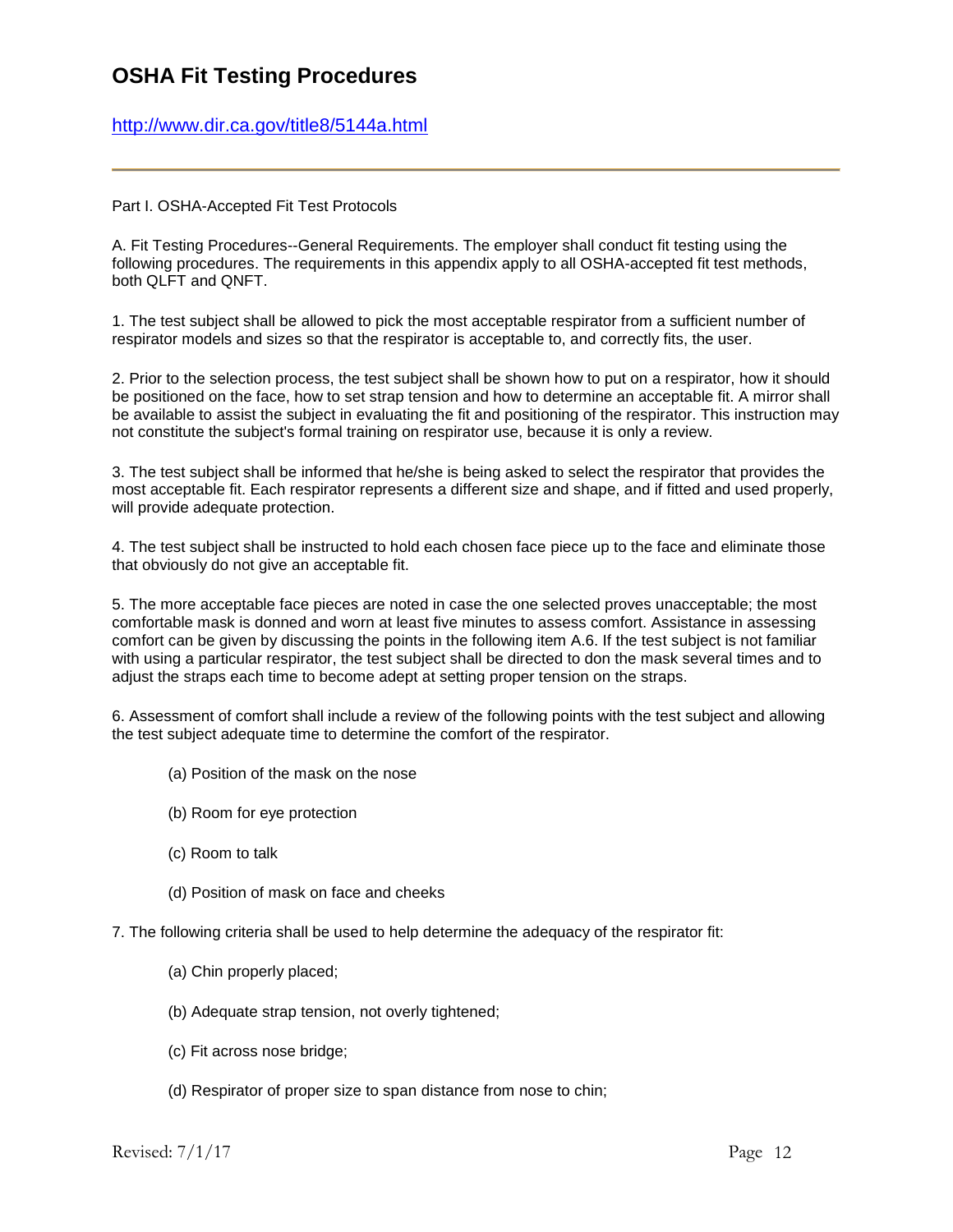(e) Tendency of respirator to slip;

(f) Self-observation in mirror to evaluate fit and respirator position.

8. The test subject shall conduct a user seal check, either the negative and positive pressure seal checks described in Appendix B-1 or those recommended by the respirator manufacturer which provide equivalent protection to the procedures in Appendix B-1. Before conducting the negative and positive pressure checks, the subject shall be told to seat the mask on the face by moving the head from side-toside and up and down slowly while taking in a few slow deep breaths. Another facepiece shall be selected and retested if the test subject fails the user seal check tests.

9. The test shall not be conducted if there is any hair growth between the skin and the facepiece sealing surface, such as stubble beard growth, beard, mustache or sideburns which cross the respirator sealing surface. Any type of apparel which interferes with a satisfactory fit shall be altered or removed.

10. If a test subject exhibits difficulty in breathing during the tests, she or he shall be referred to a physician or other licensed health care professional, as appropriate, to determine whether the test subject can wear a respirator while performing her or his duties.

11. If the employee finds the fit of the respirator unacceptable, the test subject shall be given the opportunity to select a different respirator and to be retested.

12. Exercise regimen. Prior to the commencement of the fit test, the test subject shall be given a description of the fit test and the test subject's responsibilities during the test procedure. The description of the process shall include a description of the test exercises that the subject will be performing. The respirator to be tested shall be worn for at least 5 minutes before the start of the fit test.

13. The fit test shall be performed while the test subject is wearing any applicable safety equipment that may be worn during actual respirator use which would interfere with respirator fit.

14. Test Exercises.

(a) The following test exercises are to be performed for all fit testing methods prescribed in this appendix, except for the CNP method. A separate fit testing exercise regimen is contained in the CNP protocol. The test subject shall perform exercises, in the test environment, in the following manner:

(1) Normal breathing. In a normal standing position, without talking, the subject shall breathe normally.

(2) Deep breathing. In a normal standing position, the subject shall breathe slowly and deeply, taking caution so as not to hyperventilate.

(3) Turning head side to side. Standing in place, the subject shall slowly turn his/her head from side to side between the extreme positions on each side. The head shall be held at each extreme momentarily so the subject can inhale at each side.

(4) Moving head up and down. Standing in place, the subject shall slowly move his/her head up and down. The subject shall be instructed to inhale in the up position (i.e., when looking toward the ceiling).

(5) Talking. The subject shall talk out loud slowly and loud enough so as to be heard clearly by the test conductor. The subject can read from a prepared text such as the Rainbow Passage, count backward from 100, or recite a memorized poem or song.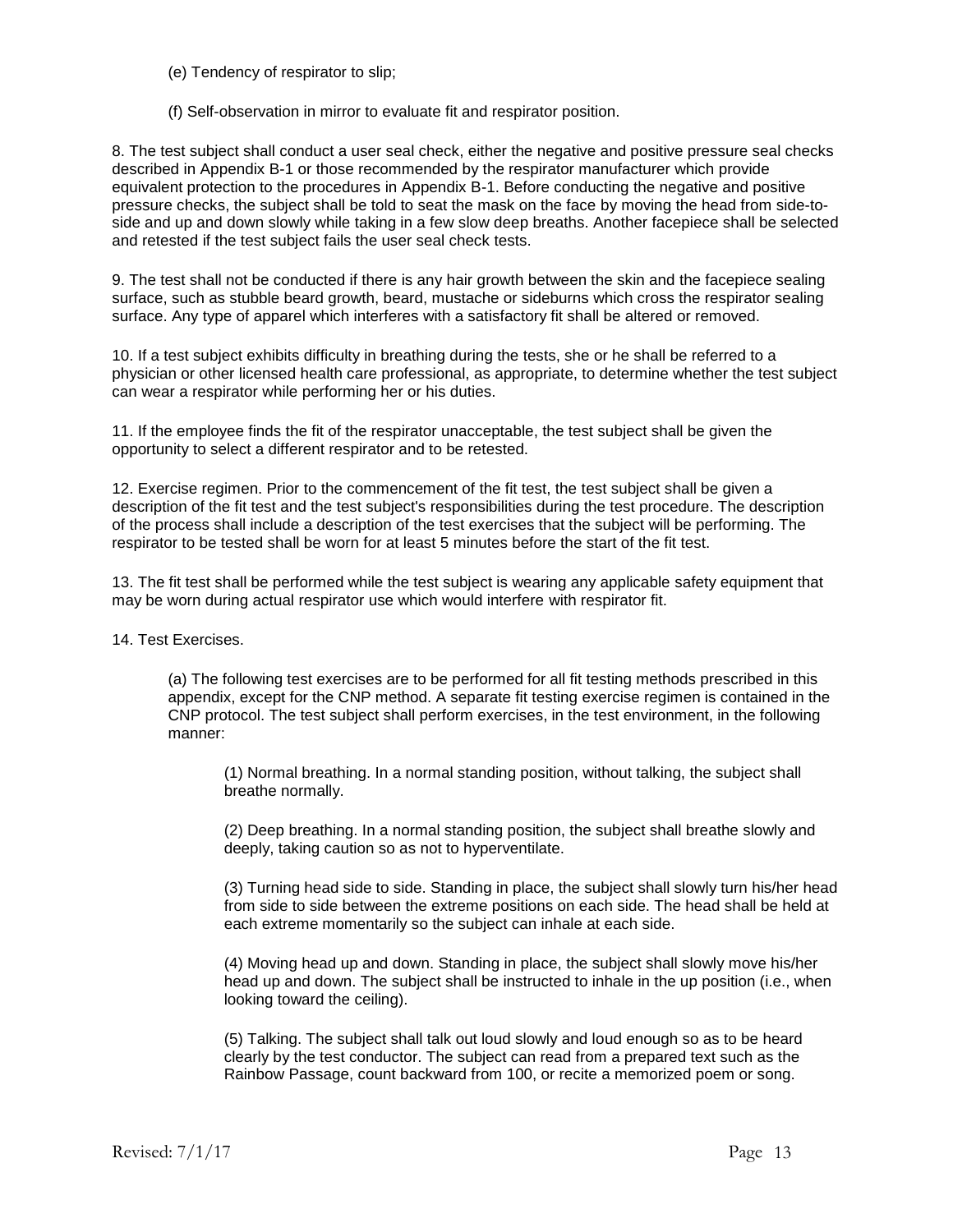#### Rainbow Passage

"When the sunlight strikes raindrops in the air, they act like a prism and form a rainbow. The rainbow is a division of white light into many beautiful colors. These take the shape of a long round arch, with its path high above, and its two ends apparently beyond the horizon. There is, according to legend, a boiling pot of gold at one end. People look, but no one ever finds it. When a man looks for something beyond reach, his friends say he is looking for the pot of gold at the end of the rainbow."

> (6) Grimace. The test subject shall grimace by smiling or frowning. (This applies only to QNFT testing; it is not performed for QLFT)

> (7) Bending over. The test subject shall bend at the waist as if he/she were to touch his/her toes. Jogging in place shall be substituted for this exercise in those test environments such as shroud type QNFT or QLFT units that do not permit bending over at the waist.

(8) Normal breathing. Same as exercise (1).

(b) Each test exercise shall be performed for one minute except for the grimace exercise which shall be performed for 15 seconds. The test subject shall be questioned by the test conductor regarding the comfort of the respirator upon completion of the protocol. If it has become unacceptable, another model of respirator shall be tried. The respirator shall not be adjusted once the fit test exercises begin. Any adjustment voids the test, and the fit test must be repeated.

- B. Qualitative Fit Test (QLFT) Protocols
- 1. General

(a) The employer shall ensure that persons administering QLFT are able to prepare test solutions, calibrate equipment and perform tests properly, recognize invalid tests, and ensure that test equipment is in proper working order.

(b) The employer shall ensure that QLFT equipment is kept clean and well maintained so as to operate within the parameters for which it was designed.

#### 2. Isoamyl Acetate Protocol

Note: This protocol is not appropriate to use for the fit testing of particulate respirators. If used to fit test particulate respirators, the respirator must be equipped with an organic vapor filter.

(a) Odor Threshold Screening. Odor threshold screening, performed without wearing a respirator, is intended to determine if the individual tested can detect the odor of isoamyl acetate at low levels.

(1) Three 1 liter glass jars with metal lids are required.

(2) Odor-free water (e.g., distilled or spring water) at approximately 25 deg. C (77 deg. F) shall be used for the solutions.

(3) The isoamyl acetate (IAA) (also known at isopentyl acetate) stock solution is prepared by adding 1 ml of pure IAA to 800 ml of odor-free water in a 1 liter jar, closing the lid and shaking for 30 seconds. A new solution shall be prepared at least weekly.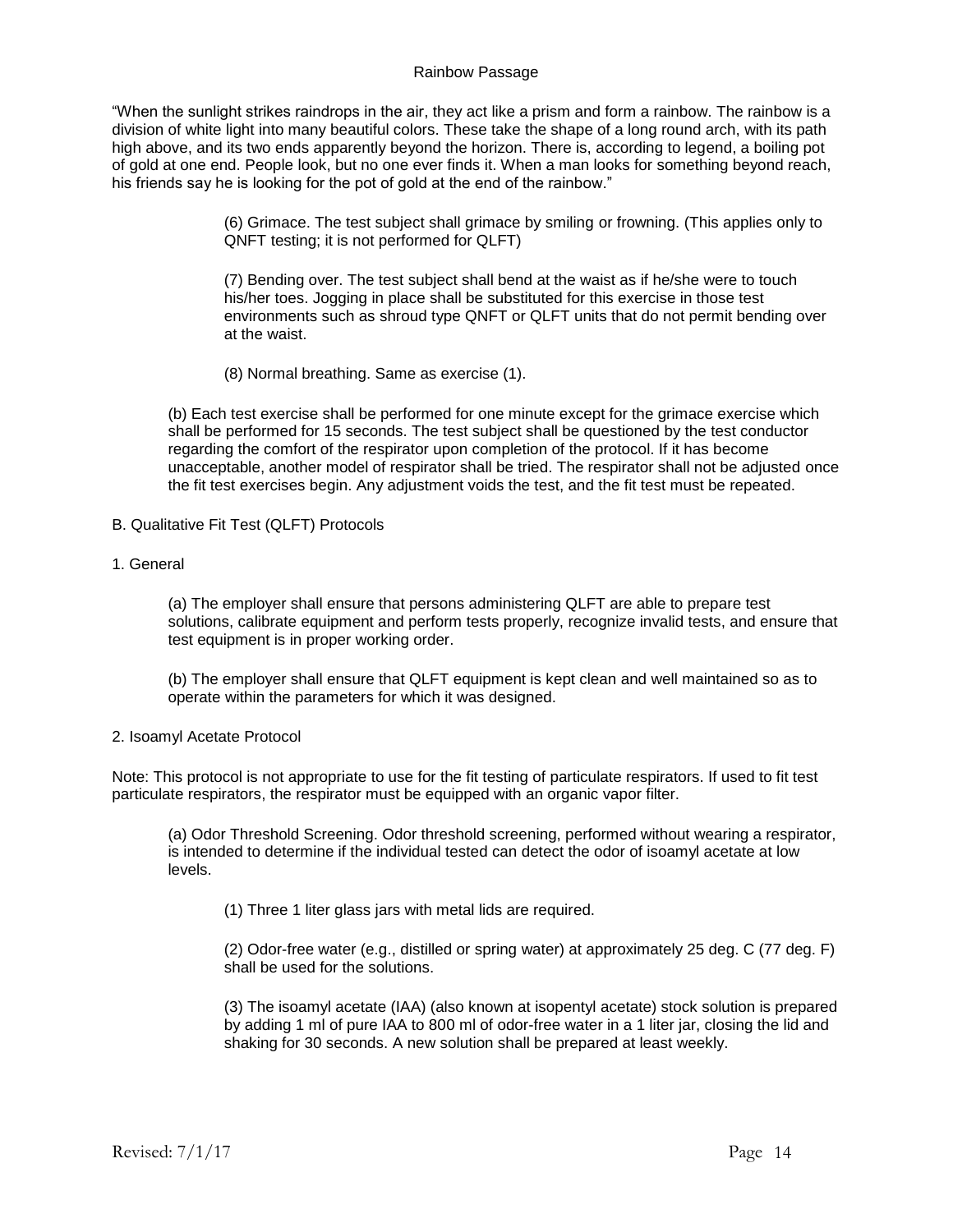(4) The screening test shall be conducted in a room separate from the room used for actual fit testing. The two rooms shall be well-ventilated to prevent the odor of IAA from becoming evident in the general room air where testing takes place.

(5) The odor test solution is prepared in a second jar by placing 0.4 ml of the stock solution into 500 ml of odor-free water using a clean dropper or pipette. The solution shall be shaken for 30 seconds and allowed to stand for two to three minutes so that the IAA concentration above the liquid may reach equilibrium. This solution shall be used for only one day.

(6) A test blank shall by prepared in a third jar by adding 500 cc of odor-free water.

(7) The odor test and test blank jar lids shall be labeled (e.g., 1 and 2) for jar identification. Labels shall be placed on the lids so that they can be peeled off periodically and switched to maintain the integrity of the test.

(8) The following instruction shall be typed on a card and placed on the table in front of the two test jars (i.e., 1 and 2): "The purpose of this test is to determine if you can smell banana oil at a low concentration. The two bottles in front of you contain water. One of these bottles also contains a small amount of banana oil. Be sure the covers are on tight, then shake each bottle for two seconds. Unscrew the lid of each bottle, one at a time, and sniff at the mouth of the bottle. Indicate to the test conductor which bottle contains banana oil."

(9) The mixtures used in the IAA odor detection test shall be prepared in an area separate from where the test is performed, in order to prevent olfactory fatigue in the subject.

(10) If the test subject is unable to correctly identify the jar containing the odor test solution, the IAA qualitative fit test shall not be performed.

(11) If the test subject correctly identifies the jar containing the odor test solution, the test subject may proceed to respirator selection and fit testing.

(b) Isoamyl Acetate Fit Test

(1) The fit test chamber shall be a clear 55-gallon drum liner suspended inverted over a 2-foot diameter frame so that the top of the chamber is about 6 inches above the test subject's head. If no drum liner is available, a similar chamber shall be constructed using plastic sheeting. The inside top center of the chamber shall have a small hook attached.

(2) Each respirator used for the fitting and fit testing shall be equipped with organic vapor cartridges or offer protection against organic vapors.

(3) After selecting, donning, and properly adjusting a respirator, the test subject shall wear it to the fit testing room. This room shall be separate from the room used for odor threshold screening and respirator selection, and shall be well-ventilated, as by an exhaust fan or lab hood, to prevent general room contamination.

(4) A copy of the test exercises and any prepared text from which the subject is to read shall be taped to the inside of the test chamber.

(5) Upon entering the test chamber, the test subject shall be given a 6-inch by 5-inch piece of paper towel, or other porous, absorbent, single-ply material, folded in half and wetted with 0.75 ml of pure IAA. The test subject shall hang the wet towel on the hook at the top of the chamber. An IAA test swab or ampule may be substituted for the IAA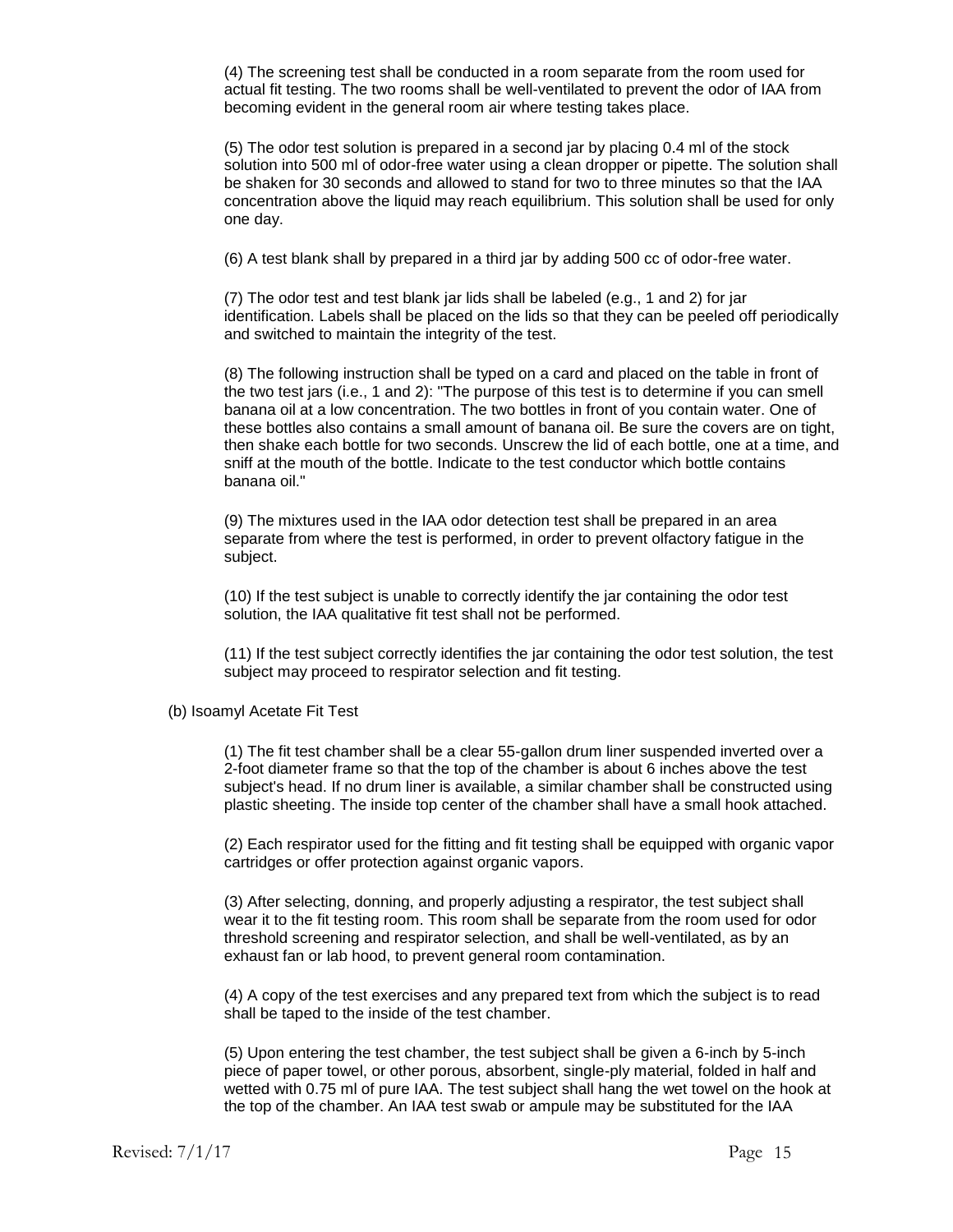wetted paper towel provided it has been demonstrated that the alternative IAA source will generate an IAA test atmosphere with a concentration equivalent to that generated by the paper towel method.

(6) Allow two minutes for the IAA test concentration to stabilize before starting the fit test exercises. This would be an appropriate time to talk with the test subject; to explain the fit test, the importance of his/her cooperation, and the purpose for the test exercises; or to demonstrate some of the exercises.

(7) If at any time during the test, the subject detects the banana-like odor of IAA, the test is failed. The subject shall quickly exit from the test chamber and leave the test area to avoid olfactory fatigue.

(8) If the test is failed, the subject shall return to the selection room and remove the respirator. The test subject shall repeat the odor sensitivity test, select and put on another respirator, return to the test area and again begin the fit test procedure described in (b) (1) through (7) above. The process continues until a respirator that fits well has been found. Should the odor sensitivity test be failed, the subject shall wait at least 5 minutes before retesting. Odor sensitivity will usually have returned by this time

(9) If the subject passes the test, the efficiency of the test procedure shall be demonstrated by having the e respirator face seal and take a breath before exiting the chamber.

(10) When the test subject leaves the chamber, the subject shall remove the saturated towel and return it to the person conducting the test, so that there is no significant IAA concentration buildup in the chamber during subsequent tests. The used towels shall be kept in a self-sealing plastic bag to keep the test area from being contaminated.

3. Saccharin Solution Aerosol Protocol. The entire screening and testing procedure shall be explained to the test subject prior to the conduct of the screening test.

(a) Taste threshold screening. The saccharin taste threshold screening, performed without wearing a respirator, is intended to determine whether the individual being tested can detect the taste of saccharin.

(1) During threshold screening as well as during fit testing, subjects shall wear an enclosure about the head and shoulders that is approximately 12 inches in diameter by 14 inches tall with at least the front portion clear and that allows free movements of the head when a respirator is worn. An enclosure substantially similar to the 3M hood assembly, parts # FT 14 and # FT 15 combined, is adequate.

(2) The test enclosure shall have a 3/4-inch (1.9 cm) hole in front of the test subject's nose and mouth area to accommodate the nebulizer nozzle.

(3) The test subject shall don the test enclosure. Throughout the threshold screening test, the test subject shall breathe through his/her slightly open mouth with tongue extended. The subject is instructed to report when he/she detects a sweet taste.

(4) Using a DeVilbiss Model 40 Inhalation Medication Nebulizer or equivalent, the test conductor shall spray the threshold check solution into the enclosure. The nozzle is directed away from the nose and mouth of the person. This nebulizer shall be clearly marked to distinguish it from the fit test solution nebulizer.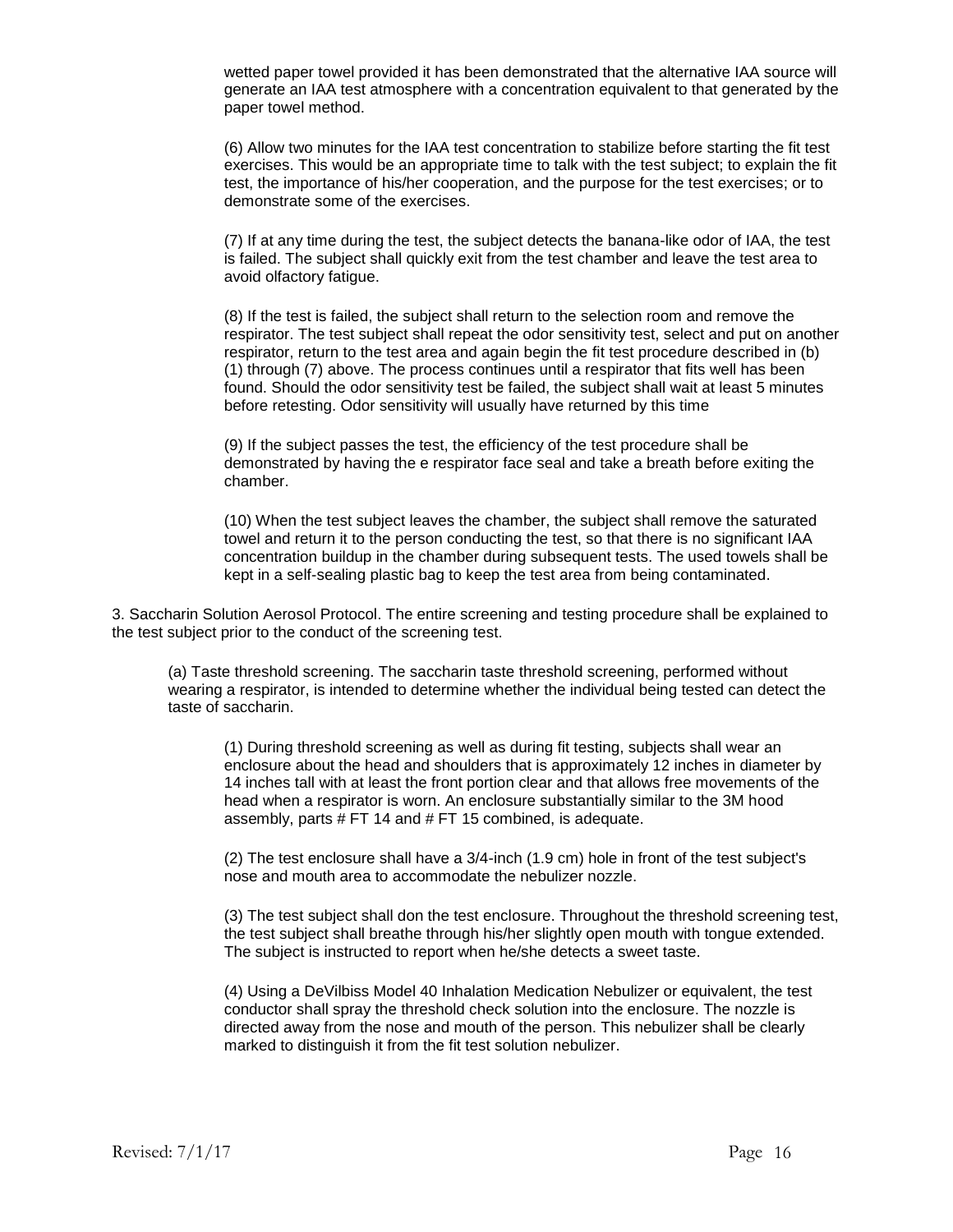(5) The threshold check solution is prepared by dissolving 0.83 gram of sodium saccharin USP in 100 ml of warm water. It can be prepared by putting 1 ml of the fit test solution (see (b)(5) below) in 100 ml of distilled water.

(6) To produce the aerosol, the nebulizer bulb is firmly squeezed so that it collapses completely, then released and allowed to fully expand.

(7) Ten squeezes are repeated rapidly and then the test subject is asked whether the saccharin can be tasted. If the test subject reports tasting the sweet taste during the ten squeezes, the screening test is completed. The taste threshold is noted as ten regardless of the number of squeezes actually completed.

(8) If the first response is negative, ten more squeezes are repeated rapidly and the test subject is again asked whether the saccharin is tasted. If the test subject reports tasting the sweet taste during the second ten squeezes, the screening test is completed. The taste threshold is noted as twenty regardless of the number of squeezes actually completed.

(9) If the second response is negative, ten more squeezes are repeated rapidly and the test subject is again asked whether the saccharin is tasted. If the test subject reports tasting the sweet taste during the third set of ten squeezes, the screening test is completed. The taste threshold is noted as thirty regardless of the number of squeezes actually completed.

(10) The test conductor will take note of the number of squeezes required to solicit a taste response.

(11) If the saccharin is not tasted after 30 squeezes (step 10), the test subject is unable to taste saccharin and may not perform the saccharin fit test.

Note to subsection 3. (a): If the test subject eats or drinks something sweet before the screening test, he/she may be unable to taste the weak saccharin solution.

(12) If a taste response is elicited, the test subject shall be asked to take note of the taste for reference in the fit test.

(13) Correct use of the nebulizer means that approximately 1 ml of liquid is used at a time in the nebulizer body.

(14) The nebulizer shall get thoroughly rinsed in water, shaken dry, and refilled at least each morning and afternoon or at least every four hours.

(b) Saccharin solution aerosol fit test procedure.

(1) The test subject may not eat, drink (except for plain water), smoke, or chew gum for 15 minutes before the test.

(2) The fit test uses the same enclosure described in 3. (a) above.

(3) The test subject shall don the enclosure while wearing the respirator selected in section I. A. of this appendix. The respirator shall be properly adjusted and equipped with a particulate filter(s).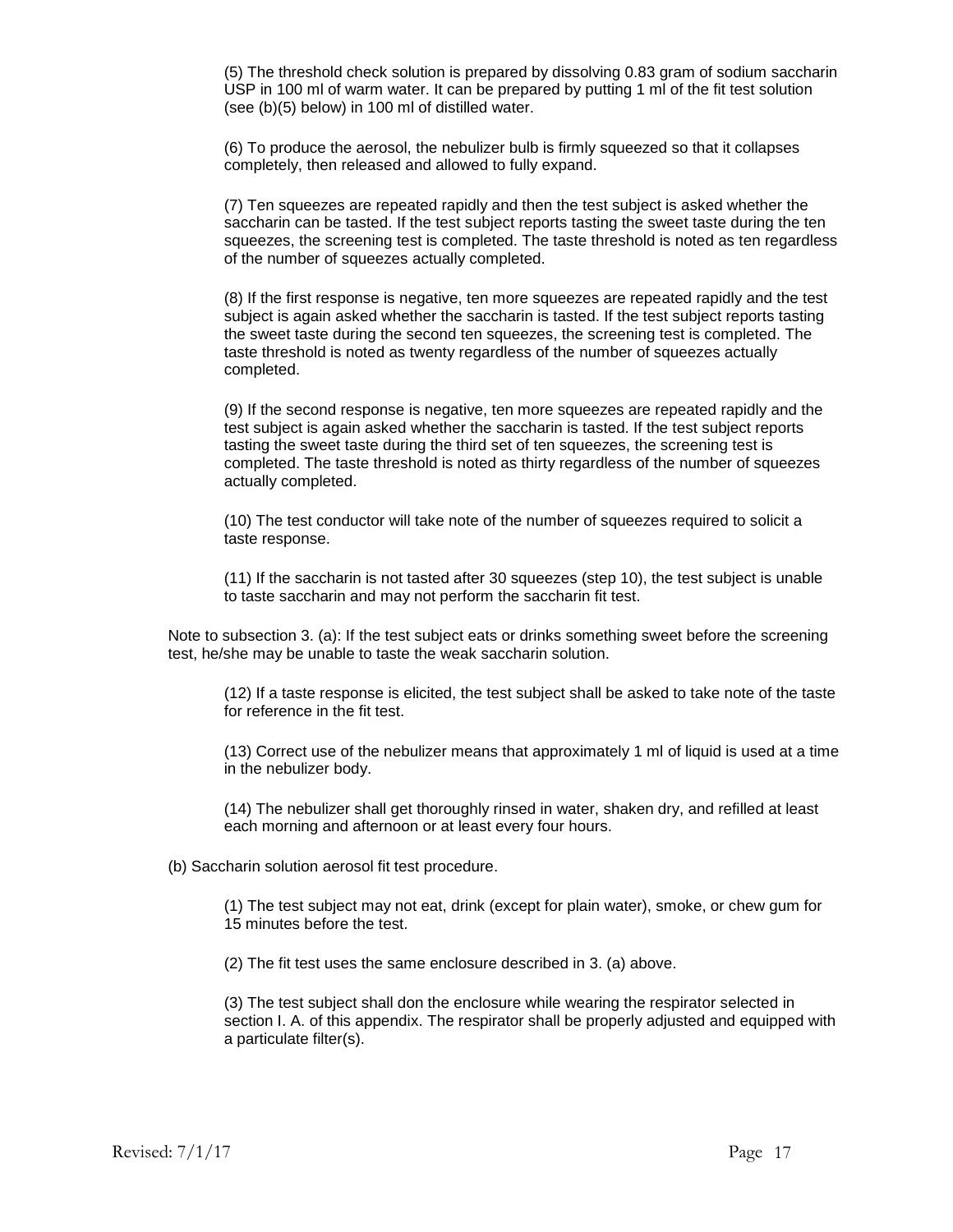(4) A second DeVilbiss Model 40 Inhalation Medication Nebulizer or equivalent is used to spray the fit test solution into the enclosure. This nebulizer shall be clearly marked to distinguish it from the screening test solution nebulizer.

(5) The fit test solution is prepared by adding 83 grams of sodium saccharin to 100 ml of warm water.

(6) As before, the test subject shall breathe through the slightly open mouth with the tongue extended, and report if he/she tastes the sweet taste of saccharin.

(7) The nebulizer is inserted into the hole in the front of the enclosure and an initial concentration of saccharin fit test solution is sprayed into the enclosure using the same number of squeezes (either 10, 20 or 30 squeezes) based on the number of squeezes required to elicit a taste response as noted during the screening test. A minimum of 10 squeezes is required.

(8) After generating the aerosol, the test subject shall be instructed to perform the exercises in section I. A. 14. of this appendix.

(9) Every 30 seconds the aerosol concentration shall be replenished using one half the original number of squeezes used initially (e.g., 5, 10, or 15).

(10) The test subject shall indicate to the test conductor if at any time during the fit test the taste of saccharin is detected. If the test subject does not report tasting the saccharin, the test is passed. (11) If the taste of saccharin is detected, the fit is deemed unsatisfactory and the test is failed. A different respirator shall be tried and the entire test procedure is repeated (taste threshold screening and fit testing).

(12) Since the nebulizer has a tendency to clog during use, the test operator must make periodic checks of the nebulizer to ensure that it is not clogged. If clogging is found at the end of the test session, the test is invalid.

4. BitrexTM (Denatonium Benzoate) Solution Aerosol Qualitative Fit Test Protocol. The BitrexTM (Denatonium benzoate) solution aerosol QLFT protocol uses the published saccharin test protocol because that protocol is widely accepted. Bitrex is routinely used as a taste aversion agent in household liquids which children should not be drinking and is endorsed by the American Medical Association, the National Safety Council, and the American Association of Poison Control Centers. The entire screening and testing procedure shall be explained to the test subject prior to the conduct of the screening test.

(a) Taste Threshold Screening. The Bitrex taste threshold screening, performed without wearing a respirator, is intended to determine whether the individual being tested can detect the taste of Bitrex.

(1) During threshold screening as well as during fit testing, subjects shall wear an enclosure about the head and shoulders that is approximately 12 inches (30.5 cm) in diameter by 14 inches (35.6 cm) tall. The front portion of the enclosure shall be clear from the respirator and allow free movement of the head when a respirator is worn. An enclosure substantially similar to the 3M hood assembly, parts #14 and #15 combined, is adequate.

(2) The test enclosure shall have a 3/4 inch (1.9 cm) hole in front of the test subject's nose and mouth area to accommodate the nebulizer nozzle.

(3) The test subject shall don the test enclosure. Throughout the threshold screening test, the test subject shall breathe through his or her slightly open mouth with tongue extended. The subject is instructed to report when he/she detects a bitter taste.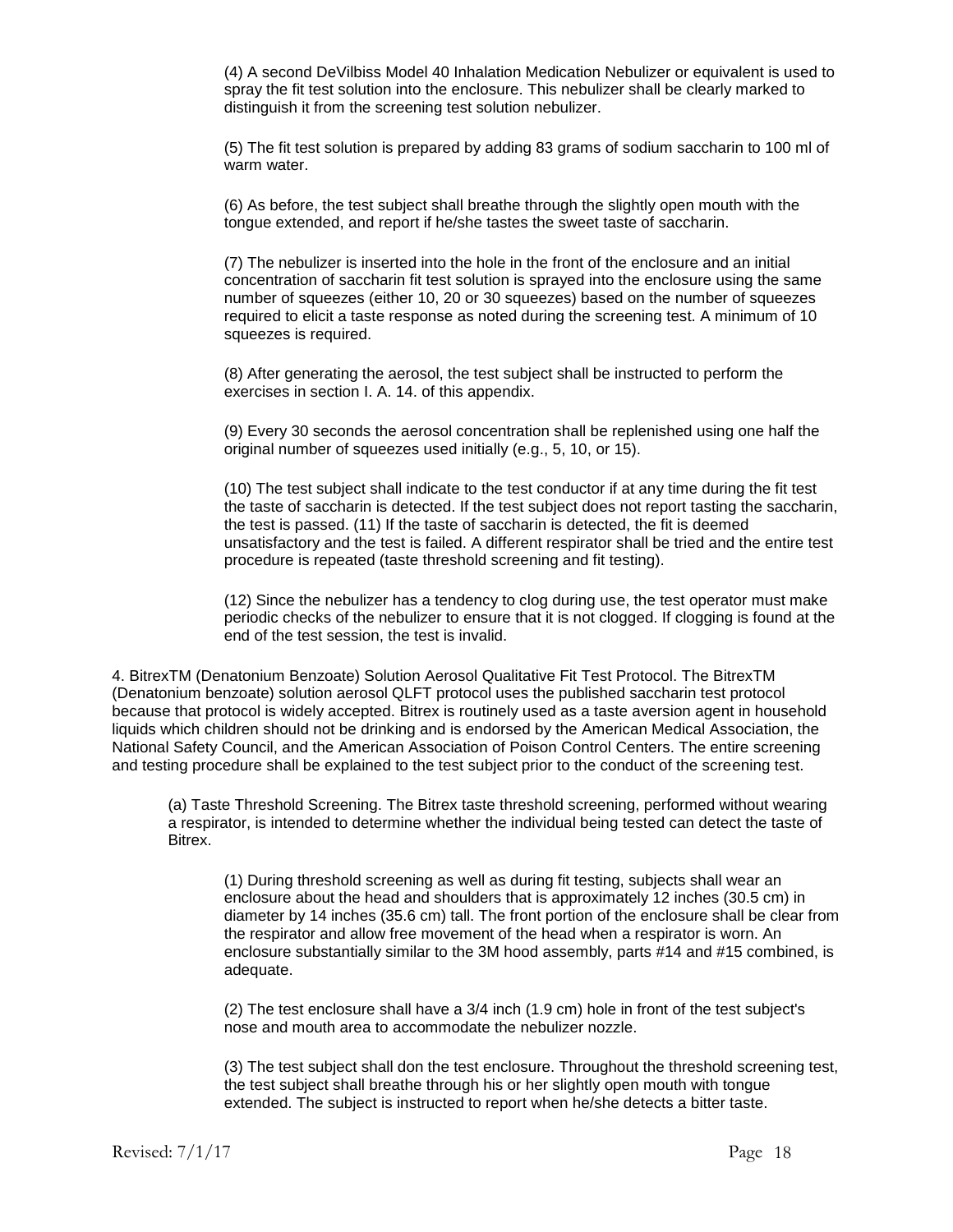(4) Using a DeVilbiss Model 40 Inhalation Medication Nebulizer or equivalent, the test conductor shall spray the Threshold Check Solution into the enclosure. This Nebulizer shall be clearly marked to distinguish it from the fit test solution nebulizer.

(5) The Threshold Check Solution is prepared by adding 13.5 milligrams of Bitrex to 100 ml of 5% salt (NaCl) solution in distilled water.

(6) To produce the aerosol, the nebulizer bulb is firmly squeezed so that the bulb collapses completely, and is then released and allowed to fully expand.

(7) An initial ten squeezes are repeated rapidly and then the test subject is asked whether the Bitrex can be tasted. If the test subject reports tasting the bitter taste during the ten squeezes, the screening test is completed. The taste threshold is noted as ten regardless of the number of squeezes actually completed.

(8) If the first response is negative, ten more squeezes are repeated rapidly and the test subject is again asked whether the Bitrex is tasted. If the test subject reports tasting the bitter taste during the second ten squeezes, the screening test is completed. The taste threshold is noted as twenty regardless of the number of squeezes actually completed.

(9) If the second response is negative, ten more squeezes are repeated rapidly and the test subject is again asked whether the Bitrex is tasted. If the test subject reports tasting the bitter taste during the third set of ten squeezes, the screening test is completed. The taste threshold is noted as thirty regardless of the number of squeezes actually completed.

(10) The test conductor will take note of the number of squeezes required to solicit a taste response.

(11) If the Bitrex is not tasted after 30 squeezes (step 10), the test subject is unable to taste Bitrex and may not perform the Bitrex fit test.

(12) If a taste response is elicited, the test subject shall be asked to take note of the taste for reference in the fit test.

(13) Correct use of the nebulizer means that approximately 1 ml of liquid is used at a time in the nebulizer body.

(14) The nebulizer shall be thoroughly rinsed in water, shaken to dry, and refilled at least each morning and afternoon or at least every four hours.

(b) Bitrex Solution Aerosol Fit Test Procedure.

(1) The test subject may not eat, drink (except plain water), smoke, or chew gum for 15 minutes before the test.

(2) The fit test uses the same enclosure as that described in 4. (a) above.

(3) The test subject shall don the enclosure while wearing the respirator selected according to section I. A. of this appendix. The respirator shall be properly adjusted and equipped with any type particulate filter(s).

(4) A second DeVilbiss Model 40 Inhalation Medication Nebulizer or equivalent is used to spray the fit test solution into the enclosure. This nebulizer shall not be clearly marked to distinguish it from the screening test solution nebulizer.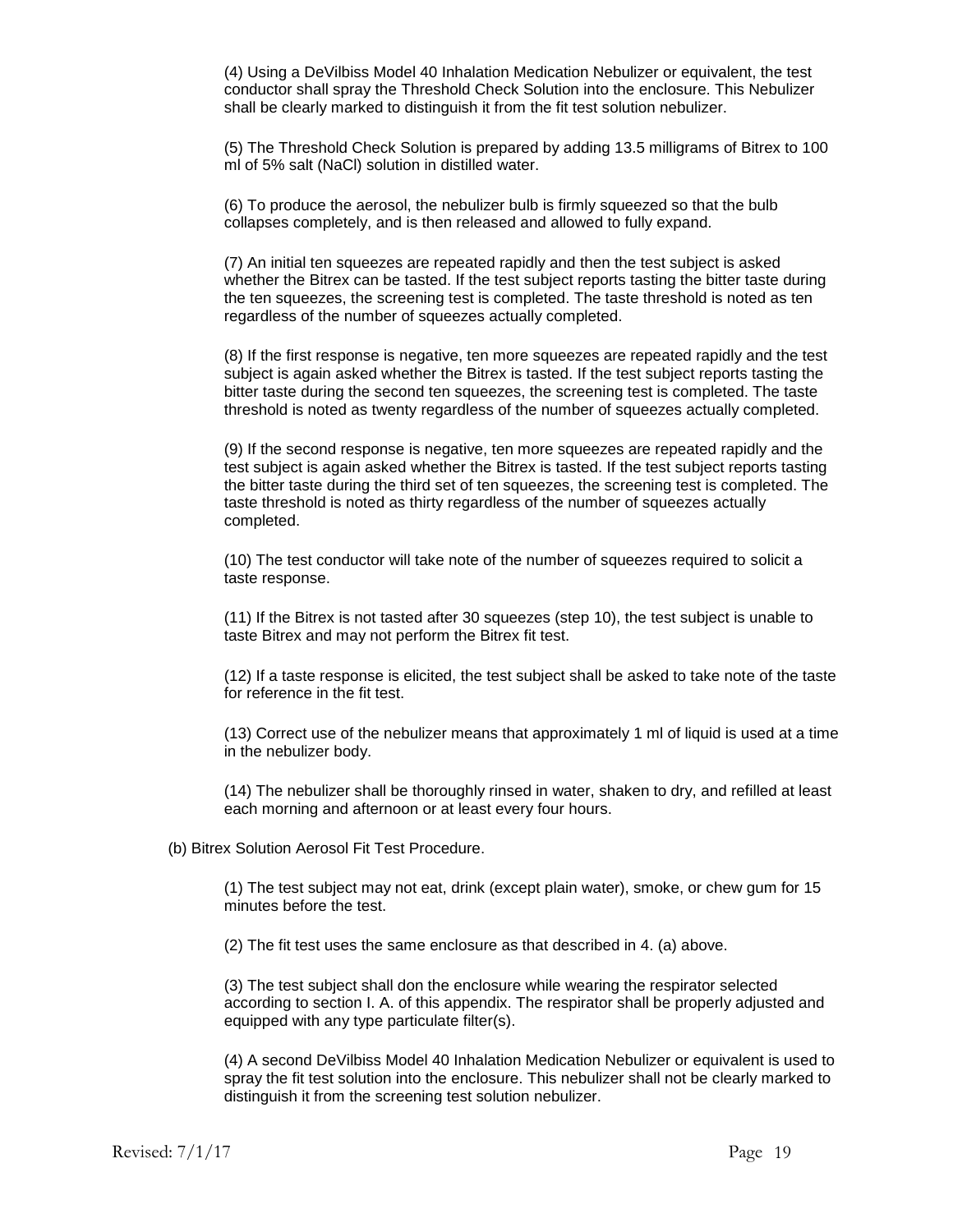(5) The fit test solution is prepared by adding 337.5 mg of Bitrex to 200 ml of a 5% salt (NaCl) solution in warm water.

(6) As before, the test subject shall breathe through his or her slightly open mouth with tongue extended, and be instructed to report if he/she tastes the bitter taste of Bitrex.

(7) The nebulizer is inserted into the hole in the front of the enclosure and an initial concentration of the fit test solution is sprayed into the enclosure using the same number of squeezes (either 10, 20 or 30 squeezes) based on the number of squeezes required to elicit a taste response as noted during the screening test.

(8) After generating the aerosol, the test subject shall be instructed to perform the exercises in section I. A. 14. of this appendix.

(9) Every 30 seconds the aerosol concentration shall be replenished using one half the number of squeezes used initially (e.g., 5, 10 or 15).

(10) The test subject shall indicate to the test conductor if at any time during the fit test the taste of Bitrex is detected. If the test subject does not report tasting the Bitrex, the test is passed.

(11) If the taste of Bitrex is detected, the fit is deemed unsatisfactory and the test is failed. A different respirator shall be tried and the entire test procedure is repeated (taste threshold screening and fit testing).

5. Irritant Smoke (Stannic Chloride) Protocol. This qualitative fit test uses a person's response to the irritating chemicals released in the "smoke" produced by a stannic chloride ventilation smoke tube to detect leakage into the respirator.

(a) General Requirements and Precautions.

(1) The respirator to be tested shall be equipped with high efficiency particulate air (HEPA) or P100 series filter(s).

(2) Only stannic chloride smoke tubes shall be used for this protocol.

(3) No form of test enclosure or hood for the test subject shall be used.

(4) The smoke can be irritating to the eyes, lungs, and nasal passages. The test conductor shall take precautions to minimize the test subject's exposure to irritant smoke. Sensitivity varies, and certain individuals may respond to a greater degree to irritant smoke. Care shall be taken when performing the sensitivity screening checks that determine whether the test subject can detect irritant smoke to use only the minimum amount of smoke necessary to elicit a response from the test subject.

(5) The fit test shall be performed in an area with adequate ventilation to prevent exposure of the person conducting the fit test or the build-up of irritant smoke in the general atmosphere.

(b) Sensitivity Screening Check. The person to be tested must demonstrate his or her ability to detect a weak concentration of the irritant smoke.

(1) The test operator shall break both ends of a ventilation smoke tube containing stannic chloride, and attach one end of the smoke tube to a low flow air pump set to deliver 200 milliliters per minute, or an aspirator squeeze bulb. The test operator shall cover the other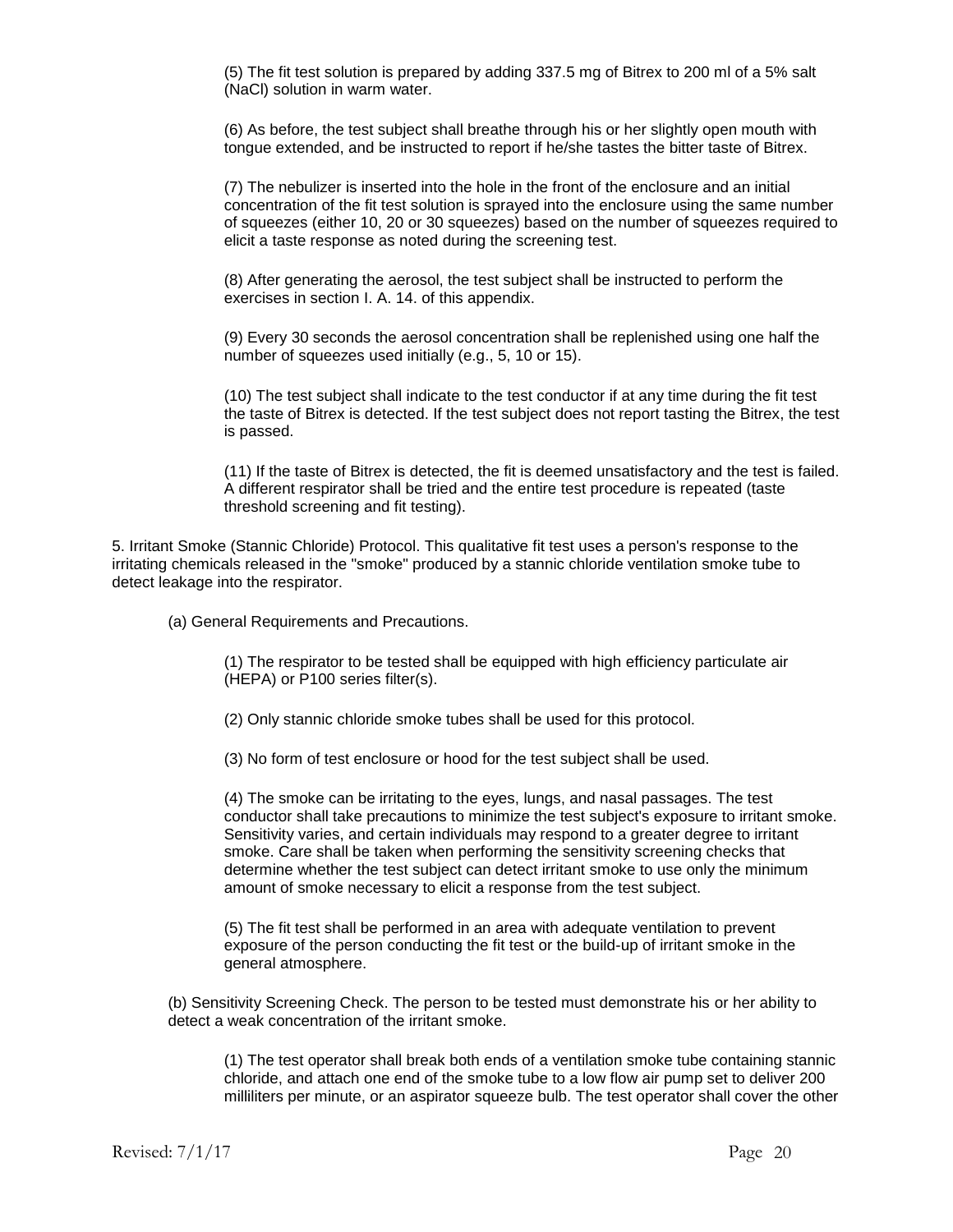end of the smoke tube with a short piece of tubing to prevent potential injury from the jagged end of the smoke tube.

(2) The test operator shall advise the test subject that the smoke can be irritating to the eyes, lungs, and nasal passages and instruct the subject to keep his/her eyes closed while the test is performed.

(3) The test subject shall be allowed to smell a weak concentration of the irritant smoke before the respirator is donned to become familiar with its irritating properties and to determine if he/she can detect the irritating properties of the smoke. The test operator shall carefully direct a small amount of the irritant smoke in the test subject's direction to determine that he/she can detect it.

(c) Irritant Smoke Fit Test Procedure

(1) The person being fit tested shall don the respirator without assistance, and perform the required user seal check(s).

(2) The test subject shall be instructed to keep his/her eyes closed.

(3) The test operator shall direct the stream of irritant smoke from the smoke tube toward the faceseal area of the test subject, using the low flow pump or the squeeze bulb. The test operator shall begin at least 12 inches from the facepiece and move the smoke stream around the whole perimeter of the mask. The operator shall gradually make two more passes around the perimeter of the mask, moving to within six inches of the respirator.

(4) If the person being tested has not had an involuntary response and/or detected the irritant smoke, proceed with the test exercises.

(5) The exercises identified in section I.A. 14. of this appendix shall be performed by the test subject while the respirator seal is being continually challenged by the smoke, directed around the perimeter of the respirator at a distance of six inches.

(6) If the person being fit tested reports detecting the irritant smoke at any time, the test is failed. The person being retested must repeat the entire sensitivity check and fit test procedure.

(7) Each test subject passing the irritant smoke test without evidence of a response (involuntary cough, irritation) shall be given a second sensitivity screening check, with the smoke from the same smoke tube used during the fit test, once the respirator has been removed, to determine whether he/she still reacts to the smoke. Failure to evoke a response shall void the fit test.

#### (8) If a response is produced during this second sensitivity check, then the fit test is passed.

C. Quantitative Fit Test (QNFT) Protocols. The following quantitative fit testing procedures have been demonstrated to be acceptable: Quantitative fit testing using a non-hazardous test aerosol (such as corn oil, polyethylene glycol 400 [PEG 400], di-2-ethyl hexyl sebacate [DEHS], or sodium chloride) generated in a test chamber, and employing instrumentation to quantify the fit of the respirator; Quantitative fit testing using ambient aerosol as the test agent and appropriate instrumentation (condensation nuclei counter) to quantify the respirator fit; Quantitative fit testing using controlled negative pressure and appropriate instrumentation to measure the volumetric leak rate of a facepiece to quantify the respirator fit.

#### 1. General

Revised:  $7/1/17$  Page 21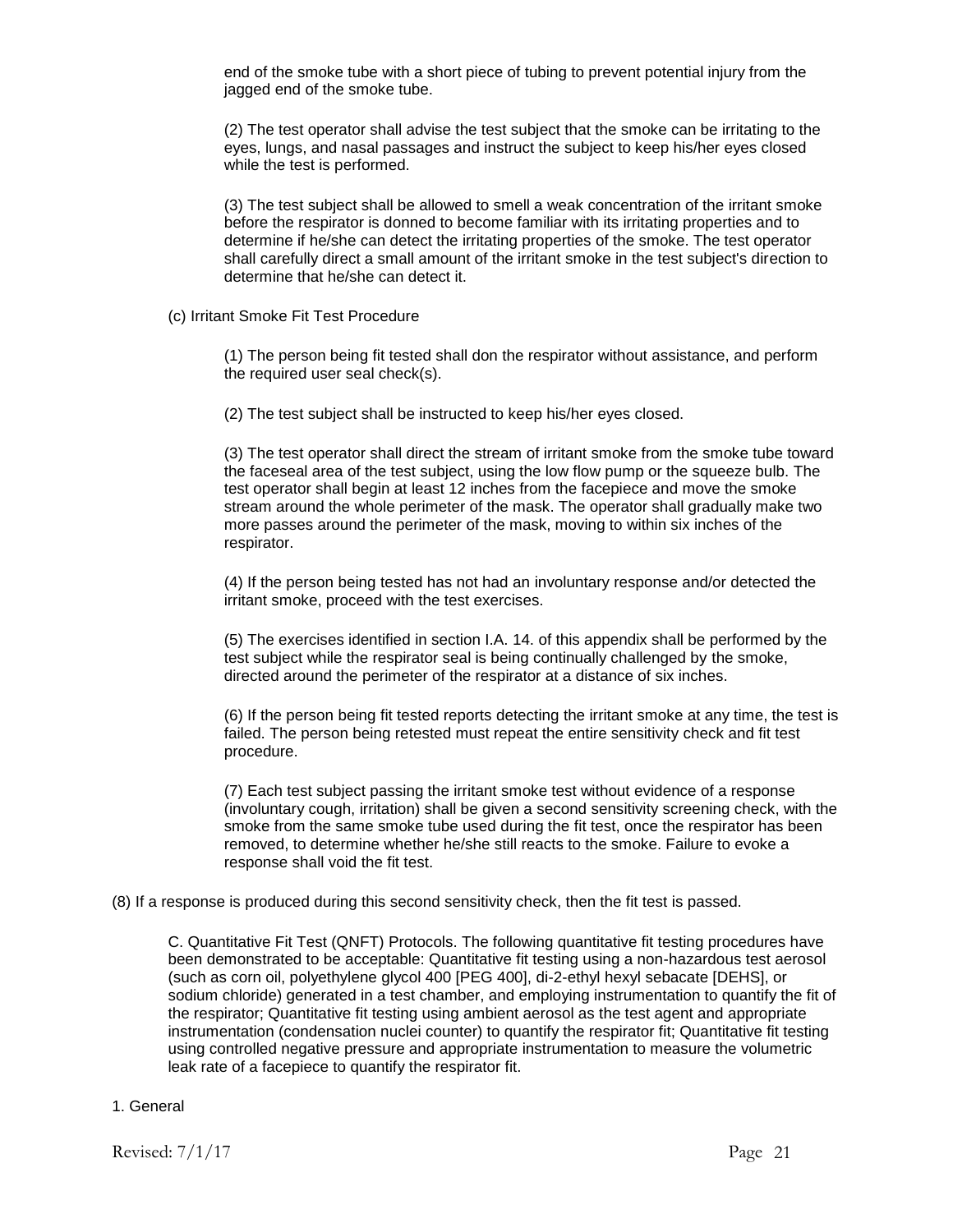(a) The employer shall ensure that persons administering QNFT are able to calibrate equipment and perform tests properly, recognize invalid tests, calculate fit factors properly and ensure that test equipment is in proper working order.

(b) The employer shall ensure that QNFT equipment is kept clean, and is maintained and calibrated according to the manufacturer's instructions so as to operate at the parameters for which it was designed.

2. Generated Aerosol Quantitative Fit Testing Protocol

(a) Apparatus.

(1) Instrumentation. Aerosol generation, dilution, and measurement systems using particulates (corn oil, polyethylene glycol 400 [PEG 400], di-2-ethyl hexyl sebacate [DEHS] or sodium chloride) as test aerosols shall be used for quantitative fit testing.

(2) Test chamber. The test chamber shall be large enough to permit all test subjects to perform freely all required exercises without disturbing the test agent concentration or the measurement apparatus. The test chamber shall be equipped and constructed so that the test agent is effectively isolated from the ambient air, yet uniform in concentration throughout the chamber.

(3) When testing air-purifying respirators, the normal filter or cartridge element shall be replaced with a high efficiency particulate air (HEPA) or P100 series filter supplied by the same manufacturer.

(4) The sampling instrument shall be selected so that a computer record or strip chart record may be made of the test showing the rise and fall of the test agent concentration with each inspiration and expiration at fit factors of at least 2,000. Integrators or computers that integrate the amount of test agent penetration leakage into the respirator for each exercise may be used provided a record of the readings is made.

(5) The combination of substitute air-purifying elements, test agent and test agent concentration shall be such that the test subject is not exposed in excess of an established exposure limit for the test agent at any time during the testing process, based upon the length of the exposure and the exposure limit duration.

(6) The sampling port on the test specimen respirator shall be placed and constructed so that no leakage occurs around the port (e.g., where the respirator is probed), a free air flow is allowed into the sampling line at all times, and there is no interference with the fit or performance of the respirator. The in-mask sampling device (probe) shall be designed and used to that the air sample is drawn from the breathing zone of the test subject, midway between the nose and mouth and with the probe extending into the facepiece cavity at least 1/4 inch.

(7) The test setup shall permit the person administering the test to observe the test subject inside the chamber during the test.

(8) The equipment generating the test atmosphere shall maintain the concentration of test agent constant to within a 10 percent variation for the duration of the test.

(9) The time lag (interval between an event and the recording of the event on the strip chart or computer or integrator) shall be kept to a minimum. There shall be a clear association between the occurrence of an event and its being recorded.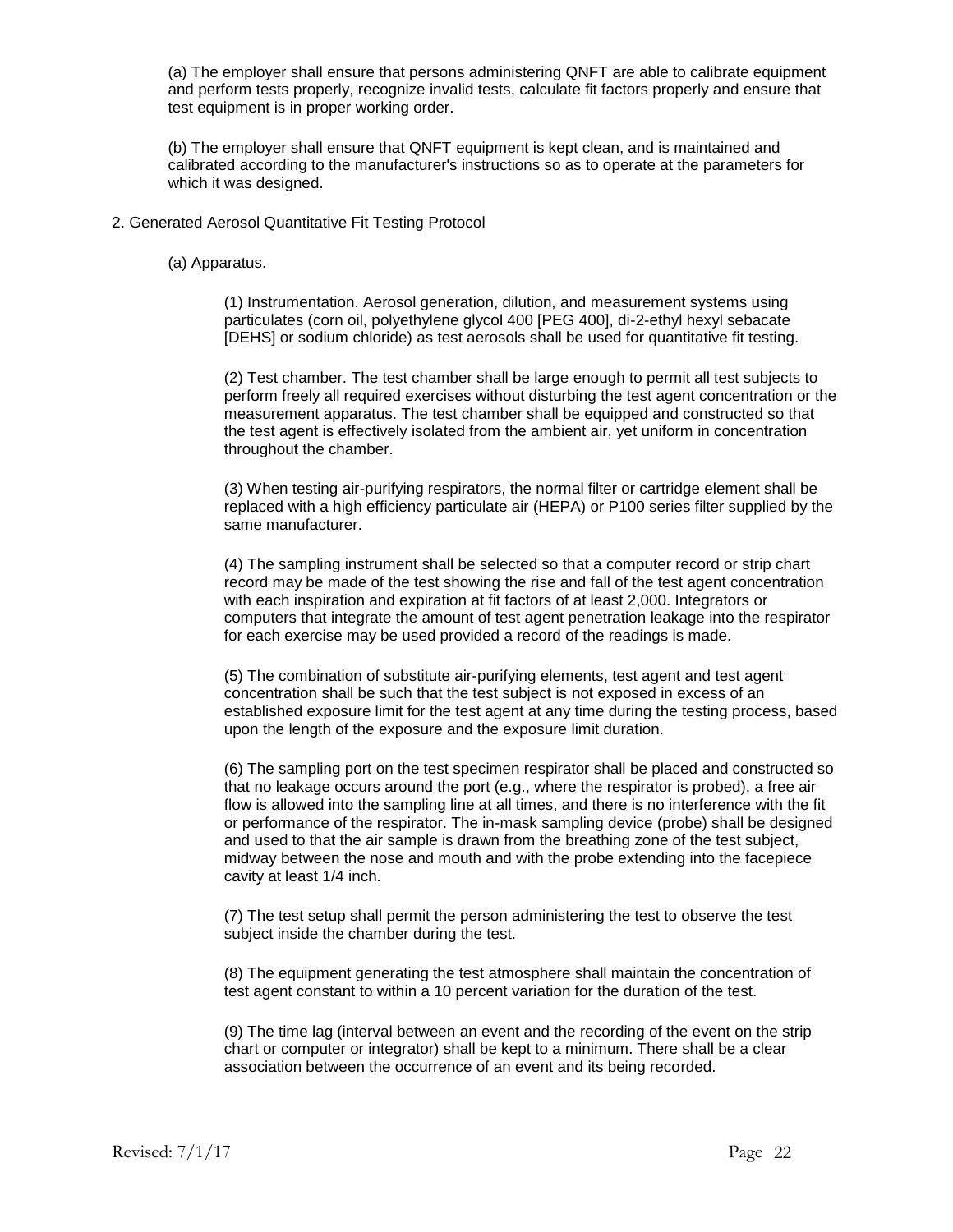(10) The sampling line tubing for the test chamber atmosphere and for the respirator sampling port shall be of equal diameter and of the same material. The length of the two lines shall be equal.

(11) The exhaust flow from the test chamber shall pass through an appropriate filter (i.e., high efficiency particulate filter) before release.

(12) When sodium chloride aerosol is used, the relative humidity inside the test chamber shall not exceed 50 percent.

(13) The limitations of instrument detection shall be taken into account when determining the fit factor.

(14) Test respirators shall be maintained in proper working order and be inspected regularly for deficiencies such as cracks or missing valves and gaskets.

(b) Procedural Requirements.

(1) When performing the initial user seal check using a positive or negative pressure check, the sampling line shall be crimped closed in order to avoid air pressure leakage during either of these pressure checks.

(2) The use of an abbreviated screening QLFT test is optional. Such a test may be utilized in order to quickly identify poor fitting respirators that passed the positive and/or negative pressure test and reduce the amount of QNFT time. The use of the CNC QNFT instrument in the count mode is another optional method to obtain a quick estimate of fit and eliminate poor fitting respirators before going on to perform a full QNFT.

(3) A reasonably stable test agent concentration shall be measured in the test chamber prior to testing. For canopy or shower curtain types of test units, the determination of the test agent's stability may be established after the test subject has entered the test environment.

(4) Immediately after the subject enters the test chamber, the test agent concentration inside the respirator shall be measured to ensure that the peak penetration does not exceed 5 percent for a half mask or 1 percent for a full facepiece respirator.

(5) A stable test agent concentration shall be obtained prior to the actual start of testing.

(6) Respirator restraining straps shall not be over-tightened for testing. The straps shall be adjusted by the wearer without assistance from other persons to give a reasonably comfortable fit typical of normal use. The respirator shall not be adjusted once the fit test exercises begin.

(7) The test shall be terminated whenever any single peak penetration exceeds 5 percent for half masks and 1 percent for full facepiece respirators. The test subject shall be refitted and retested.

(8) Calculation of fit factors.

(i) The fit factor shall be determined for the quantitative fit test by taking the ratio of the average chamber concentration to the concentration measured inside the respirator for each test exercise except the grimace exercise.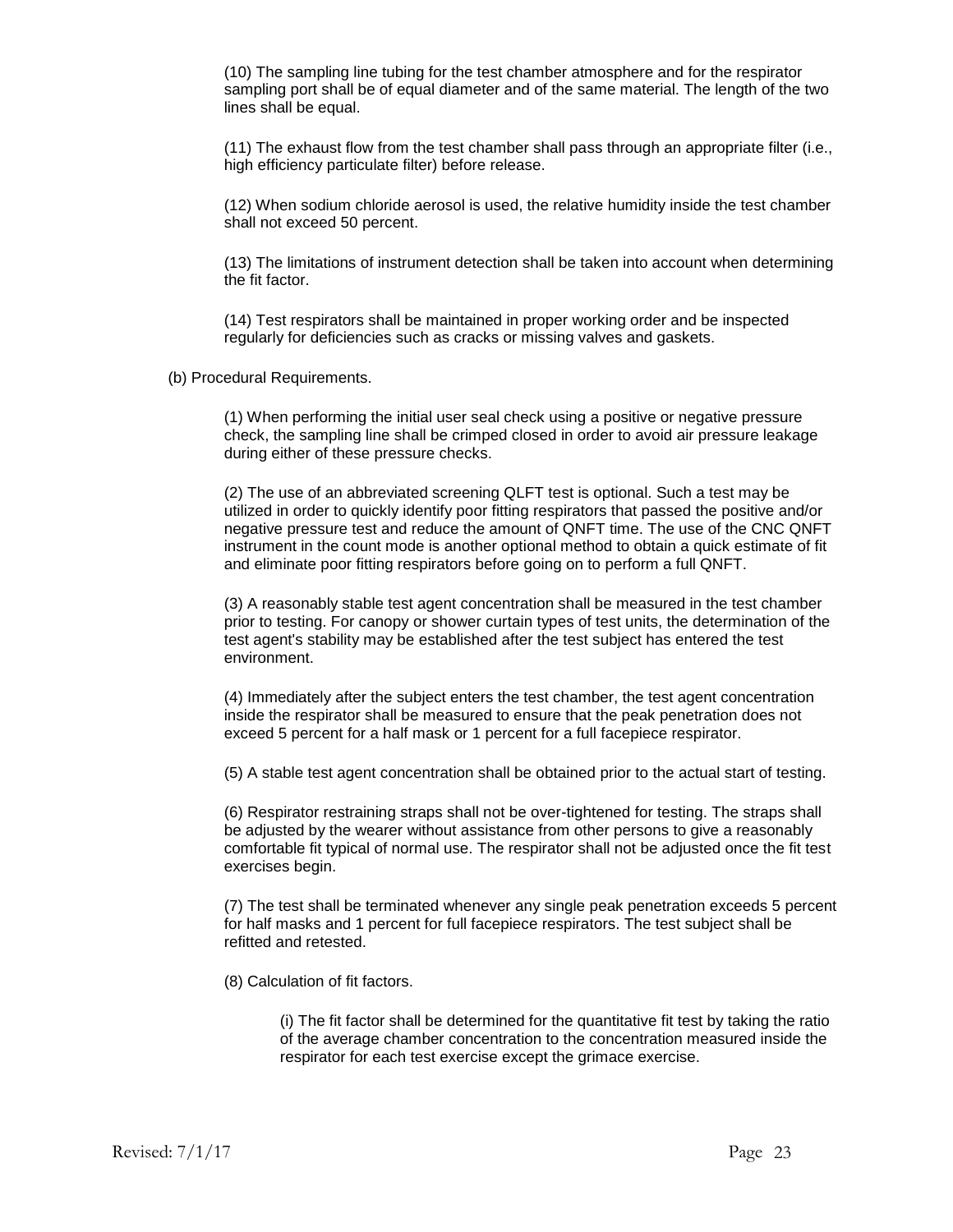(ii) The average test chamber concentration shall be calculated as the arithmetic average of the concentration measured before and after each test (i.e., 7 exercises) or the arithmetic average of the concentration measured before and after each exercise or the true average measured continuously during the respirator sample.

(iii) The concentration of the challenge agent inside the respirator shall be determined by one of the following methods:

(A) Average peak penetration method means the method of determining test agent penetration into the respirator utilizing a strip chart recorder, integrator, or computer. The agent penetration is determined by an average of the peak heights on the graph or by computer integration, for each exercise except the grimace exercise. Integrators or computers that calculate the actual test agent penetration into the respirator for each exercise will also be considered to meet the requirements of the average peak penetration method.

(B) Maximum peak penetration method means the method of determining test agent penetration in the respirator as determined by strip chart recordings of the test. The highest peak penetration for a given exercise is taken to be representative of average penetration into the respirator for that exercise.

(C) Integration by calculation of the area under the individual peak for each exercise except the grimace exercise. This includes computerized integration.

(D) The calculation of the overall fit factor using individual exercise fit factors involves first converting the exercise fit factors to penetration values, determining the average, and then converting that result back to a fit factor. This procedure is described in the following equation:

Overall Fit Factor =

Number of exercises

1/ff1 + 1/ff2 + 1/ff3 + 1/ff4 + 1/ff5 + 1/ff6 + 1/ff7 + 1/ff8

Where ff1, ff2, ff3, etc. are the fit factors for exercises 1, 2, 3, etc.

(9) The test subject shall not be permitted to wear a half mask or quarter facepiece respirator unless a minimum fit factor of 100 is obtained, or a full facepiece respirator unless a minimum fit factor of 500 is obtained.

(10) Filters used for quantitative fit testing shall be replaced whenever increased breathing resistance is encountered, or when the test agent has altered the integrity of the filter media.

3. Ambient aerosol condensation nuclei counter (CNC) quantitative fit testing protocol. The ambient aerosol condensation nuclei counter (CNC) quantitative fit testing (Portacount TM) protocol quantitatively fit tests respirators with the use of a probe. The probed respirator is only used for quantitative fit tests. A probed respirator has a special sampling device, installed on the respirator, that allows the probe to sample the air from inside the mask. A probed respirator is required for each make, style, model, and size that the employer uses and can be obtained from the respirator manufacturer or distributor. The CNC instrument manufacturer, TSI Inc., also provides probe attachments (TSI sampling adapters) that permit fit testing in an employee's own respirator. A minimum fit factor pass level of at least 100 is necessary for a half-mask respirator and a minimum fit factor pass level of at least 500 is required for a full facepiece negative pressure respirator. The entire screening and testing procedure shall be explained to the test subject prior to the conduct of the screening test.

(a) Portacount Fit Test Requirements.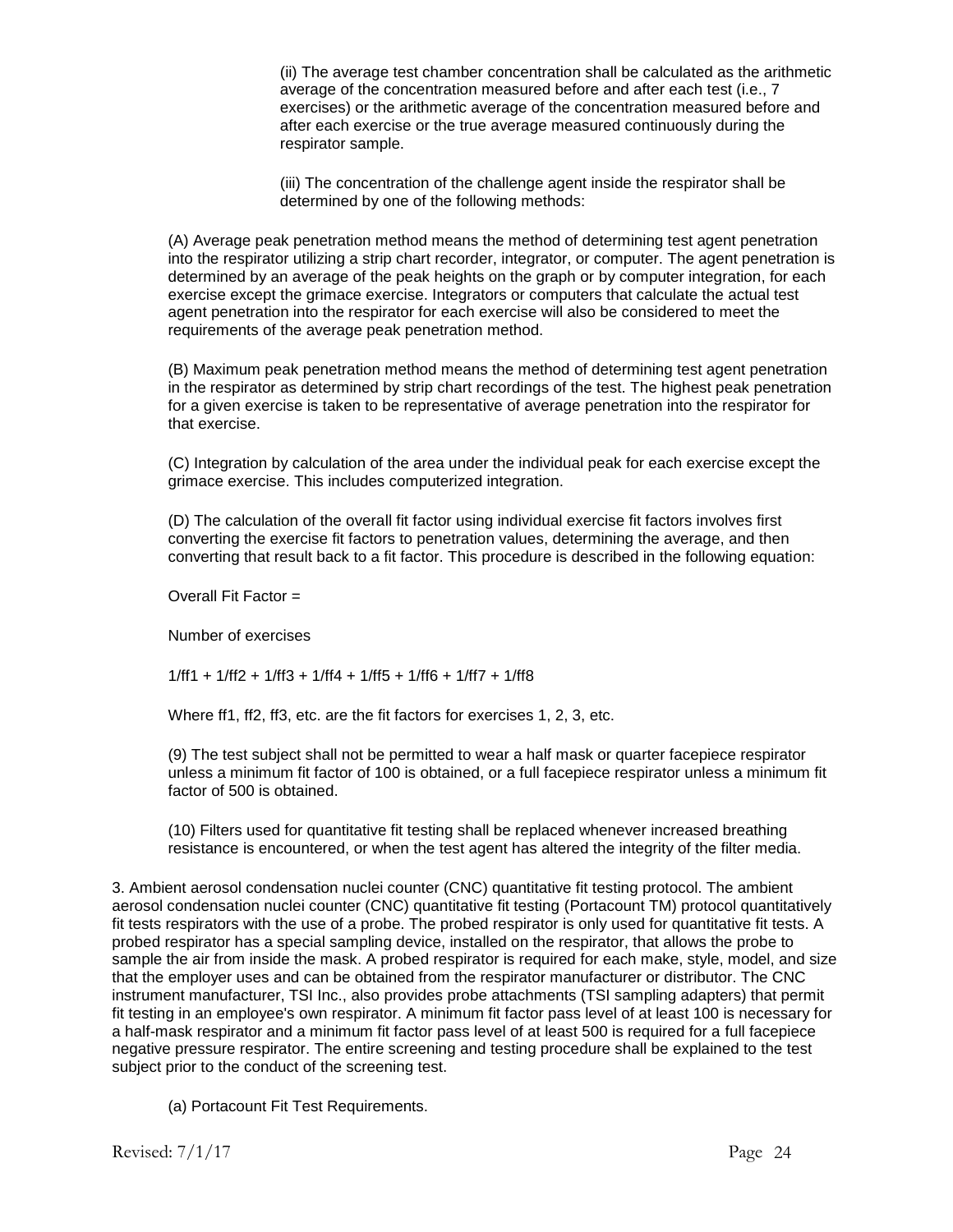(1) Check the respirator to make sure the sampling probe and line are properly attached to the facepiece and that the respirator is fitted with a particulate filter capable of preventing significant penetration by the ambient particles used by the fit test (e.g. NIOSH 42 CFR 84 series 100, 99 or 95 particulate filter) per manufacturer's instruction.

(2) Instruct the person to be tested to don the respirator for five minutes before the fit test starts. This purges the ambient particles trapped inside the respirator and permits the wearer to make certain the respirator is comfortable. This individual shall already have been trained on how to wear the respirator properly.

(3) Check the following conditions for the adequacy of the respirator fit: Chin properly placed; Adequate strap tension, not overly tightened; Fit across nose bridge; Respirator of proper size to span distance from nose to chin; Tendency of the respirator to slip; Selfobservation in a mirror to evaluate fit and respirator position.

(4) Have the person wearing the respirator do a user seal check. If leakage is detected, determine the cause. If leakage is from a poorly fitting facepiece, try another size of the same model respirator, or another model of respirator.

(5) Follow the manufacturer's instruction for operating the Portacount and proceed with the test.

(6) the test subject shall be instructed to perform the exercises in section I. A. 14. of this appendix.

(7) After the test exercises, the test subject shall be questioned by the test conductor regarding the comfort of the respirator upon completion of the protocol. If it has become unacceptable, another model of respirator shall be tried.

(b) Portacount Test Instrument.

(1) The Portacount will automatically stop and calculate the overall fit factor for the entire set of exercises. The overall fit factor is what counts. The Pass or Fail message will indicate whether or not the test was successful. If the test was a Pass, the fit test is over.

(2) Since the pass or fail criterion of the Portacount is user programmable, the test operator shall ensure that the pass or fail criterion meet the requirements for minimum respirator performance in this Appendix.

(3) A record of the test needs to be kept on file, assuming the fit test was successful. The record must contain the test subject's name; overall fit factor; make, model, style, and size of respirator used; and date tested.

4. Controlled negative pressure (CNP) quantitative fit testing protocol. The CNP protocol provides an alternative to aerosol fit test methods. The CNP fit test method technology is based on exhausting air from a temporarily sealed respirator facepiece to generate and then maintain a constant negative pressure inside the facepiece. The rate of air exhaust is controlled so that a constant negative pressure is maintained in the respirator during the fit test. The level of pressure is selected to replicate the mean inspiratory pressure that causes leakage into the respirator under normal use conditions. With pressure held constant, air flow out of the respirator is equal to air flow into the respirator. Therefore, measurement of the exhaust stream that is required to hold the pressure in the temporarily sealed respirator constant yields a direct measure of leakage air flow into the respirator. The CNP fit test method measures leak rates through the facepiece as a method for determining the facepiece fit for negative pressure respirators. The CNP instrument manufacturer Dynatech Nevada also provides attachments (sampling manifolds) that replace the filter cartridges to permit fit testing in an employee's own respirator. To perform the test, the test subject closes his or her mouth and holds his/her breath, after which an air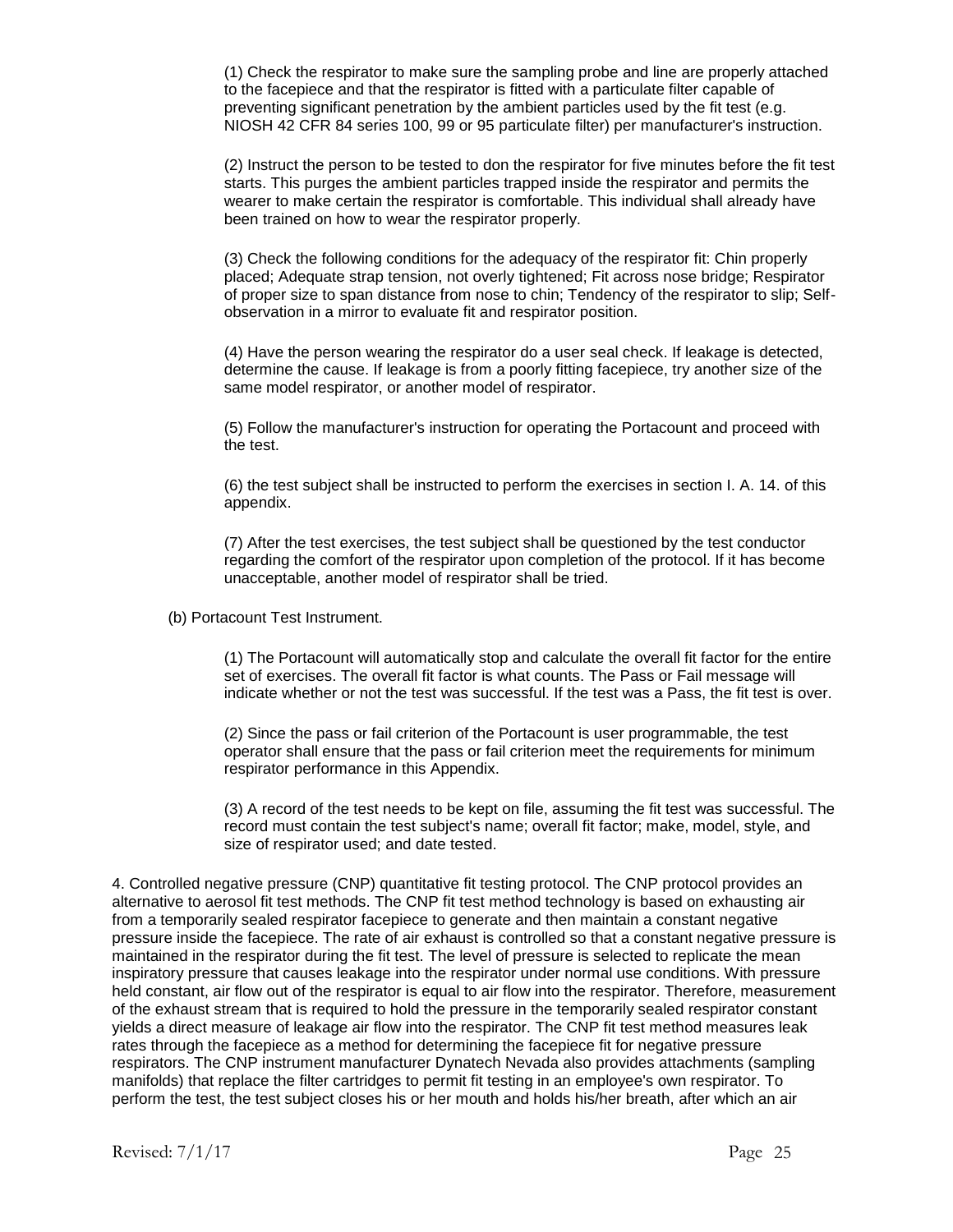pump removes air from the respirator facepiece at a pre-selected constant pressure. The facepiece fit is expressed as the leak rate through the facepiece, expressed as milliliters per minute. The quality and validity of the CNP fit tests are determined by the degree to which the in-mask pressure tracks the test pressure during the system measurement time of approximately five seconds. Instantaneous feedback in the form of a real-time pressure trace of the in-mask pressure is provided and used to determine test validity and quality. A minimum fit factor pass level of 100 is necessary for a half-mask respirator and a minimum fit factor of at least 500 is required for a full facepiece respirator. The entire screening and testing procedure shall be explained to the test subject prior to conduct of the screening test.

(a) CNP Fit Test Requirements

(1) The instrument shall have a non-adjustable test pressure of 15.0 mm water pressure.

(2) The CNP system defaults selected for test pressure shall be set at -15 mm of water (- 0.58 inches of water) and the modeled inspiratory flow rate shall be 53.8 liters per minute for performing fit tests.

(Note: CNP systems have built-in capability to conduct fit testing that is specific to unique work rate, mask, and gender situations that might apply in a specific workplace. Use of system default values, which were selected to represent respirator wear with medium cartridge resistance at a low-moderate work rate, will allow inter-test comparison of the respirator fit.)

(3) The individual who conducts the CNP fit testing shall be thoroughly trained to perform the test.

(4) The respirator filter or cartridge needs to be replaced with the CNP test manifold. The inhalation valve downstream from the manifold either needs to be temporarily removed or propped open.

(5) The test subject shall be trained to hold his or her breath for at least 20 seconds.

(6) The test subject shall don the test respirator without any assistance from the individual who conducts the CNP fit test.

(7) The QNFT protocol shall be followed according to section I. C. 1. of this appendix with an exception for the CNP test exercises.

(b) CNP Test Exercises.

(1) Normal breathing. In a normal standing position, without talking, the subject shall breathe normally for 1 minute. After the normal breathing exercise, the subject needs to hold head straight ahead and hold his or her breath for 10 seconds during the test measurement.

(2) Deep breathing. In a normal standing position, the subject shall breathe slowly and deeply for 1 minute, being careful not to hyperventilate. After the deep breathing exercise, the subject shall hold his or her head straight ahead and hold his or her breath for 10 seconds during test measurement.

(3) Turning head side to side. Standing in place, the subject shall slowly turn his or her head from side to side between the extreme positions on each side for 1 minute. The head shall be held at each extreme momentarily so the subject can inhale at each side. After the turning head side to side exercise, the subject needs to hold head full left and hold his or her breath for 10 seconds during test measurement. Next, the subject needs to hold head full right and hold his or her breath for 10 seconds during test measurement.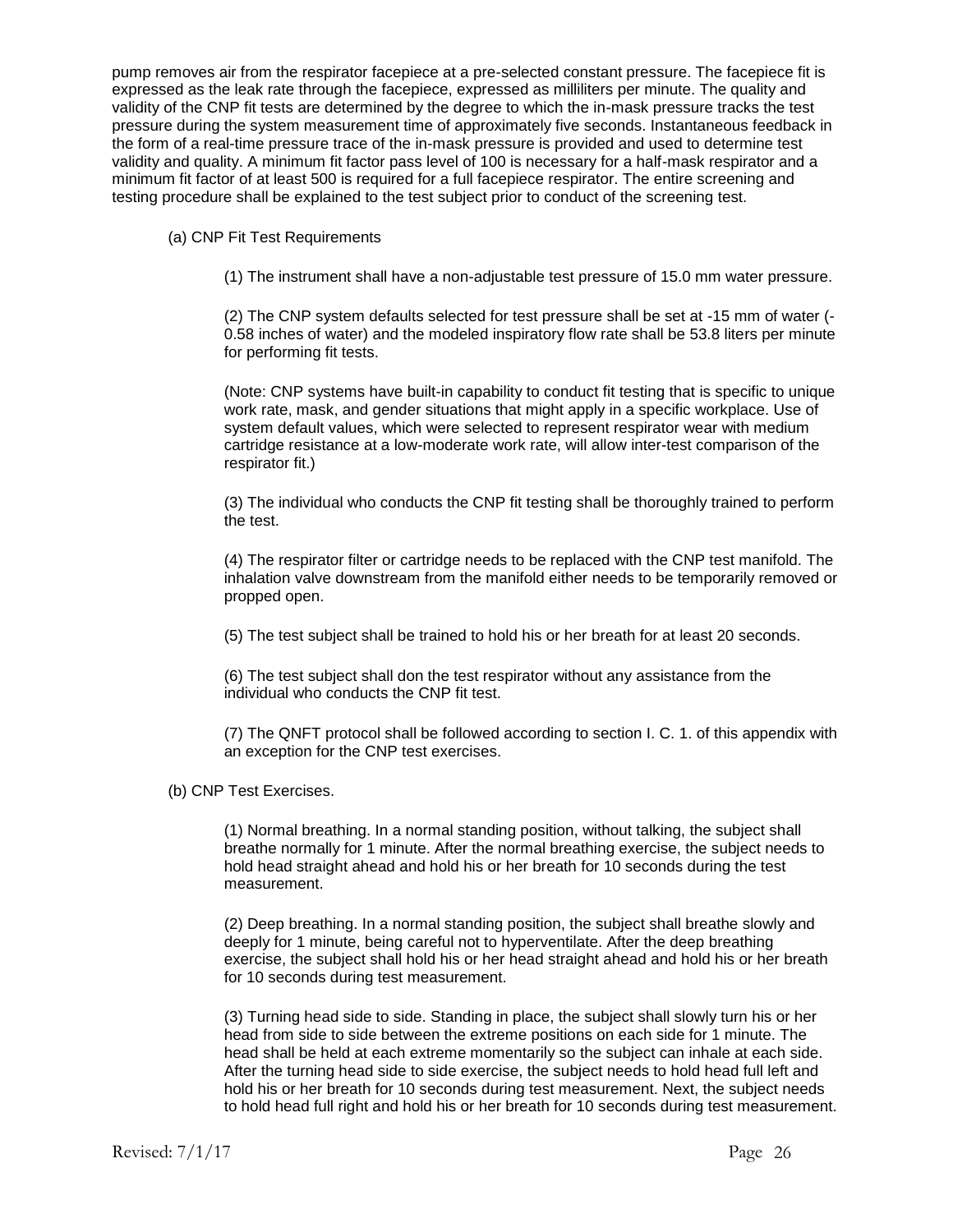(4) Moving head up and down. Standing in place, the subject shall slowly move his or her head up and down for 1 minute. The subject shall be instructed to inhale in the up position (i.e., when looking toward the ceiling). After the moving head up and down exercise, the subject shall hold his or her head full up and hold his or her breath for 10 seconds during test measurement. Next, the subject shall hold his or her head full down and hold his or her breath for 10 seconds during test measurement.

(5) Talking. The subject shall talk out loud slowly and loud enough so as to be heard clearly by the test conductor. The subject can read from a prepared text such as the Rainbow Passage, count backward from 100, or recite a memorized poem or song for 1 minute. After the talking exercise, the subject shall hold his or her head straight ahead and hold his or her breath for 10 seconds during the test measurement.

(6) Grimace. The test subject shall grimace by smiling or frowning for 15 seconds (7) Bending Over. The test subject shall bend at the waist as if he or she were to touch his or her toes for 1 minute. Jogging in place shall be substituted for this exercise in those test environments such as shroud-type QNFT units that prohibit bending at the waist. After the bending over exercise, the subject shall hold his or her head straight ahead and hold his or her breath for 10 seconds during the test measurement.

(8) Normal Breathing. The test subject shall remove and re-don the respirator within a one-minute period. Then, in a normal standing position, without talking, the subject shall breathe normally for 1 minute. After the normal breathing exercise, the subject shall hold his or her head straight ahead and hold his or her breath for 10 seconds during the test measurement. After the test exercises, the test subject shall be questioned by the test conductor regarding the comfort of the respirator upon completion of the protocol. If it has become unacceptable, another model of a respirator shall be tried.

(c) CNP Test Instrument.

(1) The test instrument shall have an effective audio warning device when the test subject fails to hold his or her breath during the test. The test shall be terminated whenever the test subject failed to hold his or her breath. The test subject may be refitted and retested.

(2) A record of the test shall be kept on file, assuming the fit test was successful. The record must contain the test subject's name; overall fit factor; make, model, style and size of respirator used; and date tested.

Part II. New Fit Test Protocols

A. Any person may submit to OSHA an application for approval of a new fit test protocol. If the application meets the following criteria, OSHA will initiate a rulemaking proceeding under section 6(b)(7) of the OSH Act to determine whether to list the new protocol as an approved protocol in this Appendix A.

B. The application must include a detailed description of the proposed new fit test protocol. This application must be supported by either:

1. A test report prepared by an independent government research laboratory (e.g., Lawrence Livermore National Laboratory, Los Alamos National Laboratory, the National Institute for Standards and Technology) stating that the laboratory has tested the protocol and had found it to be accurate and reliable; or

2. An article that has been published in a peer-reviewed industrial hygiene journal describing the protocol and explaining how test data support the protocol's accuracy and reliability.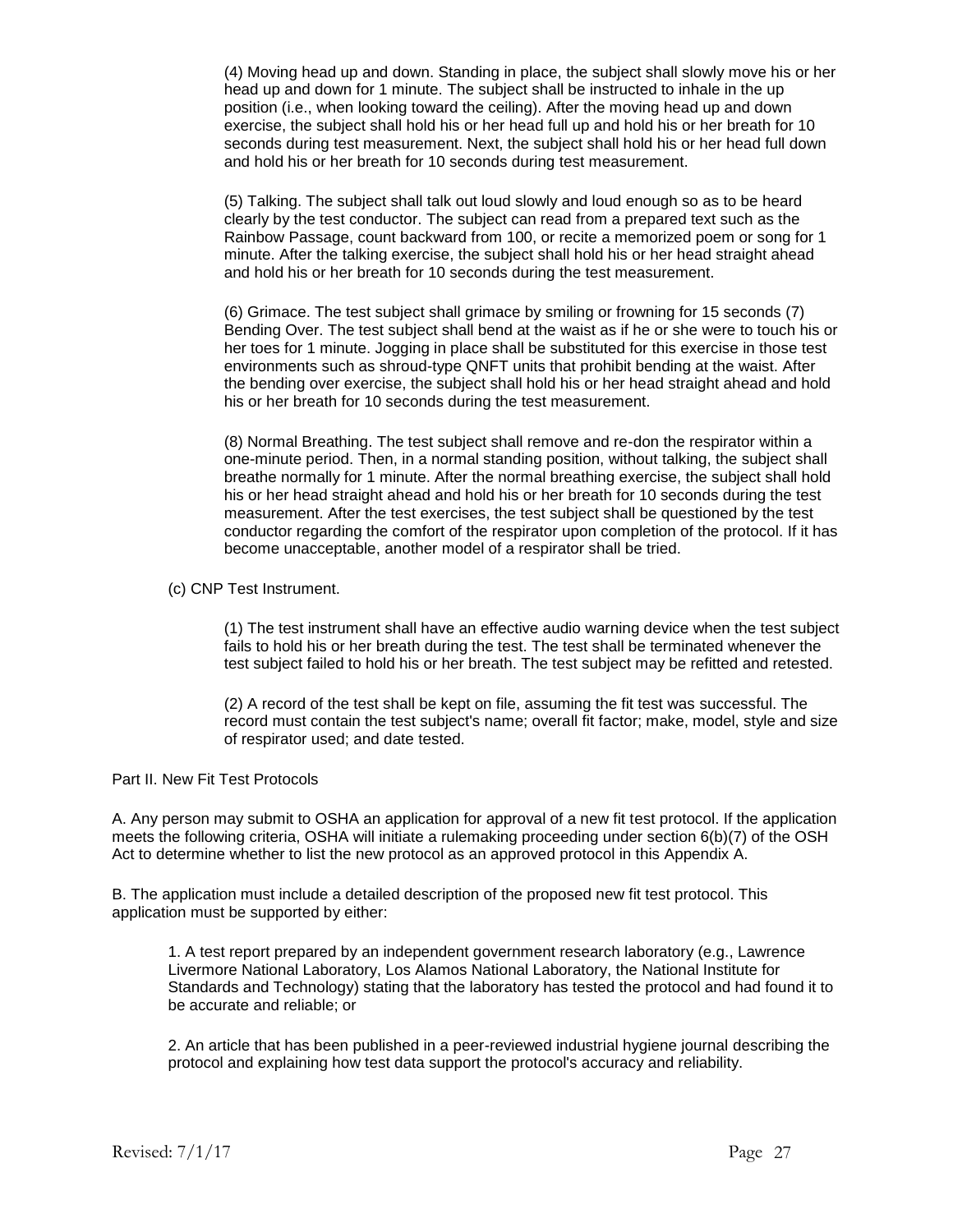C. If OSHA determines that additional information is required before the Agency commences a rulemaking proceeding under this section, OSHA will so notify the applicant and afford the applicant the opportunity to submit the supplemental information. Initiation of a rulemaking proceeding will be deferred until OSHA has received and evaluated the supplemental information.

#### NOTE

Authority cited: Section 142.3, Labor Code. Reference: Section 142.3, Labor Code.

#### **HISTORY**

1. New appendix A to section 5144 filed 8-25-98; operative 11-23-98 (Register 98, No. 35).

2. Editorial correction amending subsection B.5.(a)(1) (Register 99, No. 8).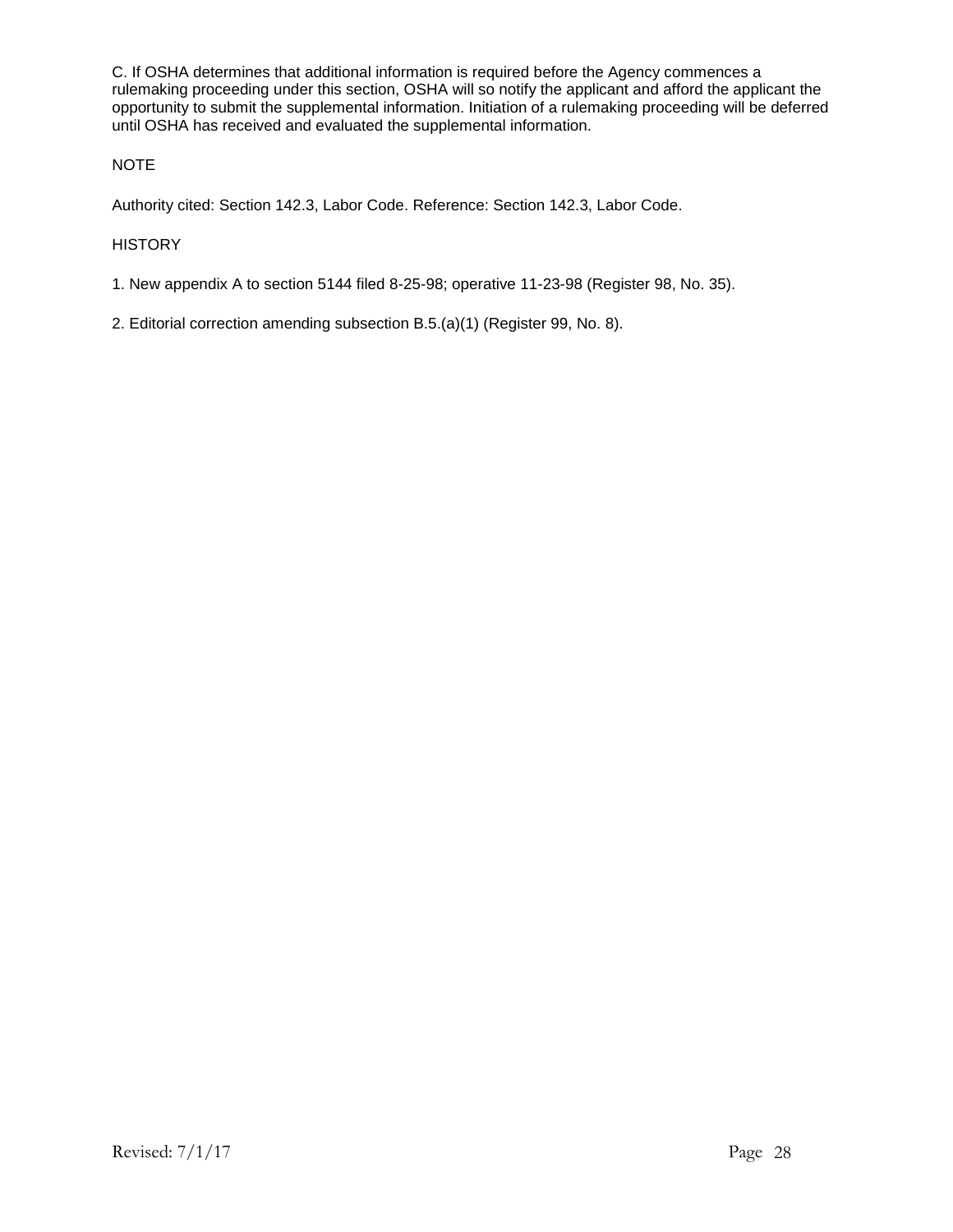# **APPENDIX B**

# **USER SEAL CHECK PROCEDURES**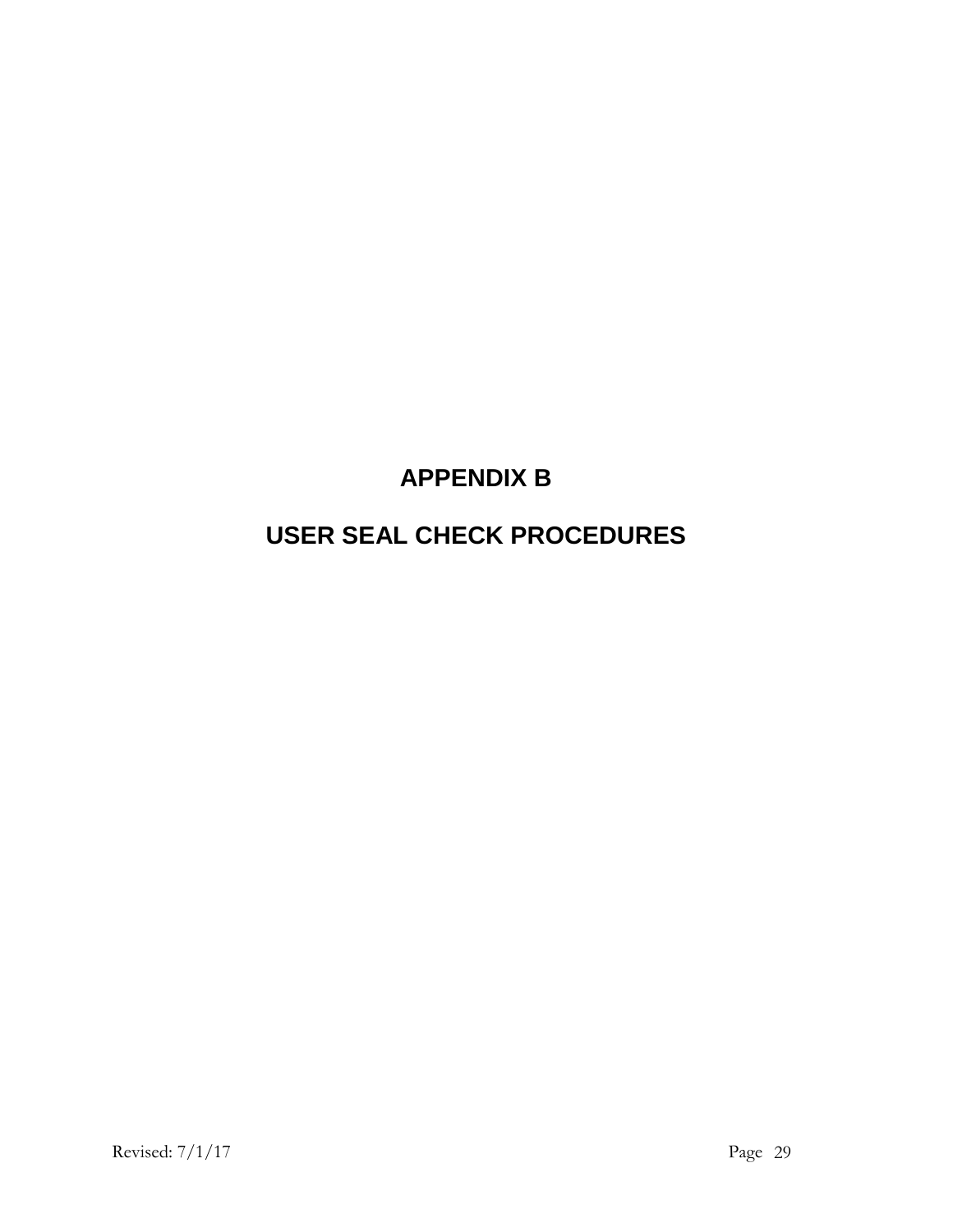## **OSHA User Seal Check Procedures**

## [http://www.dir.ca.gov/title8/5144b\\_1.html](http://www.dir.ca.gov/title8/5144b_1.html)

The individual who uses a tight-fitting respirator is to perform a user seal check to ensure that an adequate seal is achieved each time the respirator is put on. Either the positive and negative pressure checks listed in this appendix, or the respirator manufacturer's recommended user seal check method shall be used. User seal checks are not substitutes for qualitative or quantitative fit tests.

I. Facepiece Positive and/or Negative Pressure Checks.

A. Positive pressure check. Close off the exhalation valve and exhale gently into the facepiece. The face fit is considered satisfactory if a slight positive pressure can be built up inside the facepiece without any evidence of outward leakage of air at the seal. For most respirators this method of leak testing requires the wearer to first remove the exhalation valve cover before closing off the exhalation valve and then carefully replacing it after the test.

B. Negative pressure check. Close off the inlet opening of the canister or cartridge(s) by covering with the palm of the hand(s) or by replacing the filter seal(s), inhale gently so that the facepiece collapses slightly, and hold the breath for ten seconds. The design of the inlet opening of some cartridges cannot be effectively covered with the palm of the hand. The test can be performed by covering the inlet opening of the cartridge with a thin latex or nitrile glove. If the facepiece remains in its slightly collapsed condition and no inward leakage of air is detected, the tightness of the respirator is considered satisfactory.

II. Manufacturer's Recommended User Seal Check Procedures. The respirator manufacturer's recommended procedures for performing a user seal check may be used instead of the positive and/or negative pressure check procedures provided that the employer demonstrates that the manufacturer's procedures are equally effective.

#### **NOTE**

Authority cited: Section 142.3, Labor Code. Reference: Section 142.3, Labor Code.

#### **HISTORY**

1. New appendix B-2 to section 5144 filed 8-25-98; operative 11-23-98 (Register 98, No. 35).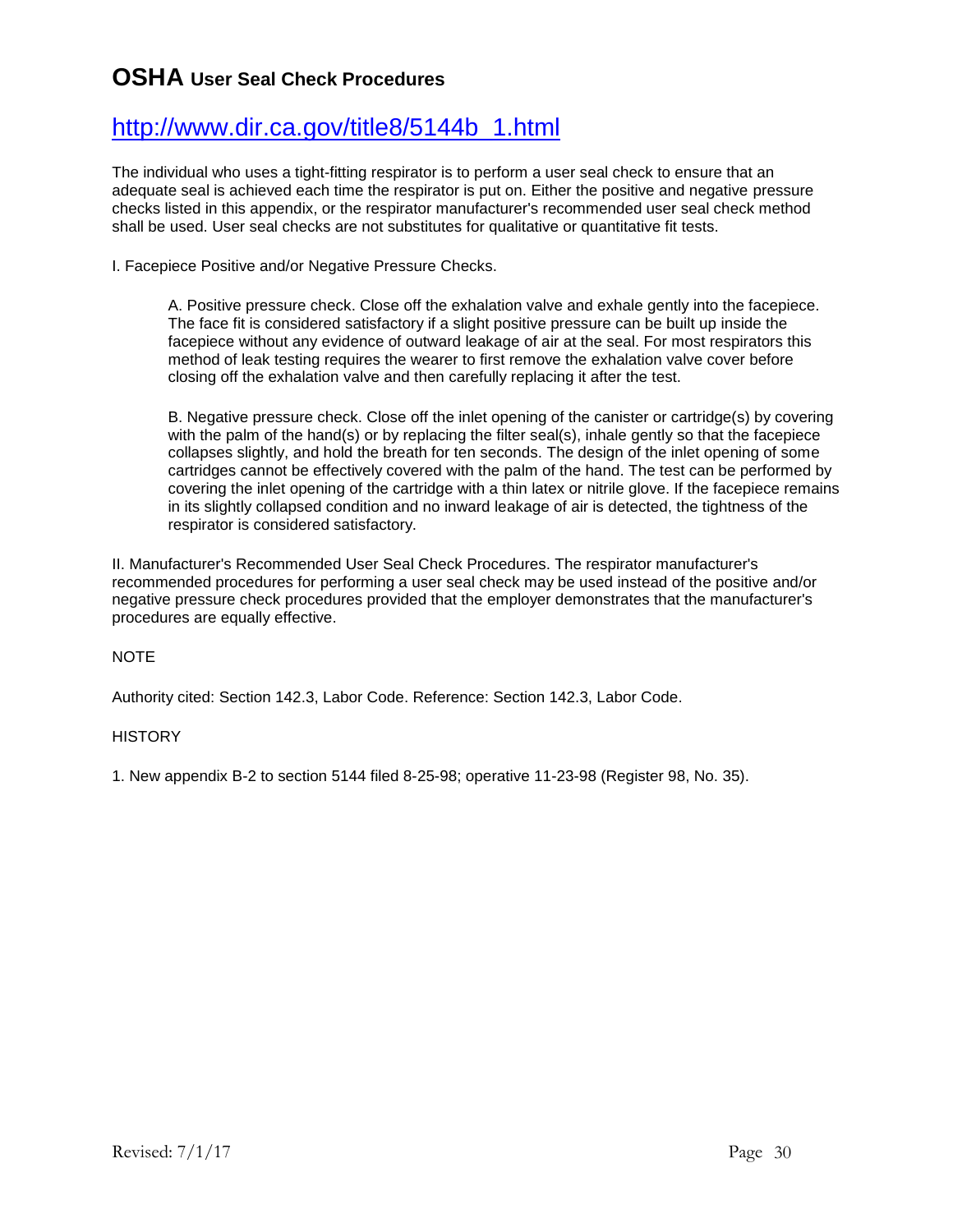# **APPENDIX C**

# **RESPIRATOR CLEANING PROCEDURES**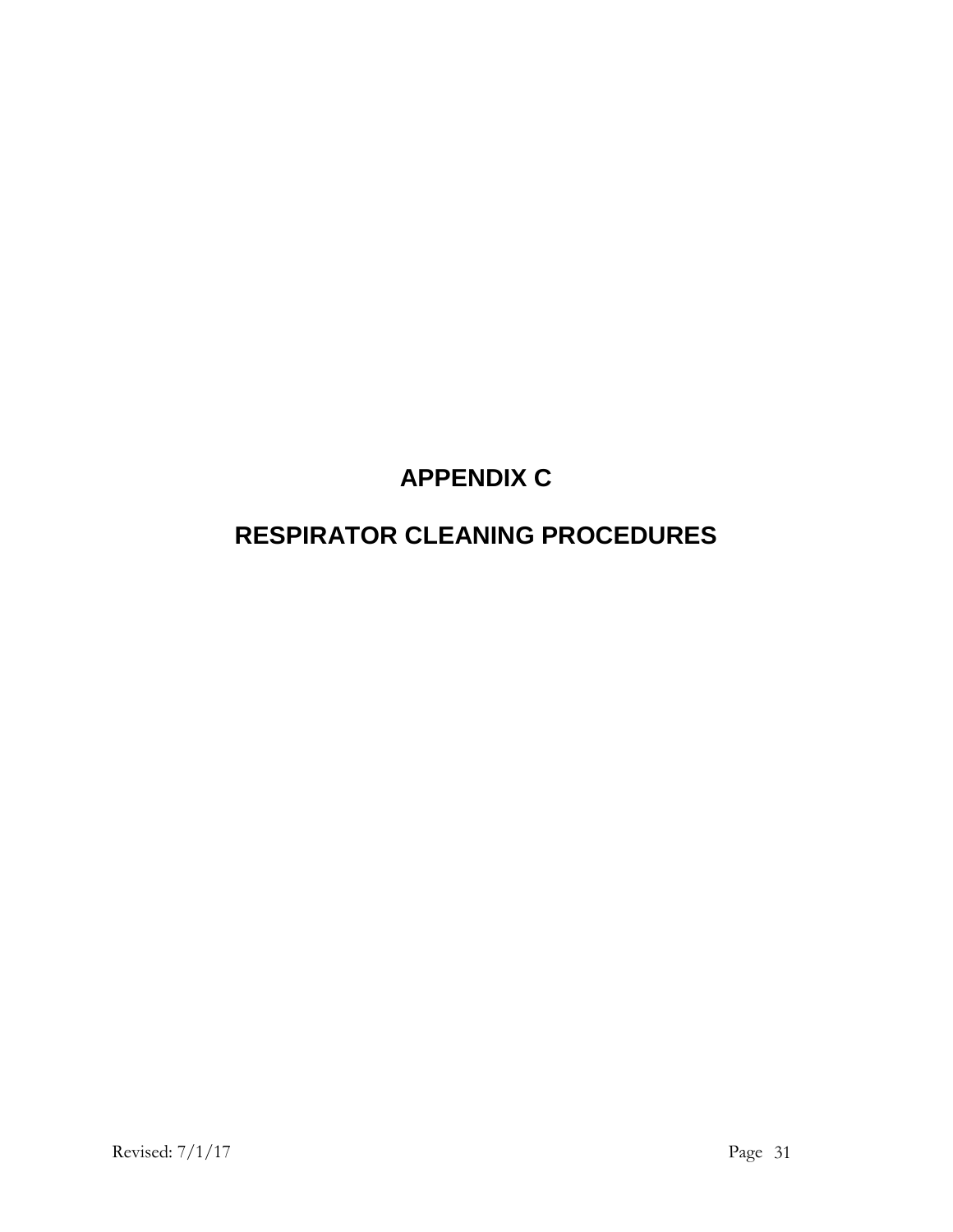### **OSHA Respirator Cleaning Procedures**

## [http://www.dir.ca.gov/title8/5144b\\_2.html](http://www.dir.ca.gov/title8/5144b_2.html)

These procedures are provided for employer use when cleaning respirators. They are general in nature, and the employer as an alternative may use the cleaning recommendations provided by the manufacturer of the respirators used by their employees, provided such procedures are as effective as those listed here in Appendix B-2. Equivalent effectiveness simply means that the procedures used must accomplish the objectives set forth in Appendix B-2, i.e., must ensure that the respirator is properly cleaned and disinfected in a manner that prevents damage to the respirator and does not cause harm to the user.

I. Procedures for Cleaning Respirators.

A. Remove filters, cartridges, or canisters. Disassemble facepieces by removing speaking diaphragms, demand and pressure-demand valve assemblies, hoses, or any components recommended by the manufacturer. Discard or repair any defective parts.

B. Wash components in warm (43 deg. C [110 deg. F] maximum) water with a mild detergent or with a cleaner recommended by the manufacturer. A stiff bristle (not wire) brush may be used to facilitate the removal of dirt.

C. Rinse components thoroughly in clean, warm (43 deg. C [110 deg. F] maximum), preferably running water. Drain.

D. When the cleaner used does not contain a disinfecting agent, respirator components should be immersed for two minutes in one of the following:

1. Hypochlorite solution (50 ppm of chlorine) made by adding approximately one milliliter of laundry bleach to one liter of water at 43 deg. C (110 deg. F); or,

2. Aqueous solution of iodine (50 ppm iodine) made by adding approximately 0.8 milliliters of tincture of iodine (6-8 grams ammonium and/or potassium iodide/100 cc of 45% alcohol) to one liter of water at 43 deg. C (110 deg. F); or,

3. Other commercially available cleansers of equivalent disinfectant quality when used as directed, if their use is recommended or approved by the respirator manufacturer.

E. Rinse components thoroughly in clean, warm (43 deg. C [110 deg. F] maximum), preferably running water. Drain. The importance of thorough rinsing cannot be overemphasized. Detergents or disinfectants that dry on facepieces may result in dermatitis. In addition, some disinfectants may cause deterioration of rubber or corrosion of metal parts if not completely removed.

F. Components should be hand-dried with a clean lint-free cloth or air-dried.

G. Reassemble facepiece, replacing filters, cartridges, and canisters where necessary.

H. Test the respirator to ensure that all components work properly.

NOTE Authority cited: Section 142.3, Labor Code. Reference: Section 142.3, Labor Code.

**HISTORY** 

1. New appendix B-2 to section 5144 filed 8-25-98; operative 11-23-98 (Register 98, No. 35).

Revised:  $7/1/17$  Page 32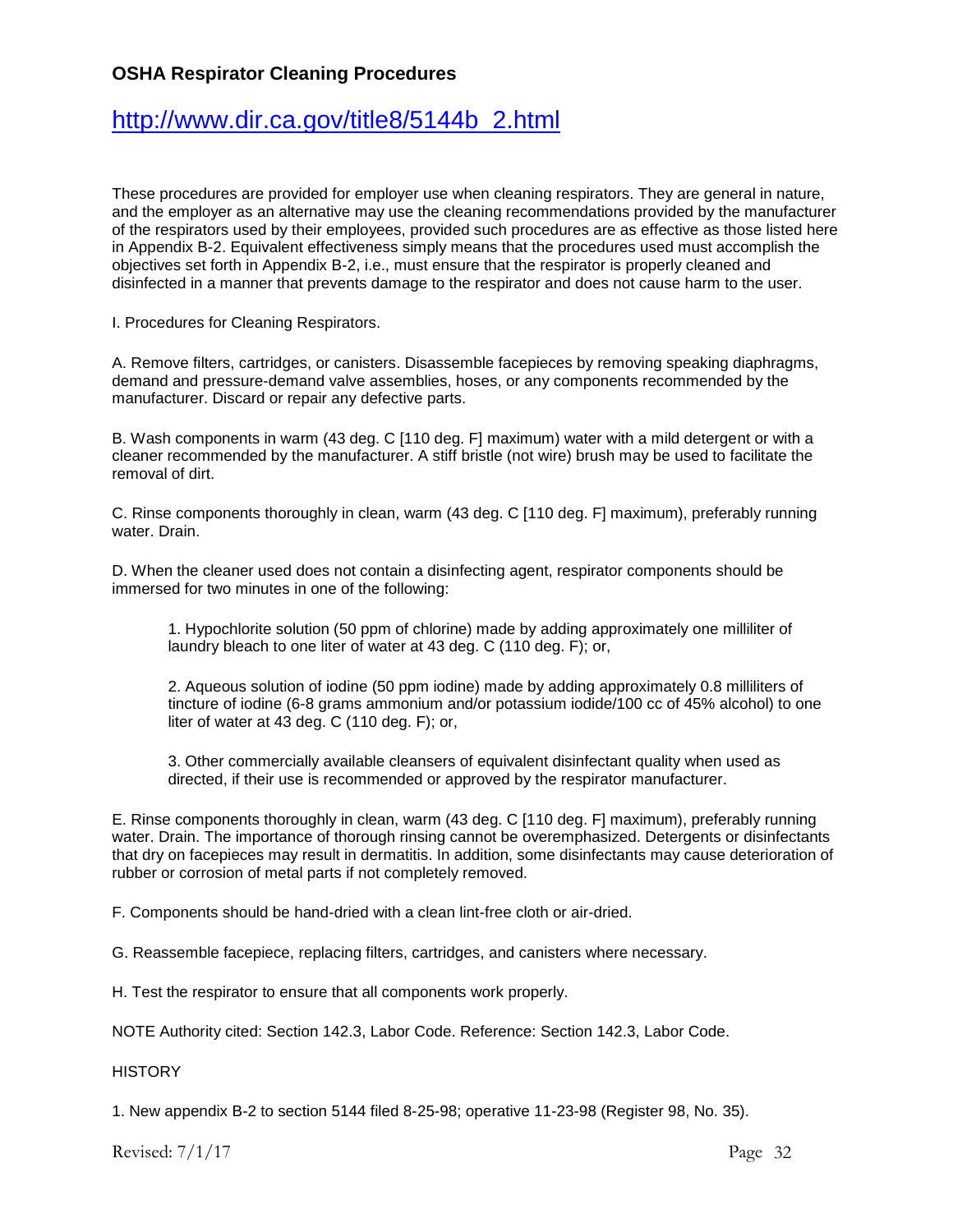# **APPENDIX D**

# **MEDICAL EVALUATION QUESTIONNAIRE**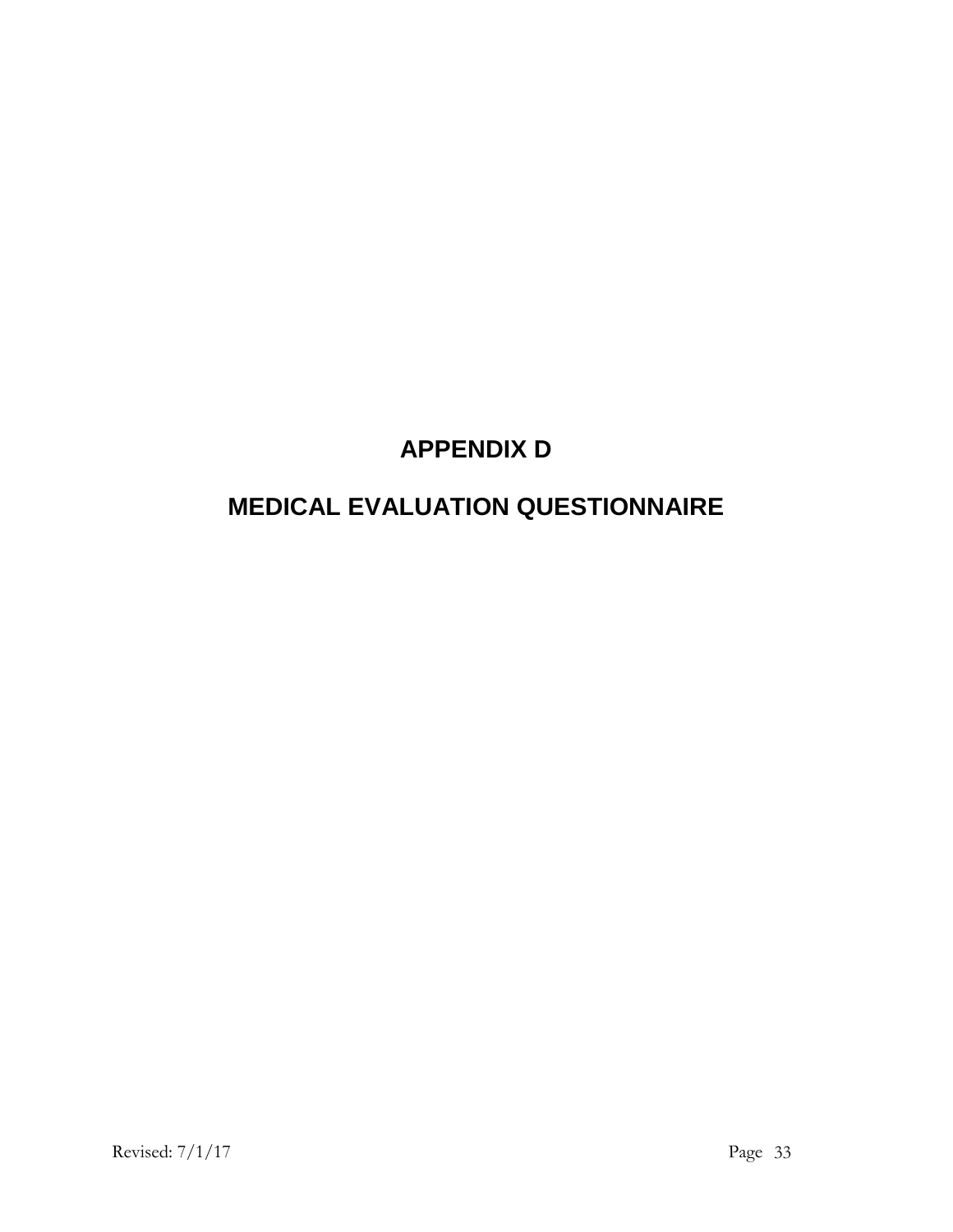*To the employer: Answers to questions in Section 1, and to question 9 in Section 2 of Part A, do not require a medical examination.* 

To the employee:

Can you read (circle): Yes/No

Your employer must allow you to answer the questionnaire during normal working hours, or at a time and place that is convenient to you. To maintain your confidentiality, your employer or supervisor must not look at or review your answers, and your employer must tell you how to deliver or send this questionnaire to the health care professional who will review it.

Part A. Section 1. (Mandatory) The following information must be provided by every employee who has been selected to use any type of respirator (please print).

- 1. Today's date:
- 2. Your name:
- 3. Your age (to nearest year):
- 4. Sex (circle one):
- Male/Female
- 5. Your height: ft. in.
- 6. Your weight: lbs.
- 7. Your job title:

8. A phone number where you can be reached by the health care professional who reviews this questionnaire (include the Area Code):

9. The best time to phone you at this number:

10. Has your employer told you how to contact the health care professional who will review this questionnaire (circle one): Yes/No

11. Check the type of respirator you will use (you can check more than one category):

a. N, R, or P disposable respirator (filter-mask, non-cartridge type only).

b. \_\_\_ Other type (for example, half- or full-facepiece type, powered-air purifying, supplied-air, self-contained breathing apparatus).

12. Have you worn a respirator (circle one): Yes/No

If "yes," what type(s):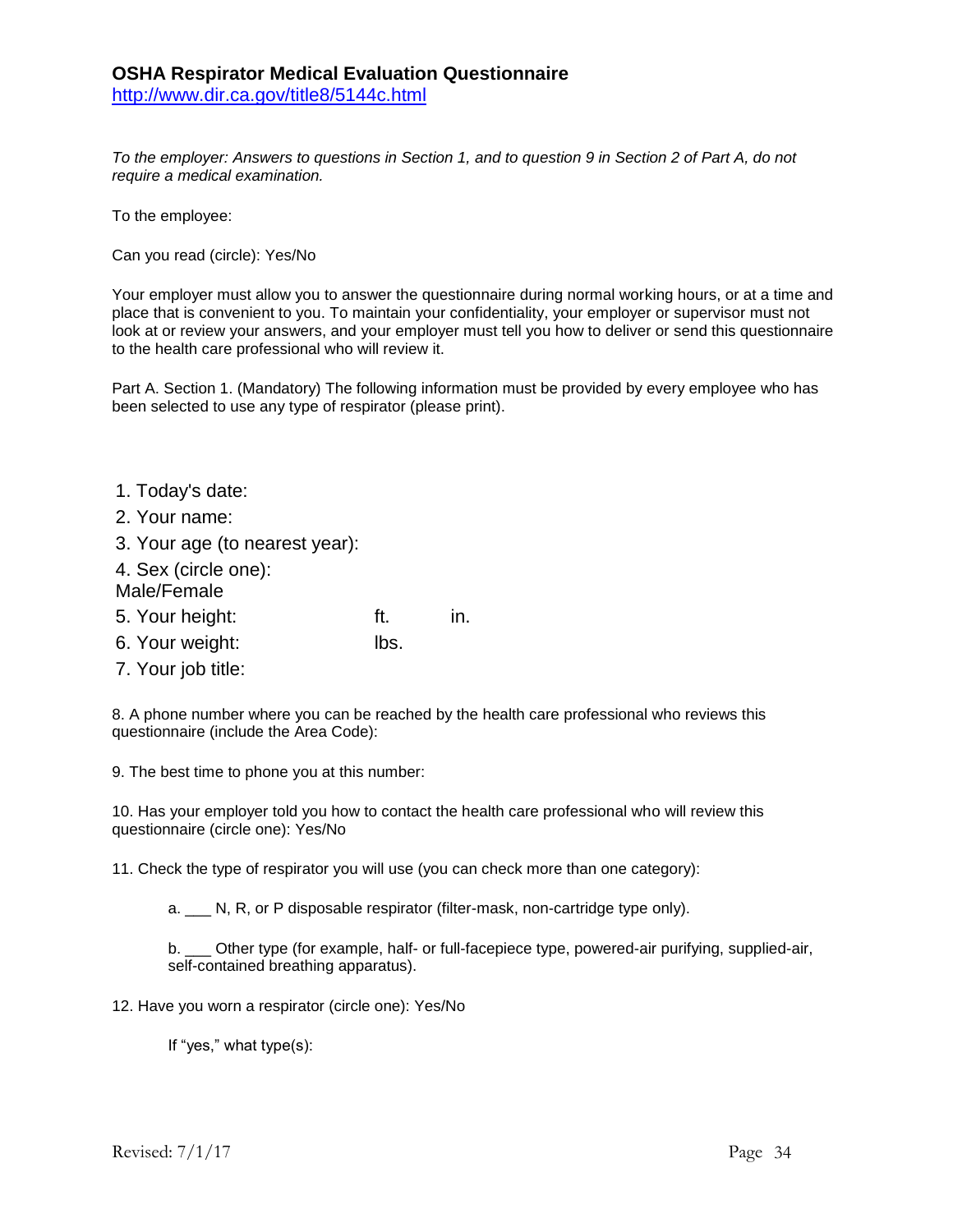Part A. Section 2. (Mandatory) Questions 1 through 9 below must be answered by every employee who has been selected to use any type of respirator (please circle "yes" or "no"). 1. Do you currently smoke tobacco, or have you smoked tobacco in the last month: Yes/No

- 2. Have you ever had any of the following conditions?
	- a. Seizures (fits): Yes/No
	- b. Diabetes (sugar disease): Yes/No
	- c. Allergic reactions that interfere with your breathing: Yes/No
	- d. Claustrophobia (fear of closed-in places): Yes/No
	- e. Trouble smelling odors: Yes/No
- 3. Have you ever had any of the following pulmonary or lung problems?
	- a. Asbestosis: Yes/No
	- b. Asthma: Yes/No
	- c. Chronic bronchitis: Yes/No
	- d. Emphysema: Yes/No
	- e. Pneumonia: Yes/No
	- f. Tuberculosis: Yes/No
	- g. Silicosis: Yes/No
	- h. Pneumothorax (collapsed lung): Yes/No
	- i. Lung cancer: Yes/No
	- j. Broken ribs: Yes/No
	- k. Any chest injuries or surgeries: Yes/No
	- l. Any other lung problem that you've been told about: Yes/No

4. Do you currently have any of the following symptoms of pulmonary or lung illness?

a. Shortness of breath: Yes/No

b. Shortness of breath when walking fast on level ground or walking up a slight hill or incline: Yes/No

c. Shortness of breath when walking with other people at an ordinary pace on level ground: Yes/No

d. Have to stop for breath when walking at your own pace on level ground: Yes/No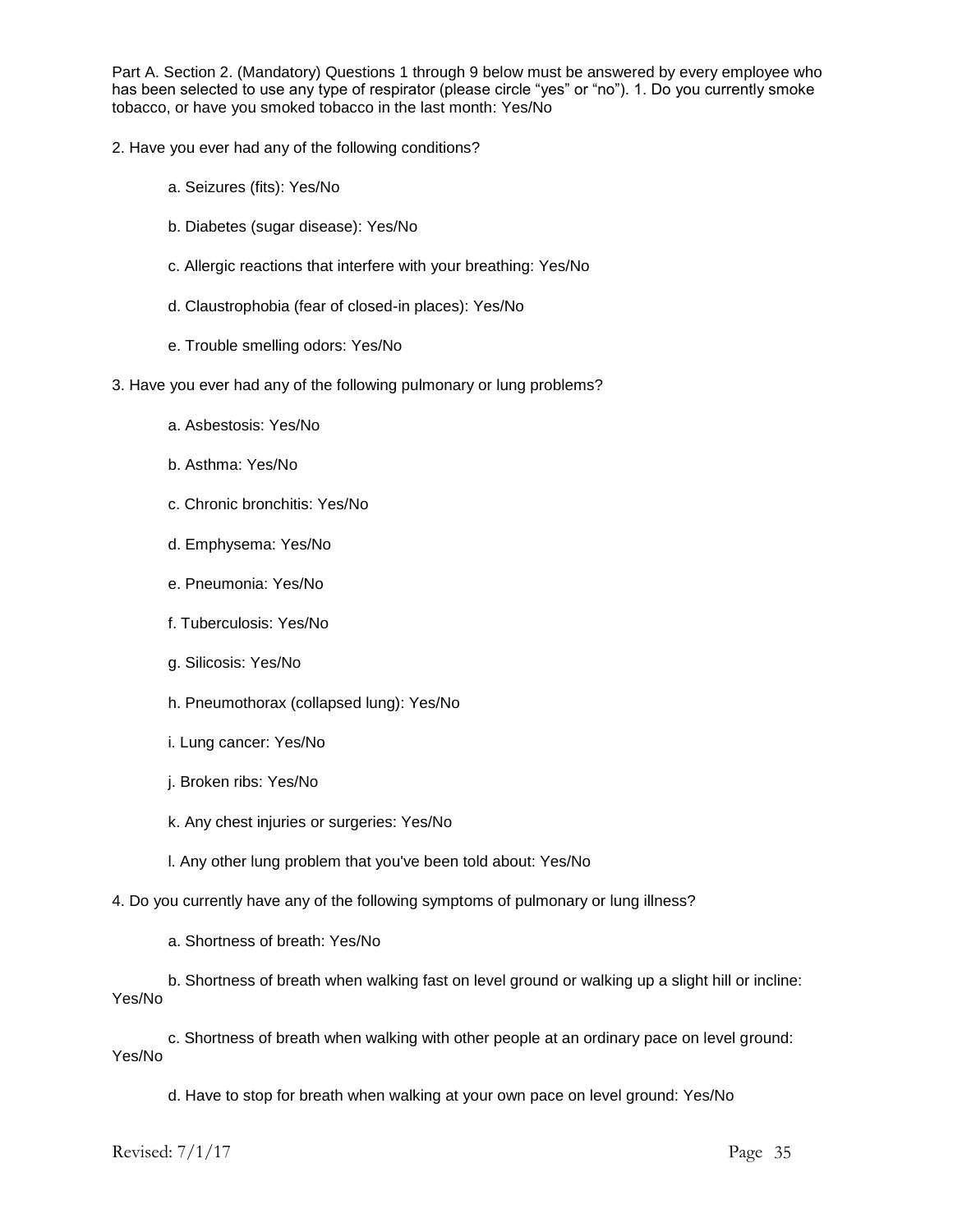- e. Shortness of breath when washing or dressing yourself: Yes/No
- f. Shortness of breath that interferes with your job: Yes/No
- g. Coughing that produces phlegm (thick sputum): Yes/No
- h. Coughing that wakes you early in the morning: Yes/No
- i. Coughing that occurs mostly when you are lying down: Yes/No
- j. Coughing up blood in the last month: Yes/No
- k. Wheezing: Yes/No
- l. Wheezing that interferes with your job: Yes/No
- m. Chest pain when you breathe deeply: Yes/No
- n. Any other symptoms that you think may be related to lung problems: Yes/No
- 5. Have you ever had any of the following cardiovascular or heart problems?
	- a. Heart attack: Yes/No
	- b. Stroke: Yes/No
	- c. Angina: Yes/No
	- d. Heart failure: Yes/No
	- e. Swelling in your legs or feet (not caused by walking): Yes/No
	- f. Heart arrhythmia (heart beating irregularly): Yes/No
	- g. High blood pressure: Yes/No
	- h. Any other heart problem that you've been told about: Yes/No
- 6. Have you ever had any of the following cardiovascular or heart symptoms?
	- a. Frequent pain or tightness in your chest: Yes/No
	- b. Pain or tightness in your chest during physical activity: Yes/No
	- c. Pain or tightness in your chest that interferes with your job: Yes/No
	- d. In the past two years, have you noticed your heart skipping or missing a beat: Yes/No
	- e. Heartburn or indigestion that is not related to eating: Yes/No
	- f. Any other symptoms that you think may be related to heart or circulation problems: Yes/No
- 7. Do you currently take medication for any of the following problems?

Revised:  $7/1/17$  Page 36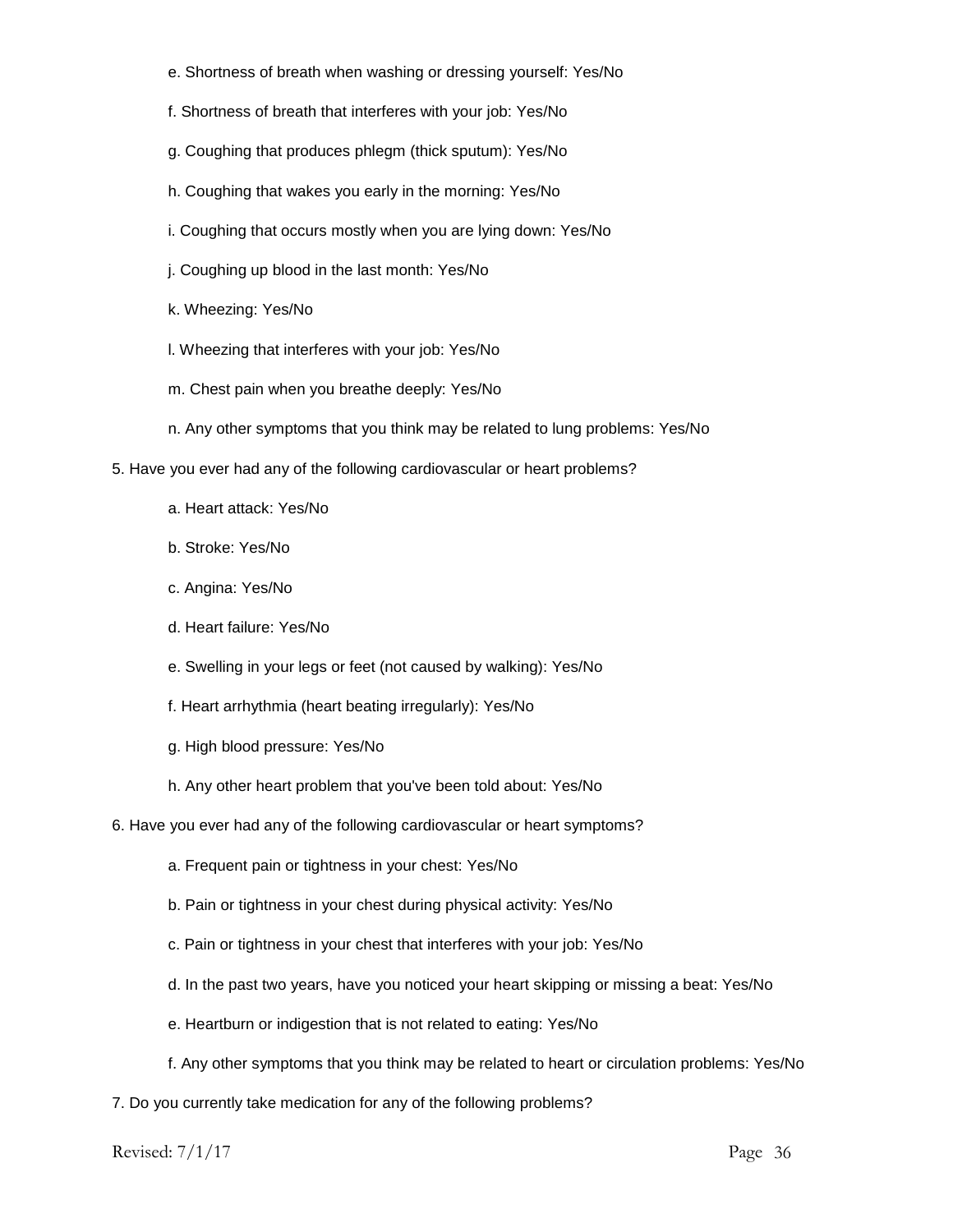- a. Breathing or lung problems: Yes/No
- b. Heart trouble: Yes/No
- c. Blood pressure: Yes/No
- d. Seizures (fits): Yes/No

8. If you've ever used a respirator, have you ever had any of the following problems?

(If you've never used a respirator, check the following space and go to question 9:)

- a. Eye irritation: Yes/No
- b. Skin allergies or rashes: Yes/No
- c. Anxiety: Yes/No
- d. General weakness or fatigue: Yes/No
- e. Any other problem that interferes with your use of a respirator: Yes/No

9. Would you like to talk to the health care professional who will review this questionnaire about your answers to this questionnaire: Yes/No

Questions 10 to 15 below must be answered by every employee who has been selected to use either a full-facepiece respirator or a self-contained breathing apparatus (SCBA). For employees who have been selected to use other types of respirators, answering these questions is voluntary.

10. Have you ever lost vision in either eye (temporarily or permanently): Yes/No

11. Do you currently have any of the following vision problems?

- a. Wear contact lenses: Yes/No
- b. Wear glasses: Yes/No
- c. Color blind: Yes/No
- d. Any other eye or vision problem: Yes/No
- 12. Have you ever had an injury to your ears, including a broken ear drum: Yes/No
- 13. Do you currently have any of the following hearing problems?
	- a. Difficulty hearing: Yes/No
	- b. Wear a hearing aid: Yes/No
	- c. Any other hearing or ear problem: Yes/No
- 14. Have you ever had a back injury: Yes/No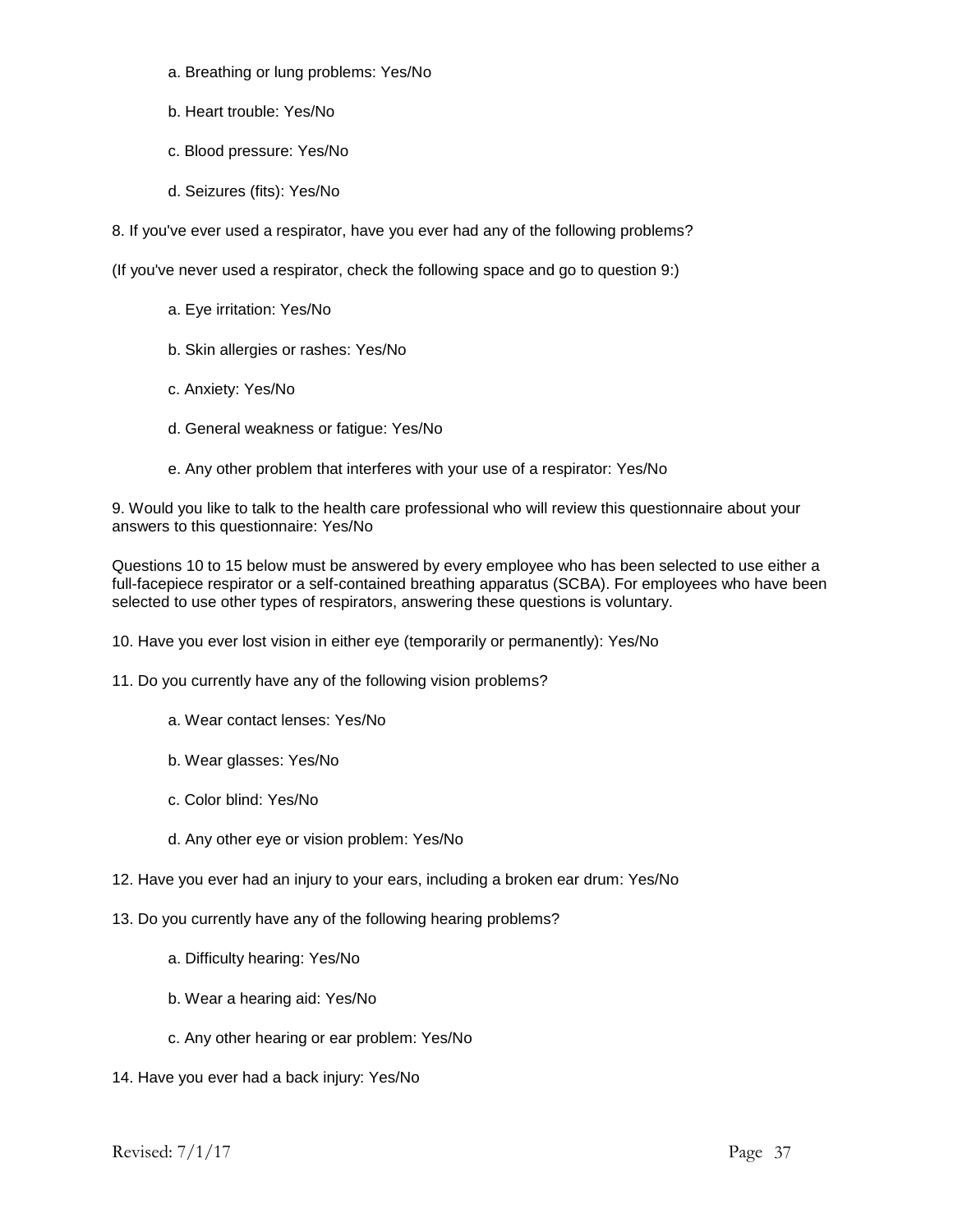- 15. Do you currently have any of the following musculoskeletal problems?
	- a. Weakness in any of your arms, hands, legs, or feet: Yes/No
	- b. Back pain: Yes/No
	- c. Difficulty fully moving your arms and legs: Yes/No
	- d. Pain and stiffness when you lean forward or backward at the waist: Yes/No
	- e. Difficulty fully moving your head up or down: Yes/No
	- f. Difficulty fully moving your head side to side: Yes/No
	- g. Difficulty bending at your knees: Yes/No
	- h. Difficulty squatting to the ground: Yes/No
	- i. Climbing a flight of stairs or a ladder carrying more than 25 lbs: Yes/No
	- j. Any other muscle or skeletal problem that interferes with using a respirator: Yes/No

Part B. Any of the following questions, and other questions not listed, may be added to the questionnaire at the discretion of the health care professional who will review the questionnaire.

1. In your present job, are you working at high altitudes (over 5,000 feet) or in a place that has lower than normal amounts of oxygen: Yes/No

If "yes," do you have feelings of dizziness, shortness of breath, pounding in your chest, or other symptoms when you're working under these conditions: Yes/No

2. At work or at home, have you ever been exposed to hazardous solvents, hazardous airborne chemicals (e.g., gases, fumes, or dust), or have you come into skin contact with hazardous chemicals: Yes/No

If "yes," name the chemicals if you know them: \_\_\_\_\_\_\_\_\_\_\_\_\_\_\_\_\_\_\_\_\_\_\_, \_\_\_\_\_\_\_\_\_\_\_\_\_\_\_\_\_\_.

3. Have you ever worked with any of the materials, or under any of the conditions, listed below:

- a. Asbestos: Yes/No
- b. Silica (e.g., in sandblasting): Yes/No
- c. Tungsten/cobalt (e.g., grinding or welding this material): Yes/No
- d. Beryllium: Yes/No
- e. Aluminum: Yes/No
- f. Coal (for example, mining): Yes/No
- g. Iron: Yes/No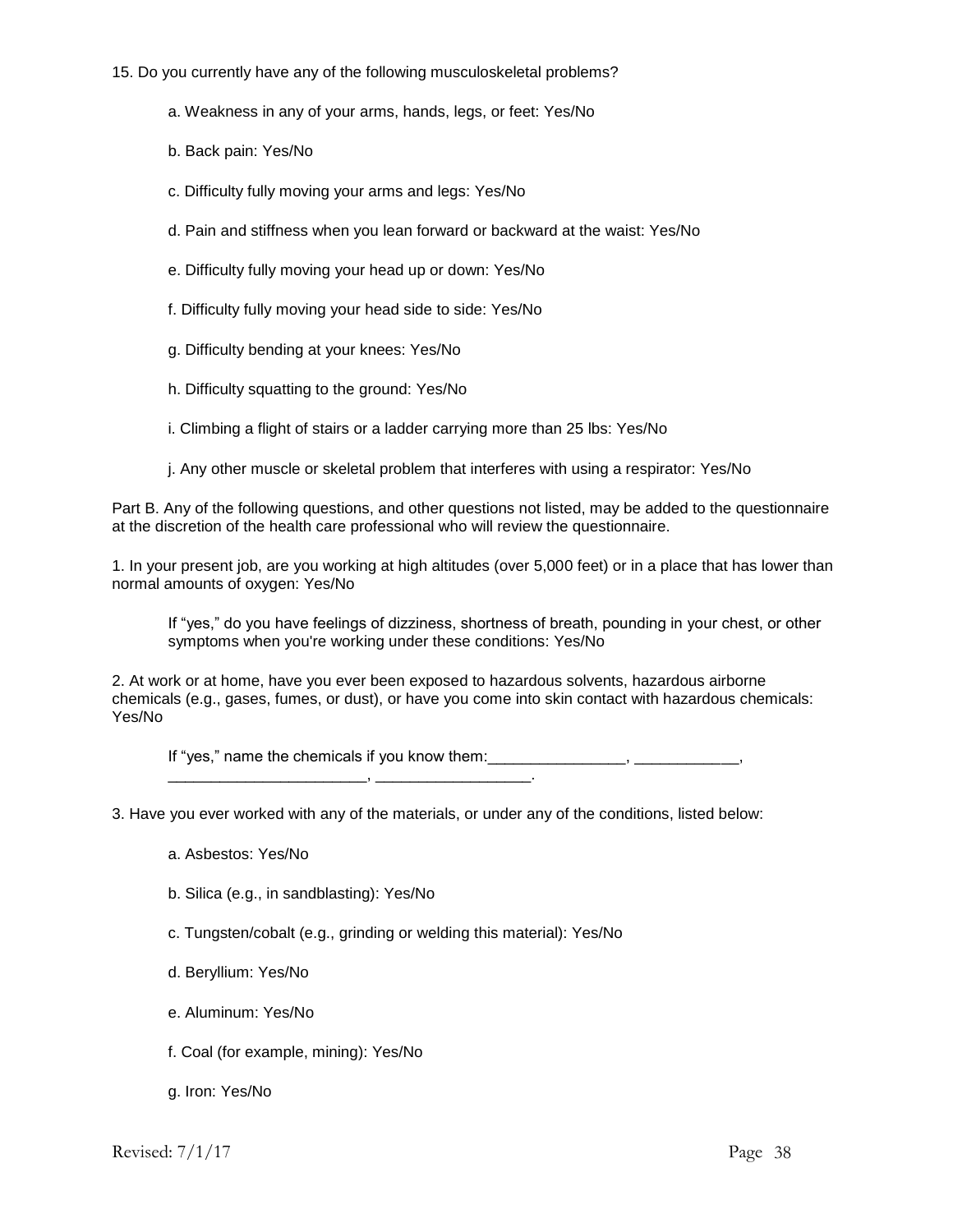h. Tin: Yes/No

i. Dusty environments: Yes/No

j. Any other hazardous exposures: Yes/No

If "yes," describe these exposures:

- 4. List any second jobs or side businesses you have:
- 5. List your previous occupations:
- 6. List your current and previous hobbies:
- 7. Have you been in the military services? Yes/No

If "yes," were you exposed to biological or chemical agents (either in training or combat): Yes/No

8. Have you ever worked on a HAZMAT team? Yes/No

9. Other than medications for breathing and lung problems, heart trouble, blood pressure, and seizures mentioned earlier in this questionnaire, are you taking any other medications for any reason (including over-the-counter medications): Yes/No

If "yes," name the medications if you know them:

- 10. Will you be using any of the following items with your respirator(s)?
	- a. HEPA Filters: Yes/No
	- b. Canisters (for example, gas masks): Yes/No
	- c. Cartridges: Yes/No

11. How often are you expected to use the respirator(s) (circle "yes" or "no" for all answers that apply to you)?:

- a. Escape only (no rescue): Yes/No
- b. Emergency rescue only: Yes/No
- c. Less than 5 hours per week: Yes/No
- d. Less than 2 hours per day: Yes/No
- e. 2 to 4 hours per day: Yes/No
- f. Over 4 hours per day: Yes/No

12. During the period you are using the respirator(s), is your work effort: a. Light (less than 200 kcal per hour): Yes/No

If "yes," how long does this period last during the average shift: hrs. \_\_\_\_ mins.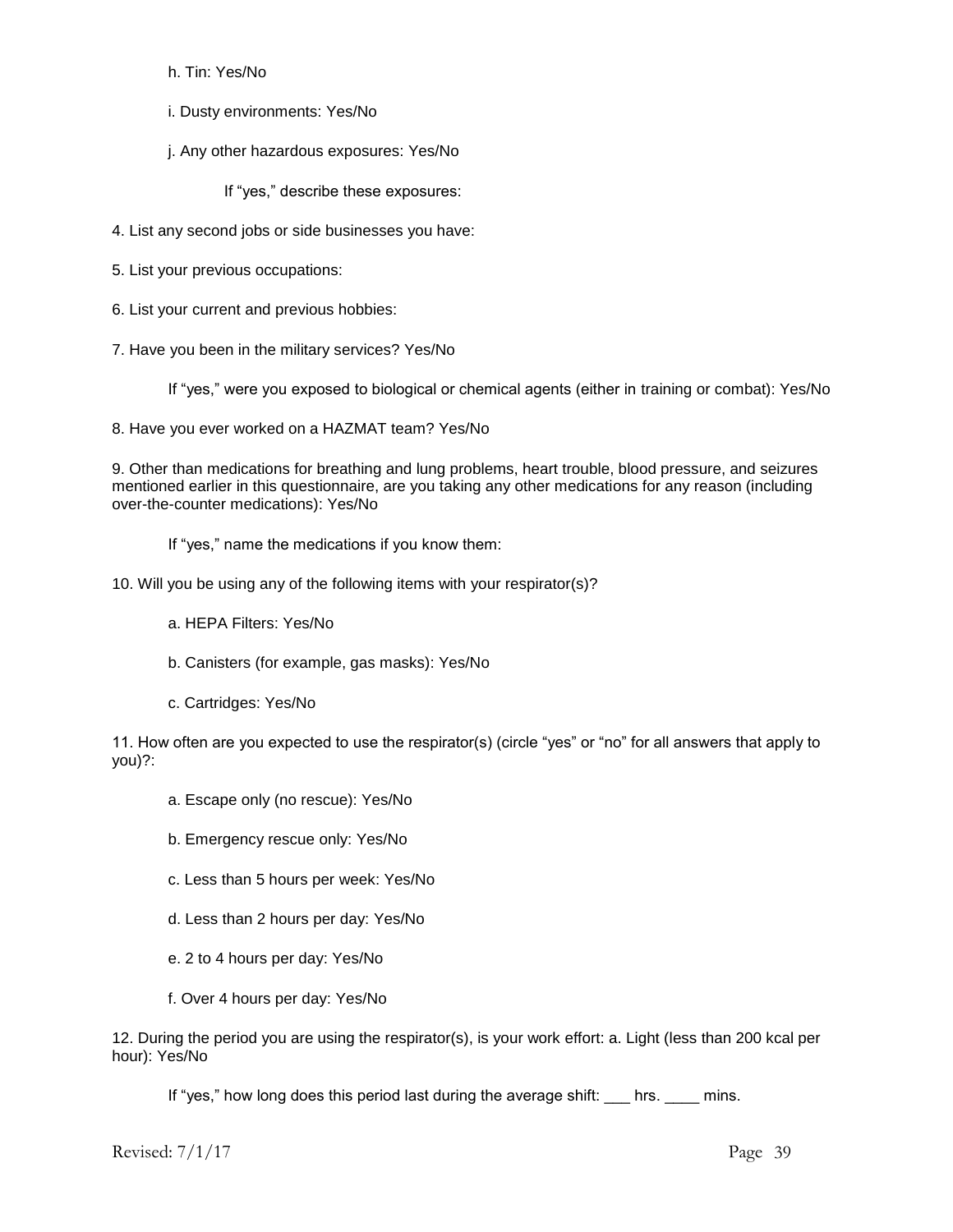Examples of a light work effort are sitting while writing, typing, drafting, or performing light assembly work; or standing while operating a drill press (1-3 lbs.) or controlling machines.

b. Moderate (200 to 350 kcal per hour): Yes/No

If "yes," how long does this period last during the average shift: \_\_\_\_ hrs. \_\_\_\_ mins.

Examples of moderate work effort are sitting while nailing or filing; driving a truck or bus in urban traffic; standing while drilling, nailing, performing assembly work, or transferring a moderate load (about 35 lbs.) at trunk level; walking on a level surface about 2 mph or down a 5-degree grade about 3 mph; or pushing a wheelbarrow with a heavy load (about 100 lbs.) on a level surface.

c. Heavy (above 350 kcal per hour): Yes/No

If "yes," how long does this period last during the average shift: \_\_\_\_ hrs. \_\_\_\_ mins.

Examples of heavy work are lifting a heavy load (about 50 lbs.) from the floor to your waist or shoulder; working on a loading dock; shoveling; standing while bricklaying or chipping castings; walking up an 8 degree grade about 2 mph; climbing stairs with a heavy load (about 50 lbs.).

13. Will you be wearing protective clothing and/or equipment (other than the respirator) when you're using the respirator: Yes/No

If "yes," describe this protective clothing and/or equipment:

- 14. Will you be working under hot conditions (temperature exceeding 77 deg. F): Yes/No
- 15. Will you be working under humid conditions: Yes/No

16. Describe the work you'll be doing while you're using your respirator(s):

17. Describe any special or hazardous conditions you might encounter when you're using your respirator(s) (for example, confined spaces, life-threatening gases):

18. Provide the following information, if you know it, for each toxic substance that you'll be exposed to when you're using your respirator(s):

Name of first toxic substance:

Estimated maximum exposure level per shift:

Duration of exposure per shift:

Name of second toxic substance:

Estimated maximum exposure level per shift:

Duration of exposure per shift:

Name of third toxic substance:

Estimated maximum exposure level per shift:

Duration of exposure per shift: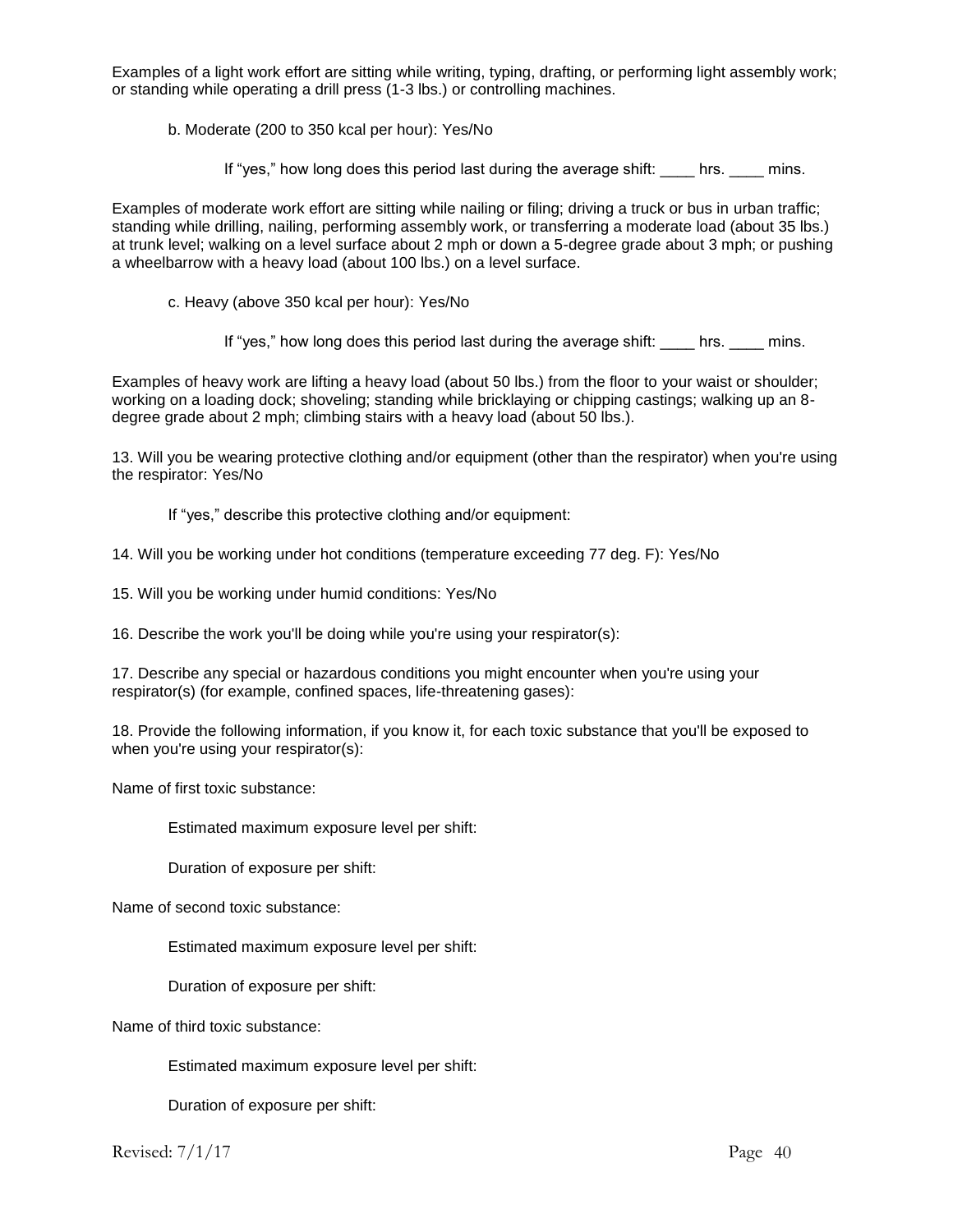The name of any other toxic substances that you'll be exposed to while using your respirator:

19. Describe any special responsibilities you'll have while using your respirator(s) that may affect the safety and well-being of others (for example, rescue, security):

NOTE

Authority cited: Section 142.3, Labor Code. Reference: Section 142.3, Labor Code.

#### **HISTORY**

1. New appendix C to section 5144 filed 8-25-98; operative 11-23-98 (Register 98, No. 35).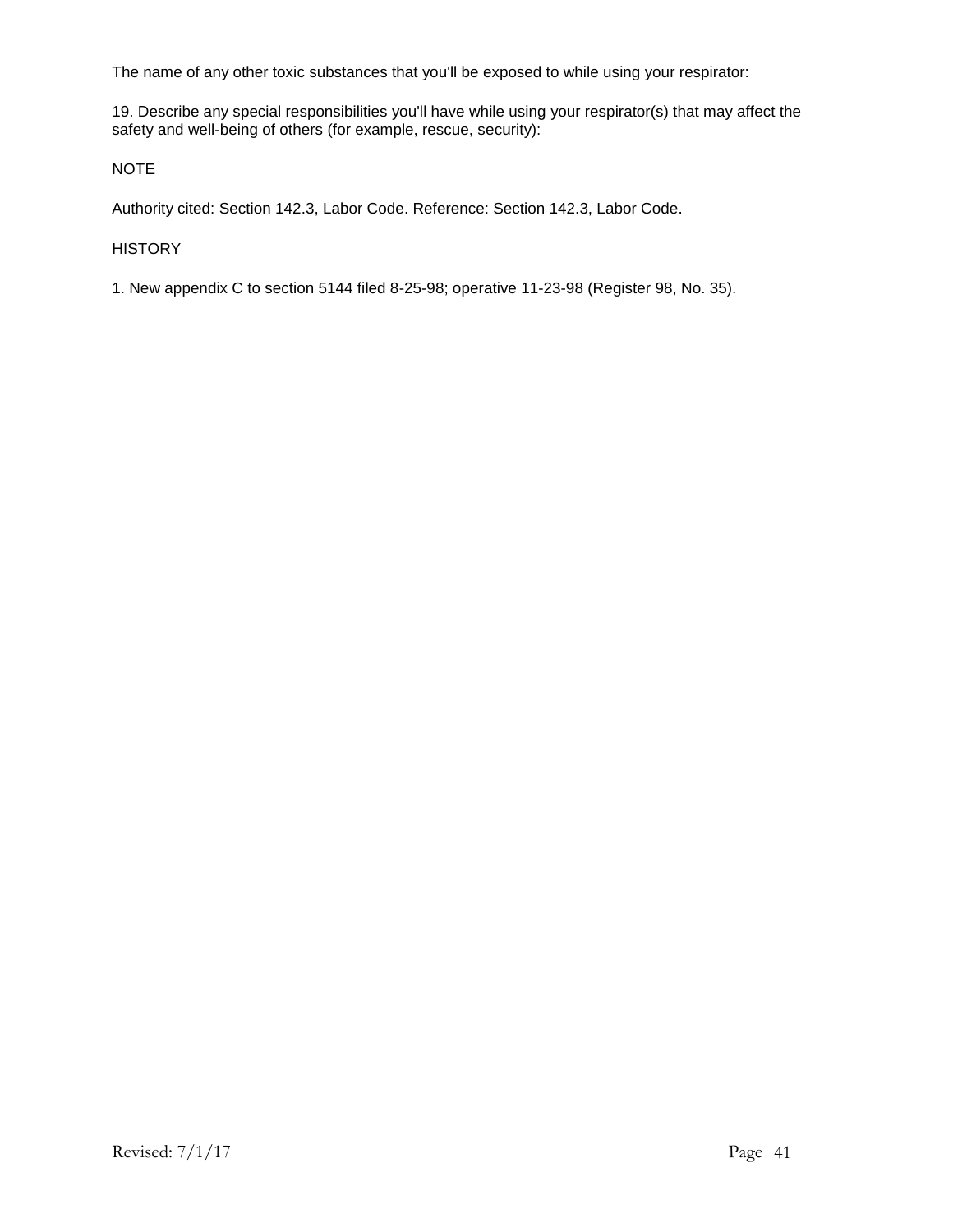# **APPENDIX E**

# **RESPIRATOR SELECTION**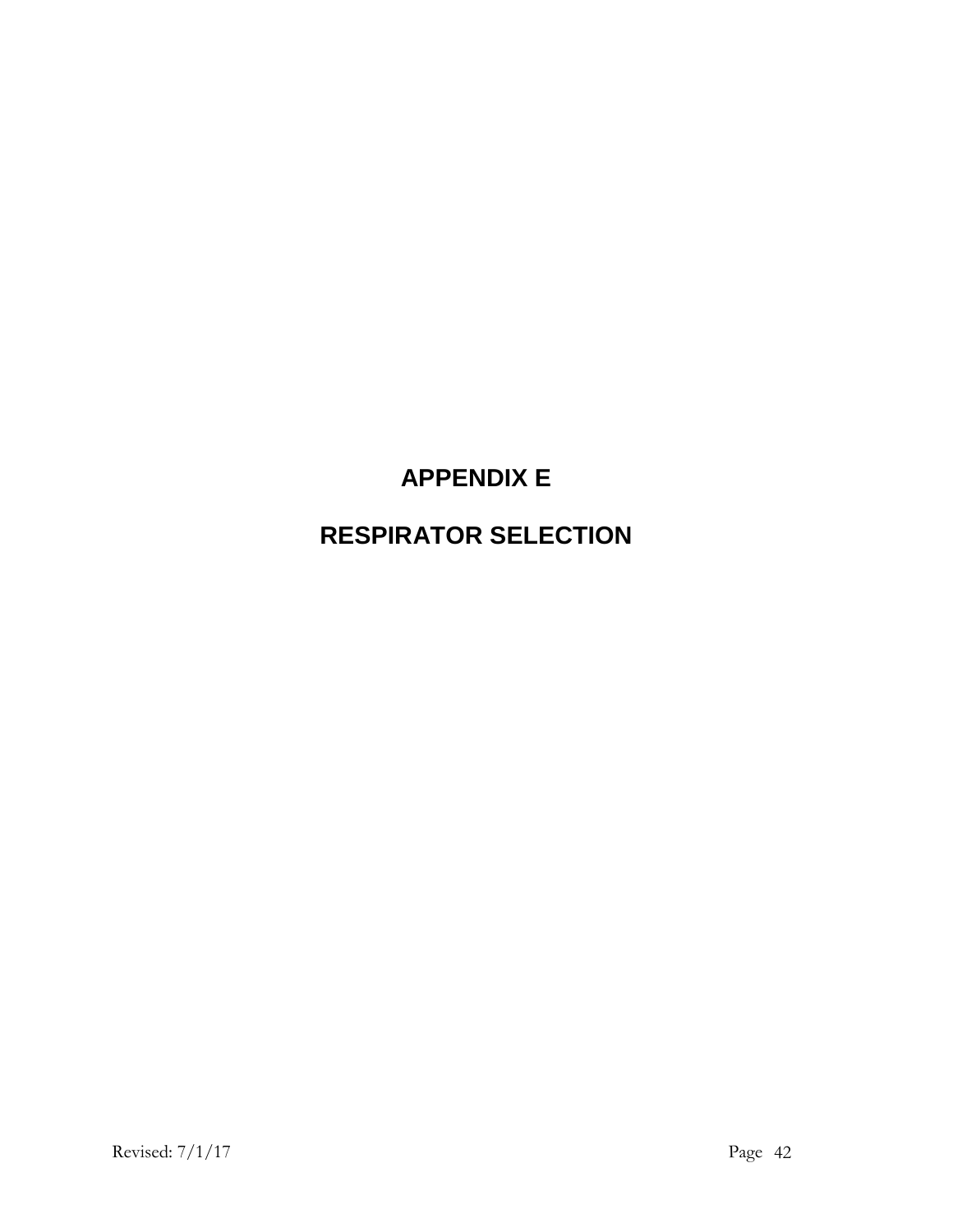#### <http://www.dir.ca.gov/title8/5144.html>

### **District Approved Respirators & Filters for Qualified Employees**

| <b>Brand Name</b> | <b>Mask Style</b> | <b>Filter Cartridge Type</b> | Misc. Info. |
|-------------------|-------------------|------------------------------|-------------|
|                   |                   |                              |             |
|                   |                   |                              |             |
|                   |                   |                              |             |
|                   |                   |                              |             |
|                   |                   |                              |             |

This subsection requires the employer to evaluate respiratory hazard(s) in the workplace, identify relevant workplace and user factors, and base respirator selection on these factors. The subsection also specifies appropriately protective respirators for use in IDLH atmospheres, and limits the selection and use of airpurifying respirators.

(1) General requirements.

(A) The employer shall select and provide an appropriate respirator based on the respiratory hazard(s) to which the worker is exposed and workplace and user factors that affect respirator performance and reliability.

(B) The employer shall select a NIOSH-certified respirator. The respirator shall be used in compliance with the conditions of its certification.

(C) The employer shall identify and evaluate the respiratory hazard(s) in the workplace; this evaluation shall include a reasonable estimate of employee exposures to respiratory hazard(s) and an identification of the contaminant's chemical state and physical form. Where the employer cannot identify or reasonably estimate the employee exposure, the employer shall consider the atmosphere to be IDLH.

(D) The employer shall select respirators from a sufficient number of respirator models and sizes so that the respirator is acceptable to, and correctly fits, the user.

(2) Respirators for IDLH atmospheres.

(A) The employer shall provide the following respirators for employee use in IDLH atmospheres:

1. A full facepiece pressure demand SCBA certified by NIOSH for a minimum service life of thirty minutes, or

2. A combination full facepiece pressure demand supplied-air respirator (SAR) with auxiliary self-contained air supply.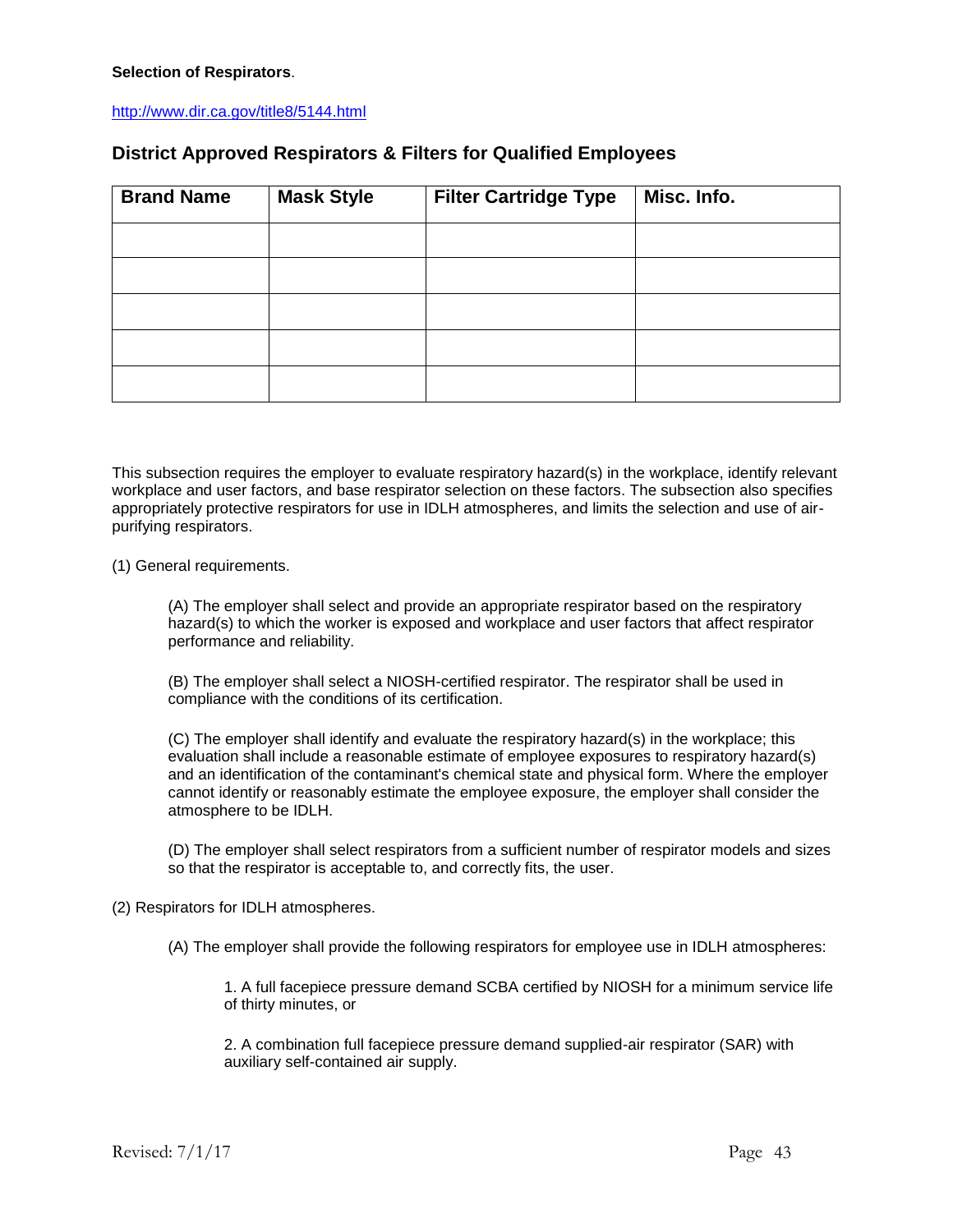(B) Respirators provided only for escape from IDLH atmospheres shall be NIOSH-certified for escape from the atmosphere in which they will be used.

(C) All oxygen-deficient atmospheres shall be considered IDLH.

Exception: If the employer demonstrates that, under all foreseeable conditions, the oxygen concentration can be maintained within the ranges specified in Table II (i.e., for the altitudes set out in the table), then any atmosphere-supplying respirator may be used.

(3) Respirators for atmospheres that are not IDLH.

(A) The employer shall provide a respirator that is adequate to protect the health of the employee and ensure compliance with all other OSHA statutory and regulatory requirements, under routine and reasonably foreseeable emergency situations.

1. Assigned Protection Factors (APFs) Employers must use the assigned protection factors listed in Table 1 to select a respirator that meets or exceeds the required level of employee protection. When using a combination respirator (e.g., airline respirators with an air-purifying filter), employers must ensure that the assigned protection factor is appropriate to the mode of operation in which the respirator is being used.

Table 1. -Assigned Protection Factors 5

| Loose-                                                                                | Quarter      | Full           | fitting                   |
|---------------------------------------------------------------------------------------|--------------|----------------|---------------------------|
| Type of respirator 1,2                                                                | mask<br>Half |                |                           |
|                                                                                       | mask.        | facepla-<br>te | Helmet/hood<br>facepie-ce |
| 1. Air-Purifying<br>Respirator                                                        | 5            | 10             | 50                        |
| 2. Powered Air-Purifying<br><b>Respirator (PAPR)</b>                                  | 50           | 1,000          | 4 25/1,000<br>25          |
| 3. Supplied-Air Respirator<br>(SAR) or Airline Respirator<br>Demand mode              | 10           | 50             |                           |
| Continuous flow mode<br>Pressure-demand or other<br>positive-pressure. mode           | 50           | 1,000          | 25/1,000 25               |
| 4. Self-Contained<br><b>Breathing Apparatus</b><br>(SCBA) Demand mode                 | 10           | 50             | 50                        |
| Pressure-demand or other<br>positive-pressure<br>mode<br>(e.g., open/closed circuit). |              | 10,000         | 10,000                    |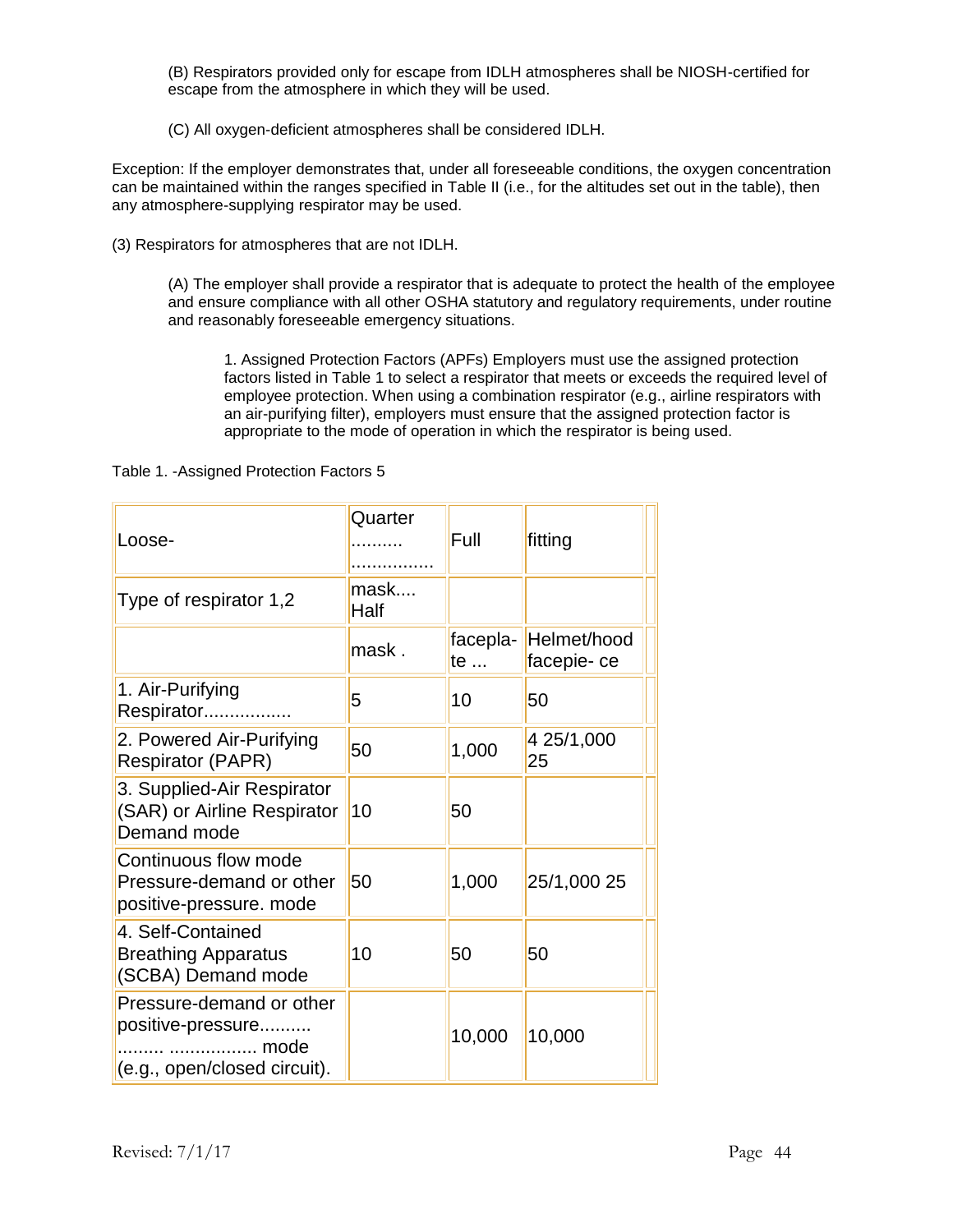#### Notes:

1. Employers may select respirators assigned for use in higher workplace concentrations of a hazardous substance for use at lower concentrations of that substance, or when required respirator use is independent of concentration.

2. The assigned protection factors in Table 1 are only effective when the employer implements a continuing, effective respirator program as required by this section, including training, fit testing, maintenance, and use requirements.

3. This APF category includes filtering facepieces, and half masks with elastomeric facepieces.

4. The employer must have evidence provided by the respirator manufacturer that testing of these respirators demonstrates performance at a level of protection of 1,000 or greater to receive an APF of 1,000. This level of performance can best be demonstrated by performing a Workplace Protection Factor (WPF) or simulated WPF study or equivalent testing. Absent such testing, all other PAPRs and SARs with helmets/hoods are to be treated as loose-fitting facepiece respirators, and receive an APF of 25.

5. These APFs do not apply to respirators used solely for escape. For escape respirators used in association with substances covered by substance-specific standards in Title 8, Division 1, Chapter 4, Subchapters 4, 7, and 18, employers must refer to the appropriate substance-specific standards. Escape respirators for other IDLH atmospheres are specified by subsection (d)(2)(B).

2. Maximum Use Concentration (MUC)

a. The employer must select a respirator for employee use that maintains the employee's exposure to the hazardous substance, when measured outside the respirator, at or below the MUC.

b. Employers must not apply MUCs to conditions that are immediately dangerous to life or health (IDLH); instead, they must use respirators listed for IDLH conditions in subsection (d)(2) of this section.

c. When the calculated MUC exceeds the IDLH level for a hazardous substance, or the performance limits of the cartridge or canister, then employers must set the maximum MUC at that lower limit.

(B) The respirator selected shall be appropriate for the chemical state and physical form of the contaminant.

(C) For protection against gases and vapors, the employer shall provide:

- 1. An atmosphere-supplying respirator, or
- 2. An air-purifying respirator, provided that:

a. The respirator is equipped with an end-of-service-life indicator (ESLI) certified by NIOSH for the contaminant; or

b. If there is no ESLI appropriate for conditions in the employer's workplace, the employer implements a change schedule for canisters and cartridges that is based on objective information or data that will ensure that canisters and cartridges are changed before the end of their service life. The employer shall describe in the respirator program the information and data relied upon and the basis for the canister and cartridge change schedule and the basis for reliance on the data.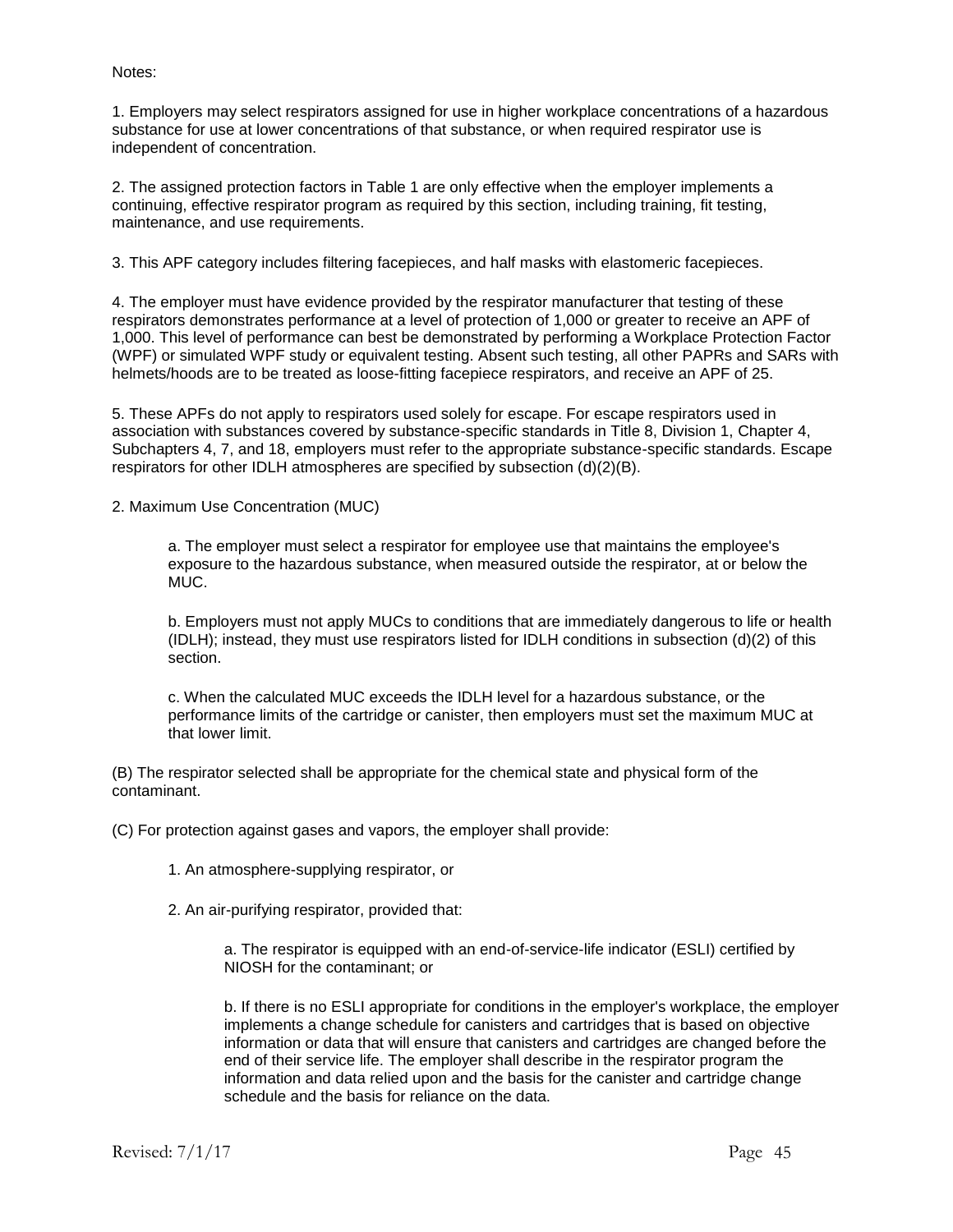(D) For protection against particulates, the employer shall provide:

1. An atmosphere-supplying respirator; or

2. An air-purifying respirator equipped with a filter certified by NIOSH under 30 CFR part 11 as a high efficiency particulate air (HEPA) filter, or an air-purifying respirator equipped with a filter certified for particulates by NIOSH under 42 CFR part 84; or

3. For contaminants consisting primarily of particles with mass median aerodynamic diameters (MMAD) of at least 2 micrometers, an air-purifying respirator equipped with any filter certified for particulates by NIOSH.

Table I -Assigned Protection Factors [Reserved]

Table II

| Altitude (ft.)  | Oxygen deficient Atmospheres (% O2) for<br>which the employer may rely on<br>atmosphere-supplying respirators |
|-----------------|---------------------------------------------------------------------------------------------------------------|
| Less than 3,001 | 16.0-19.5                                                                                                     |
| $3.001 - 4,000$ | 16.4-19.5                                                                                                     |
| 4,001-5,000     | 17.1-19.5                                                                                                     |
| 5,001-6,000     | 17.8-19.5                                                                                                     |
| $6,001 - 7,000$ | 18.5-19.5                                                                                                     |
| 7,001-8,0000    | 19.3-19.5                                                                                                     |

[FN1] Above 8,000 feet the exception does not apply. Oxygen-enriched breathing air must be supplied above 14,000 feet.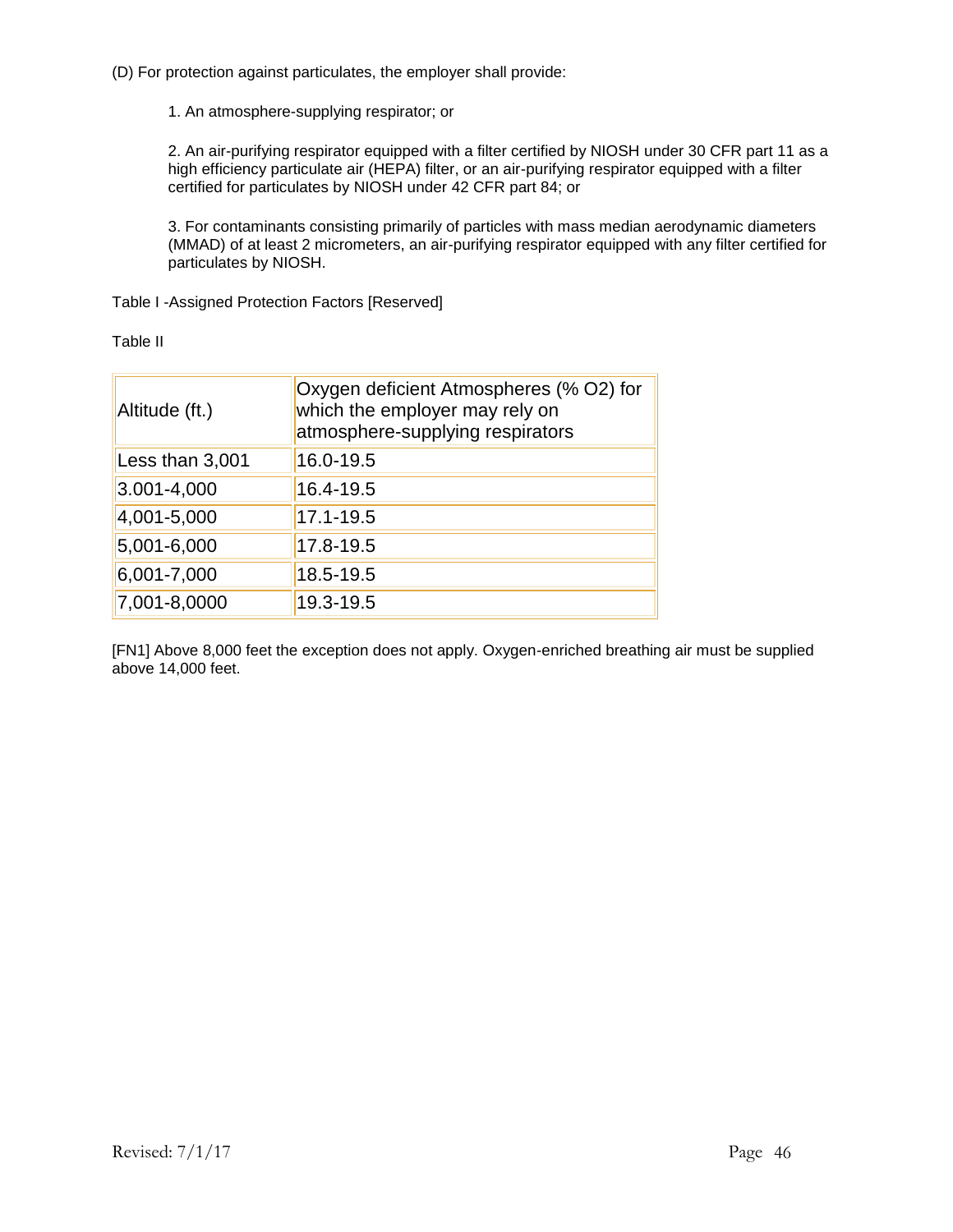# **APPENDIX F**

# **INFORMATION FOR VOLUNTARY RESPIRATOR USE**